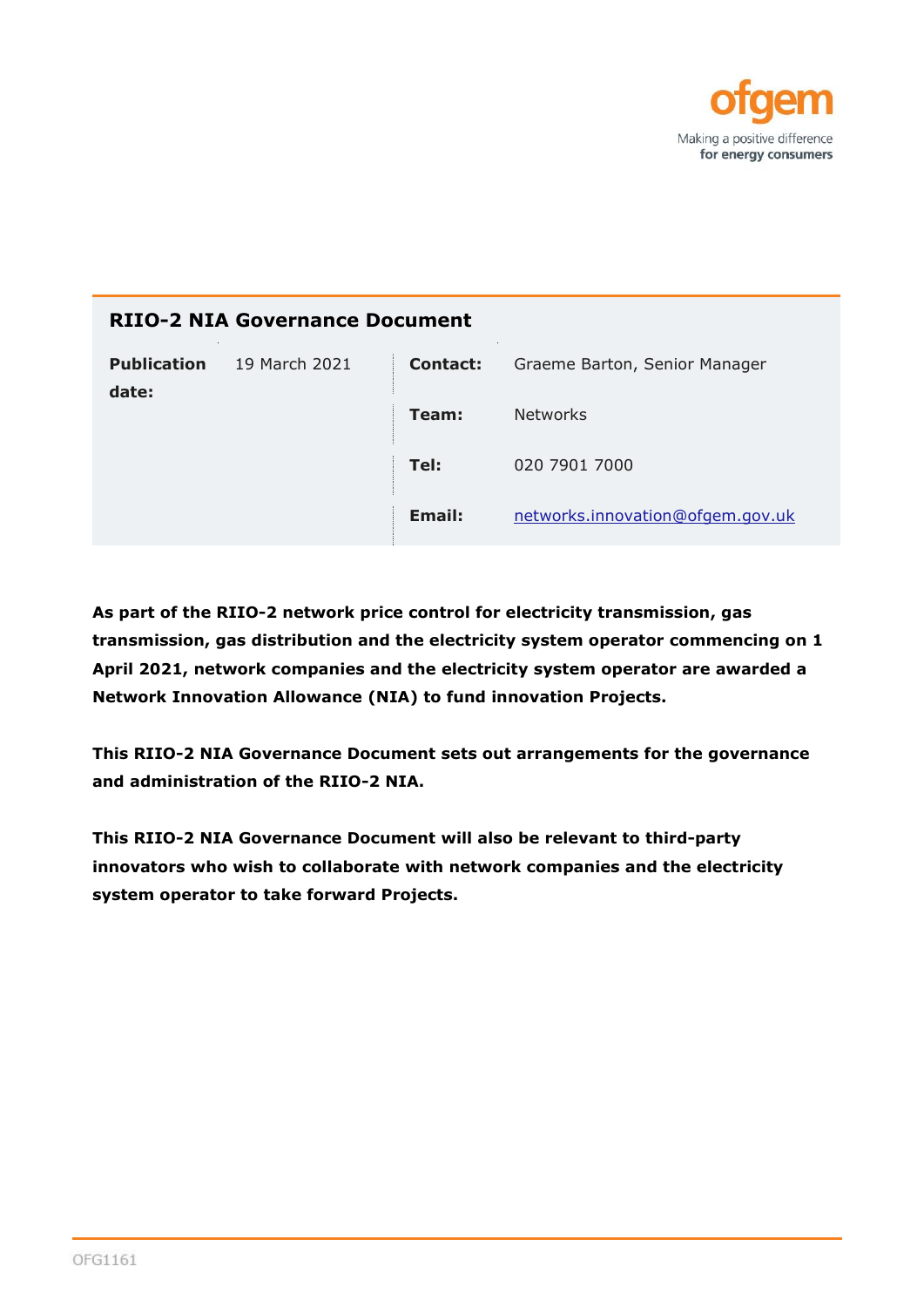© Crown copyright 2021

The text of this document may be reproduced (excluding logos) under and in accordance with the terms of the **[Open Government Licence](http://www.nationalarchives.gov.uk/doc/open-government-licence/version/3/)**.

Without prejudice to the generality of the terms of the Open Government Licence the material that is reproduced must be acknowledged as Crown copyright and the document title of this document must be specified in that acknowledgement.

Any enquiries related to the text of this publication should be sent to Ofgem at: 10 South Colonnade, Canary Wharf, London, E14 4PU. Alternatively, please call Ofgem on 0207 901 7000.

This publication is available at **[www.ofgem.gov.uk](http://www.ofgem.gov.uk/)**. Any enquiries regarding the use and re-use of this information resource should be sent to: [psi@nationalarchives.gsi.gov.uk](mailto:psi@nationalarchives.gsi.gov.uk)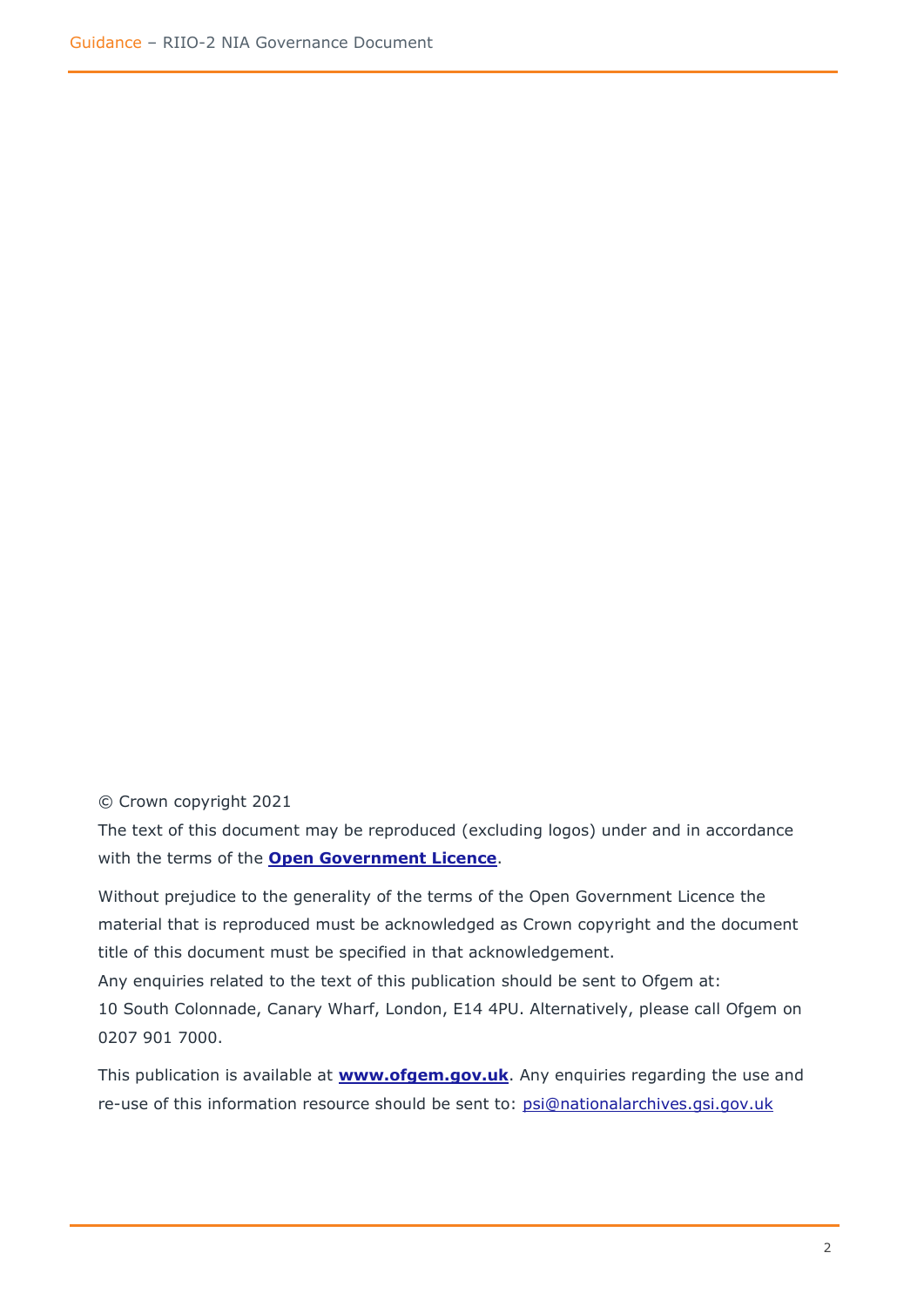# **Contents**

| Requirement 1 - facilitate energy system transition and/or benefit consumers in |  |
|---------------------------------------------------------------------------------|--|
|                                                                                 |  |
| Requirement 2 - potential to deliver a net benefit to consumers 14              |  |
| Requirement 3 - involve Research, Development or Demonstration 14               |  |
|                                                                                 |  |
|                                                                                 |  |
|                                                                                 |  |
|                                                                                 |  |
|                                                                                 |  |
| Maintaining a consistent methodology for calculating Project benefits17         |  |
|                                                                                 |  |
| Assessing the impact of innovation upon consumers in vulnerable situations 22   |  |
|                                                                                 |  |
|                                                                                 |  |
|                                                                                 |  |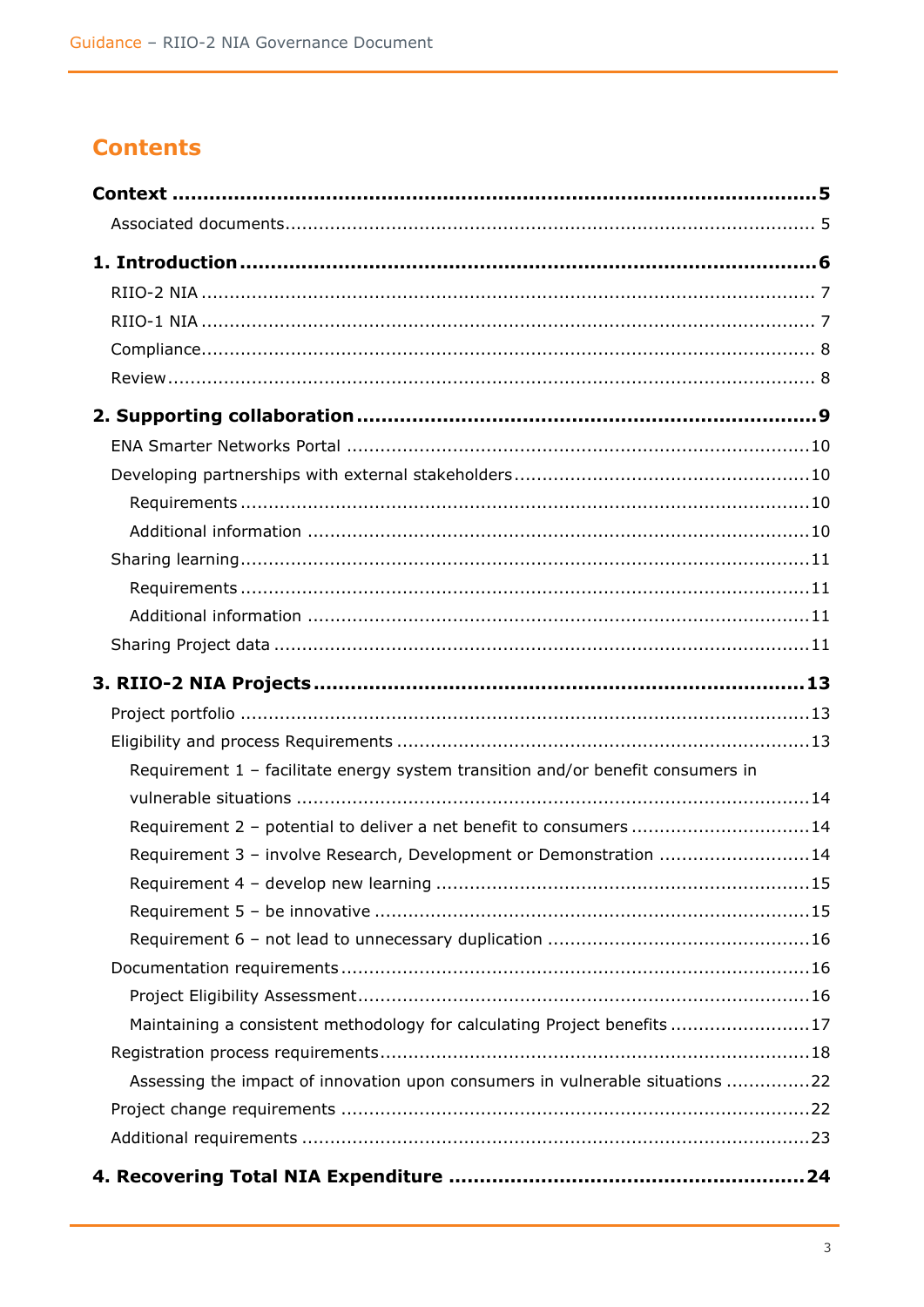| Derogations from technical requirements and standards of performance25 |  |
|------------------------------------------------------------------------|--|
|                                                                        |  |
|                                                                        |  |
|                                                                        |  |
|                                                                        |  |
|                                                                        |  |
|                                                                        |  |
|                                                                        |  |
|                                                                        |  |
|                                                                        |  |
|                                                                        |  |
|                                                                        |  |
|                                                                        |  |
|                                                                        |  |
|                                                                        |  |
|                                                                        |  |
|                                                                        |  |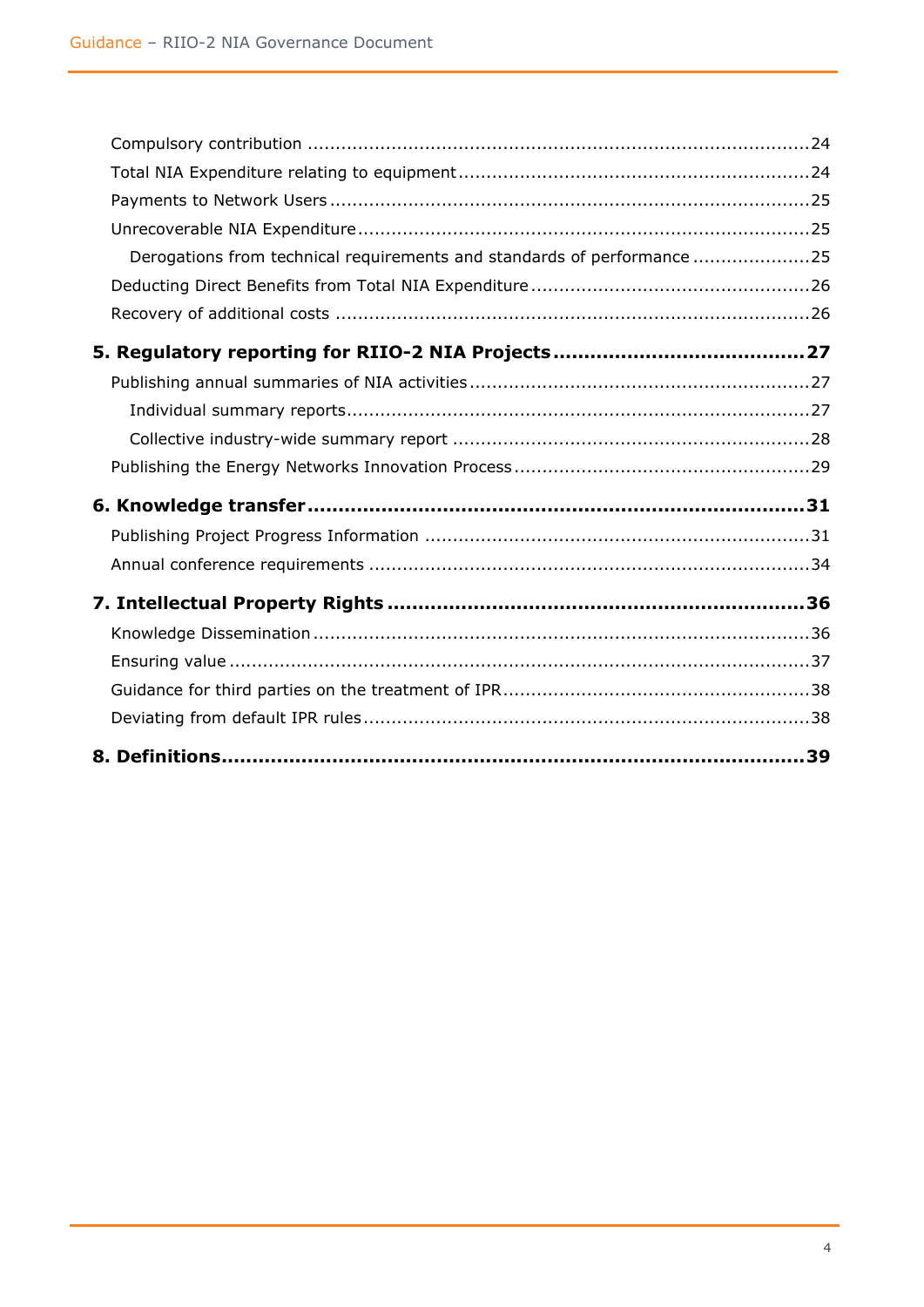## <span id="page-4-0"></span>**Context**

Ofgem seeks to enable network companies and the electricity system operator to tackle the challenges associated with delivering net zero greenhouse gas emissions, while protecting the interests of consumers. The purpose of the RIIO-2 NIA is to provide funding to Gas Transporter and Electricity Transmission Licensees to allow them to carry out innovative Projects which focus on the energy system transition and/or addressing consumer vulnerability, and which companies would not otherwise take forward as part of business as usual activities.

This RIIO-2 NIA Governance Document provides for the governance and administration of the RIIO-2 NIA. It is issued by the Authority under the RIIO-2 NIA Licence Condition. Capitalised terms used in this RIIO-2 NIA Governance Document are defined in chapter 8.

We<sup>1</sup> have aimed to make this document accessible and informative to both Gas Transporter and Electricity Transmission Licensees, as well as to parties who may wish to collaborate with them to research, develop and trial new technological, operational or commercial arrangements.

## <span id="page-4-1"></span>**Associated documents**

- Special Condition 5.2 (The RIIO-2 network innovation allowance) of the Gas Transporter Licence held by National Grid Gas plc.
- Special Condition 5.2 (The RIIO-2 network innovation allowance) of the Gas Transporter Licence held by Cadent Gas Limited, Northern Gas Networks Limited, Scotland Gas Networks plc, Southern Gas Networks plc, and Wales and West Utilities Limited.
- Special Condition 5.2 (The RIIO-2 network innovation allowance) of the Electricity Transmission Licence held by National Grid Electricity Transmission Plc, SP Transmission Ltd and Scottish Hydro Electric Transmission Plc.
- Special Condition 4.6 (The RIIO-2 network innovation allowance) of the Electricity Transmission Licence held by National Grid Electricity System Operator Limited.

<sup>1</sup> In this document we use the terms 'Ofgem' and 'the Authority' as well as the terms 'we', 'us' and 'our' interchangeably. Ofgem is the Office of the Gas and Electricity Markets. The Authority is the Gas and Electricity Markets Authority and is the governing body of Ofgem, consisting of non-executive and executive members.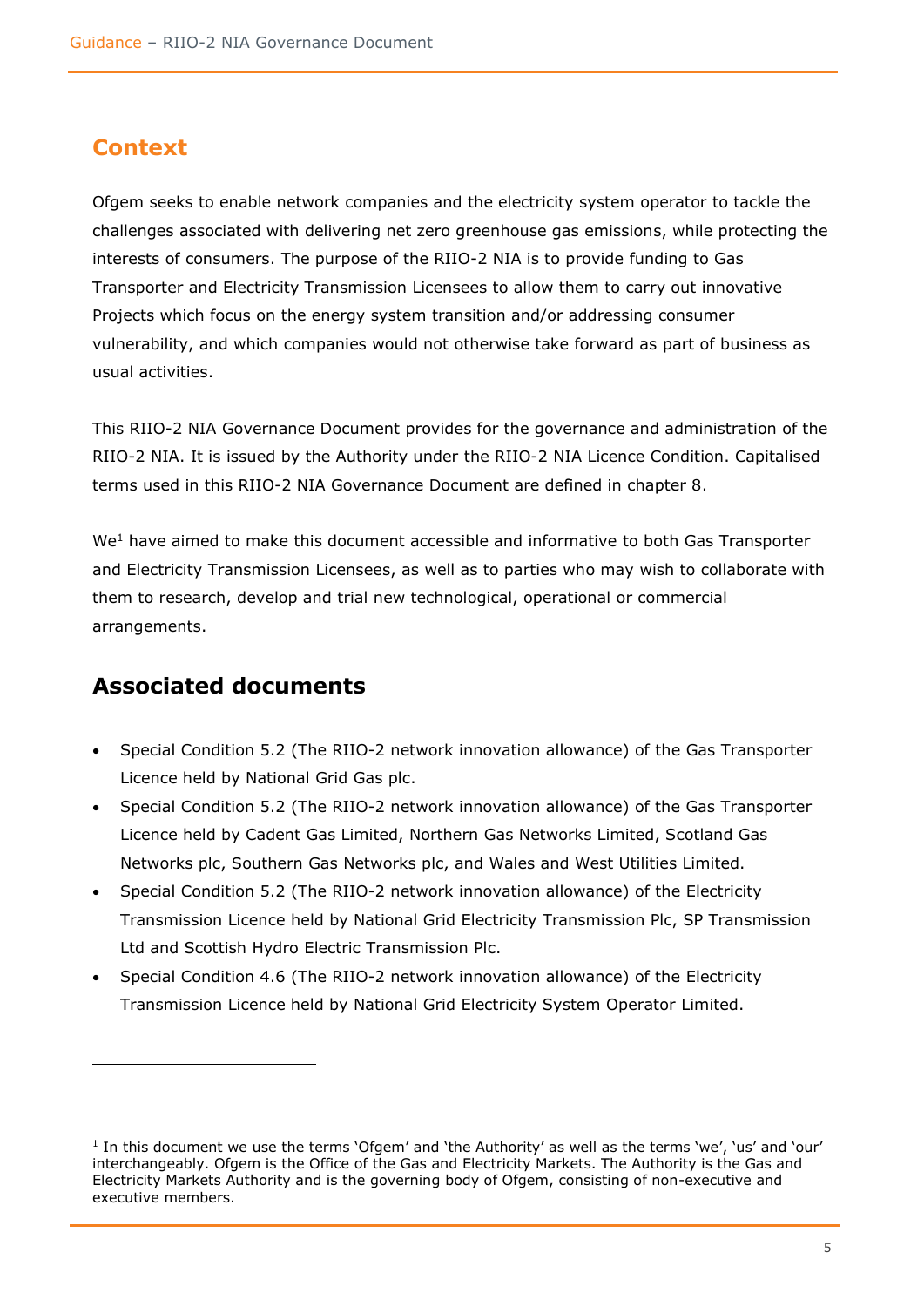# <span id="page-5-0"></span>**1. Introduction**

## **Section summary**

This chapter sets out the purpose and objectives of the NIA.

1.1. RIIO-2 will prepare the regulated network companies to deliver net zero greenhouse gas emissions at lowest cost to consumers, while maintaining world-class levels of system reliability and customer service, and ensuring no consumer is left behind.

1.2. Innovation is a key element of the RIIO model for price controls and our approach is focused on creating an environment that allows innovation to thrive across the whole system. The RIIO framework provides strong incentives for Gas Transporter and Electricity Transmission Licensees to innovate as part of business as usual activities.

1.3. In RIIO-2, we are also maintaining a strong additional stimulus for innovation, targeted at the challenges associated with delivering net zero greenhouse gas emissions by focusing funds on the energy system transition and/or addressing consumer vulnerability.

1.4. This is because certain innovation Projects are speculative in nature and yield uncertain commercial returns. In addition, where benefits are linked to the decarbonisation of the network or addressing consumer vulnerability, it may be difficult to commercialise the respective social, carbon and/or environmental benefits and shareholders may be unwilling to speculate on such Projects. This additional funding is designed to underpin the ethos, internal structures and third-party contracts that facilitate innovation.

1.5. The RIIO-2 innovation stimulus consists of the NIA, as explained below, and the Strategic Innovation Fund (SIF).<sup>2</sup> These two mechanisms are successors to past innovation stimulus initiatives such as the Innovation Funding Incentive (IFI), Low Carbon Networks Fund (LCNF) and Network Innovation Competition (NIC).

 $2$  Further details on the SIF can be found in chapter 8 of the RIIO-2 Final Determination – Core Document; [https://www.ofgem.gov.uk/system/files/docs/2020/12/final\\_determinations\\_-](https://www.ofgem.gov.uk/system/files/docs/2020/12/final_determinations_-_core_document.pdf) [\\_core\\_document.pdf](https://www.ofgem.gov.uk/system/files/docs/2020/12/final_determinations_-_core_document.pdf)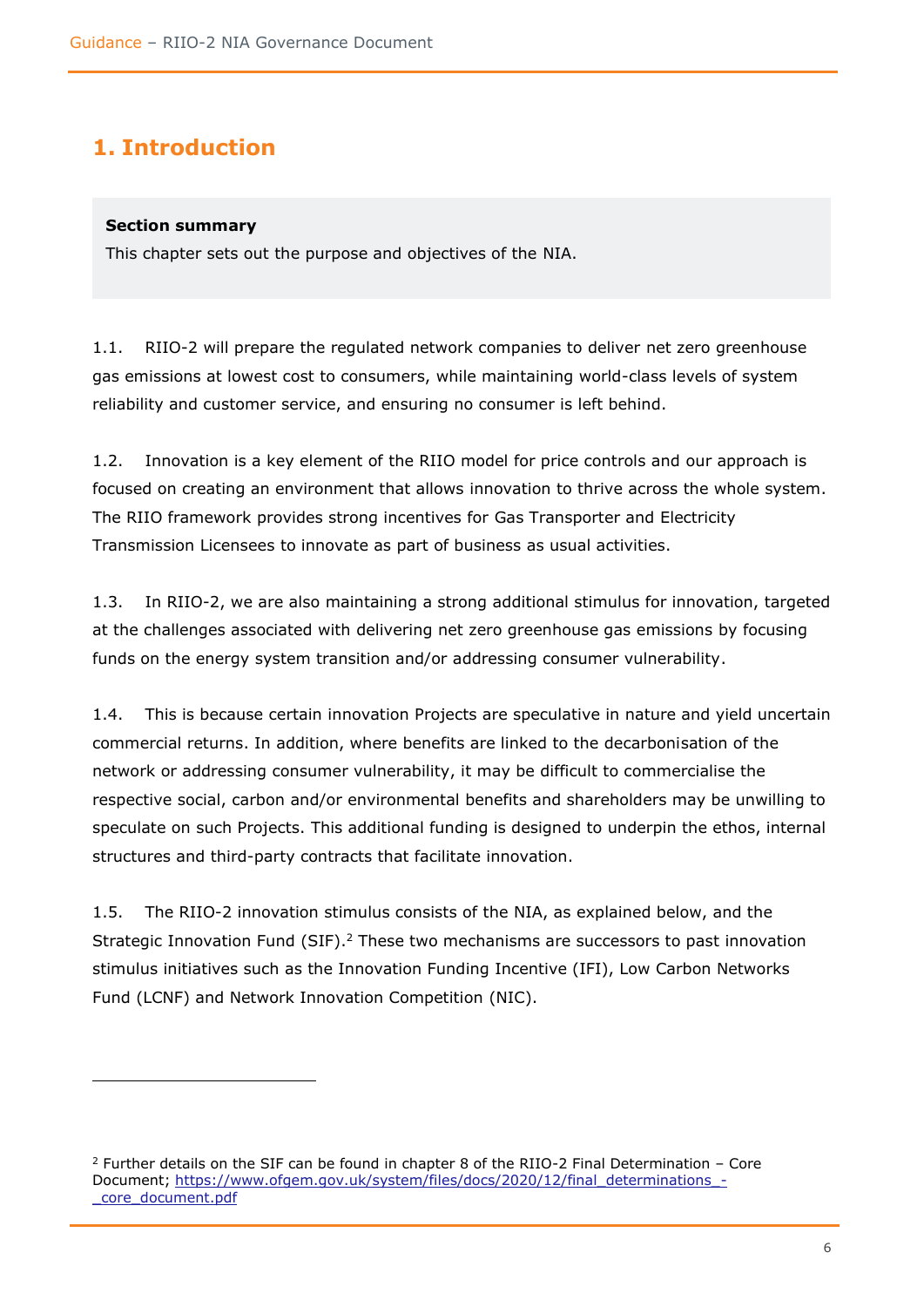## <span id="page-6-0"></span>**RIIO-2 NIA**

1.6. The RIIO-2 NIA provides an allowance to Gas Transporter and Electricity Transmission Licensees to fund Research, Development and Demonstration trials between Technology Readiness Levels (TRLs) 2-8, which meet the requirements set out in Chapter 3 of this RIIO-2 NIA Governance Document. The maximum amount of NIA funding available to each Gas Transporter and Electricity Transmission Licensee is set out in its RIIO-2 NIA Licence Condition.

1.7. We expect Gas Transporter and Electricity Transmission Licensees to collaborate with each other and with other persons in the energy supply chain (ie suppliers, electricity distribution licensees, independent network operators, generators, gas producers and other third parties) on Projects.

1.8. Gas Transporter and Electricity Transmission Licensees have access to RIIO-2 NIA funds until the end of the RIIO-2 price control on 31 March 2026.

## <span id="page-6-1"></span>**RIIO-1 NIA**

1.9. The RIIO-1 price control for Gas Transporter and Electricity Transmission Licensees ended on 31 March 2021. Gas Transporter and Electricity Transmission Licensees' Projects that have been funded under the RIIO-1 NIA are subject to the RIIO-1 NIA Governance Document, and can continue in accordance with the agreed carry-over arrangements which will cease to be effective on 31 March 2022 for Gas Transporter and Electricity Transmission Licensees.<sup>3</sup>

1.10. Electricity Distribution Licensees continue to have access to RIIO-1 NIA funds until the end of the RIIO-ED1 price control on 31 March 2023. Those projects are also subject to the RIIO-1 NIA Governance Document.

<sup>3</sup> The latest version of the RIIO-1 Gas NIA Governance Document will be available on this page: [https://www.ofgem.gov.uk/network-regulation-riio-model/network-innovation/gas-network-innovation](https://www.ofgem.gov.uk/network-regulation-riio-model/network-innovation/gas-network-innovation-allowance)[allowance;](https://www.ofgem.gov.uk/network-regulation-riio-model/network-innovation/gas-network-innovation-allowance) and

The latest version of the RIIO-1 Electricity NIA Governance Document will be available on this page: [https://www.ofgem.gov.uk/network-regulation-riio-model/network-innovation/electricity-network](https://www.ofgem.gov.uk/network-regulation-riio-model/network-innovation/electricity-network-innovation-allowance)[innovation-allowance](https://www.ofgem.gov.uk/network-regulation-riio-model/network-innovation/electricity-network-innovation-allowance)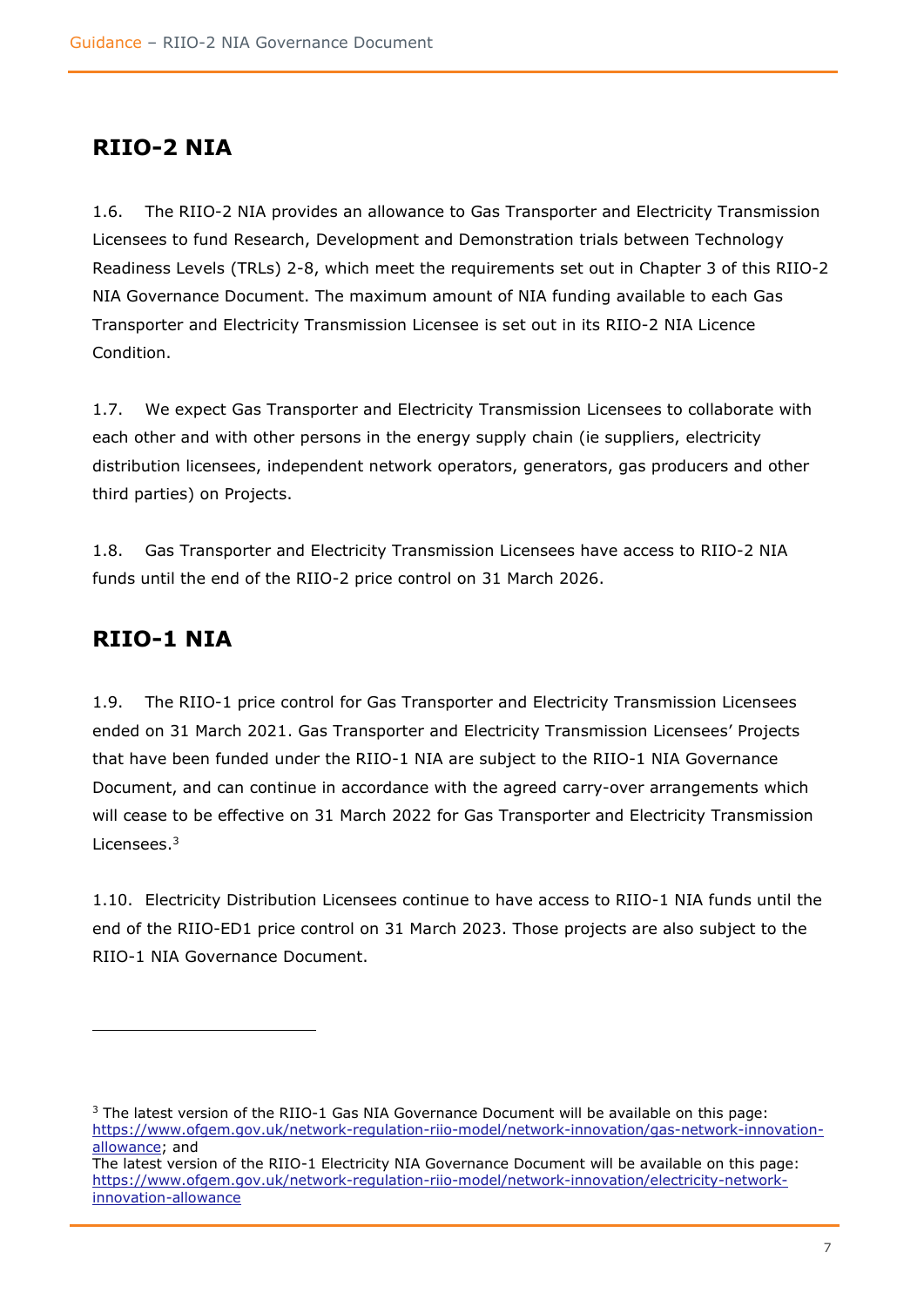# <span id="page-7-0"></span>**Compliance**

1.11. Gas Transporter and Electricity Transmission Licensees are required by the RIIO-2 NIA Licence Condition to comply with this RIIO-2 NIA Governance Document.

1.12. If Ofgem considers that a Gas Transporter or Electricity Transmission Licensee does not comply with the requirements of this RIIO-2 NIA Governance Document, it will explain why and ask the Gas Transporter or Electricity Transmission Licensee for further information. If, in the light of that information, Ofgem considers that a Gas Transporter or Electricity Transmission Licensee still does not comply with this RIIO-2 NIA Governance Document, Ofgem may determine that all or some of the expenditure in question is Unrecoverable NIA Expenditure.

1.13. This RIIO-2 NIA Governance Document does not relieve affected parties, including Gas Transporter and Electricity Transmission Licensees and Project Partners, from their responsibility to ensure ongoing compliance with legislation including competition, data protection, environment and consumer protection laws.

## <span id="page-7-1"></span>**Review**

1.14. Following consultation with Gas Transporter and Electricity Transmission Licensees, and other interested parties, Ofgem may from time to time revise this RIIO-2 NIA Governance Document in accordance with the RIIO-2 NIA Licence Condition.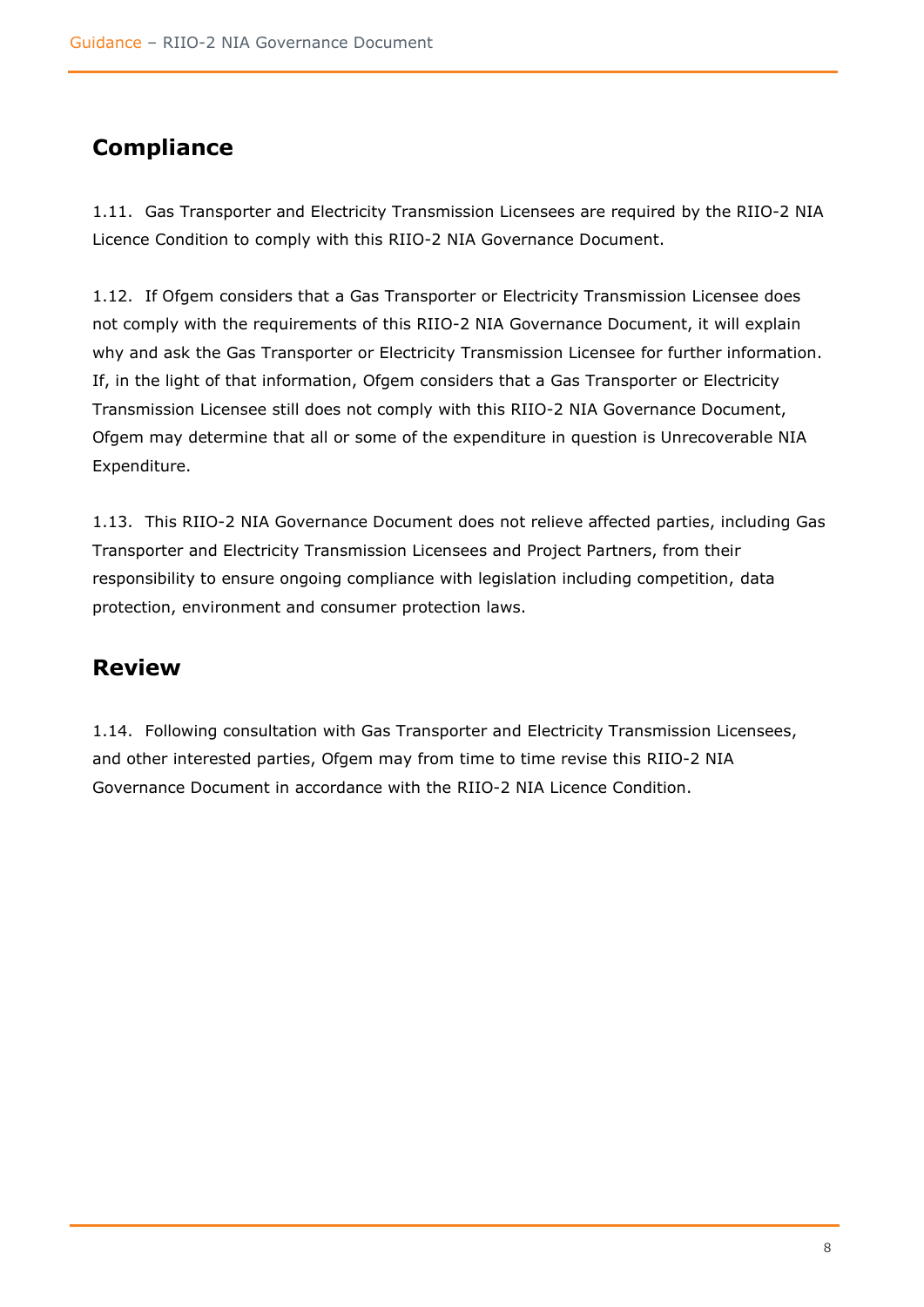# <span id="page-8-0"></span>**2. Supporting collaboration**

#### **Section summary**

This chapter requires that Gas Transporter and Electricity Transmission Licensees collaborate with a range of parties to develop and facilitate Projects funded through the NIA. It requires Gas Transporter and Electricity Transmission Licensees to work collaboratively to maintain the ENA Smarter Networks Portal for this purpose, share learning and share Project data.

2.1. Collaboration between Gas Transporter and Electricity Transmission Licensees and external stakeholders on NIA is essential to ensure that benefits are delivered from NIA funding.

2.2. We expect Gas Transporter and Electricity Transmission Licensees to collaborate with each other and Project Partners on the Projects supported by the RIIO-2 NIA. Gas Transporter and Electricity Transmission Licensees should work closely with other parties in the energy supply chain to explore what technological, operational or commercial arrangements have the potential to facilitate the energy system transition and/or address consumer vulnerability. Gas Transporter and Electricity Transmission Licensees may benefit from the technologies used and lessons learned in other industries, including the telecoms and information technology sectors; therefore, partnerships with technology providers and others outside the energy industry could be valuable. Other parties such as local authorities and universities may be carrying out pilot studies and collaboration could offer opportunities for Gas Transporter and Electricity Transmission Licensees better to understand the impact of these studies.

2.3. The requirements of this chapter apply unless the Authority has given its consent in writing for the Gas Transporter and Electricity Transmission Licensee not to comply with those requirements.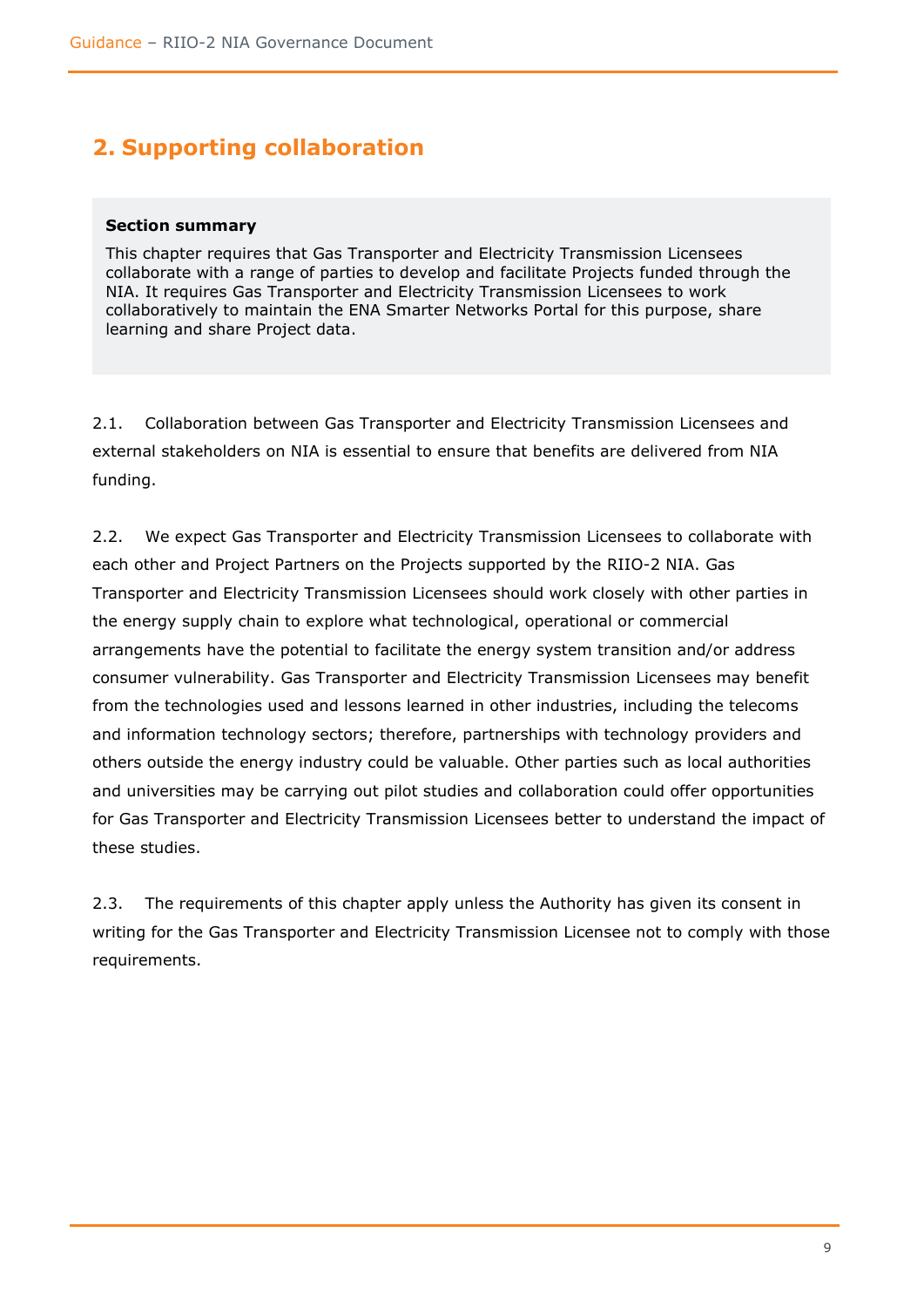## <span id="page-9-0"></span>**ENA Smarter Networks Portal**

2.4. Gas Transporter and Electricity Transmission Licensees have established an online ENA Smarter Networks Portal<sup>4</sup> and are required to use it to develop partnerships with external stakeholders and enable external parties to bring forward ideas for Projects, share learning, and share Project data.

## <span id="page-9-1"></span>**Developing partnerships with external stakeholders**

## <span id="page-9-2"></span>**Requirements**

2.5. Gas Transporter and Electricity Transmission Licensees must work collaboratively with each other to maintain the ENA Smarter Networks Portal or to develop an equivalent portal (if more effective or cost-efficient than the ENA Smarter Networks Portal) so that the following content continues to be available:

- Links to the Ofgem website, to direct potential Project Partners to the RIIO-2 NIA Governance Document;
- A function which enables potential Project Partners to record their name, contact details and a summary of their business, idea, proposal or service; and
- A contact point for each Gas Transporter and Electricity Transmission Licensee, to which potential Project Partners can submit Project ideas.

2.6. Gas Transporter and Electricity Transmission Licensees must work collaboratively to ensure that the ENA Smarter Networks Portal is up to date. In addition, Gas Transporter and Electricity Transmission Licensees must annually review the ENA Smarter Networks Portal and make appropriate changes to improve its accessibility and content. We expect this review to be informed by stakeholder consultation on the quality of information provided by and the usability of the ENA Smarter Networks Portal.

## <span id="page-9-3"></span>**Additional information**

2.7. The ENA Smarter Networks Portal is not intended to constrain the Gas Transporter and Electricity Transmission Licensees from using other routes to identify and award contracts to

<sup>4</sup> <https://www.smarternetworks.org/>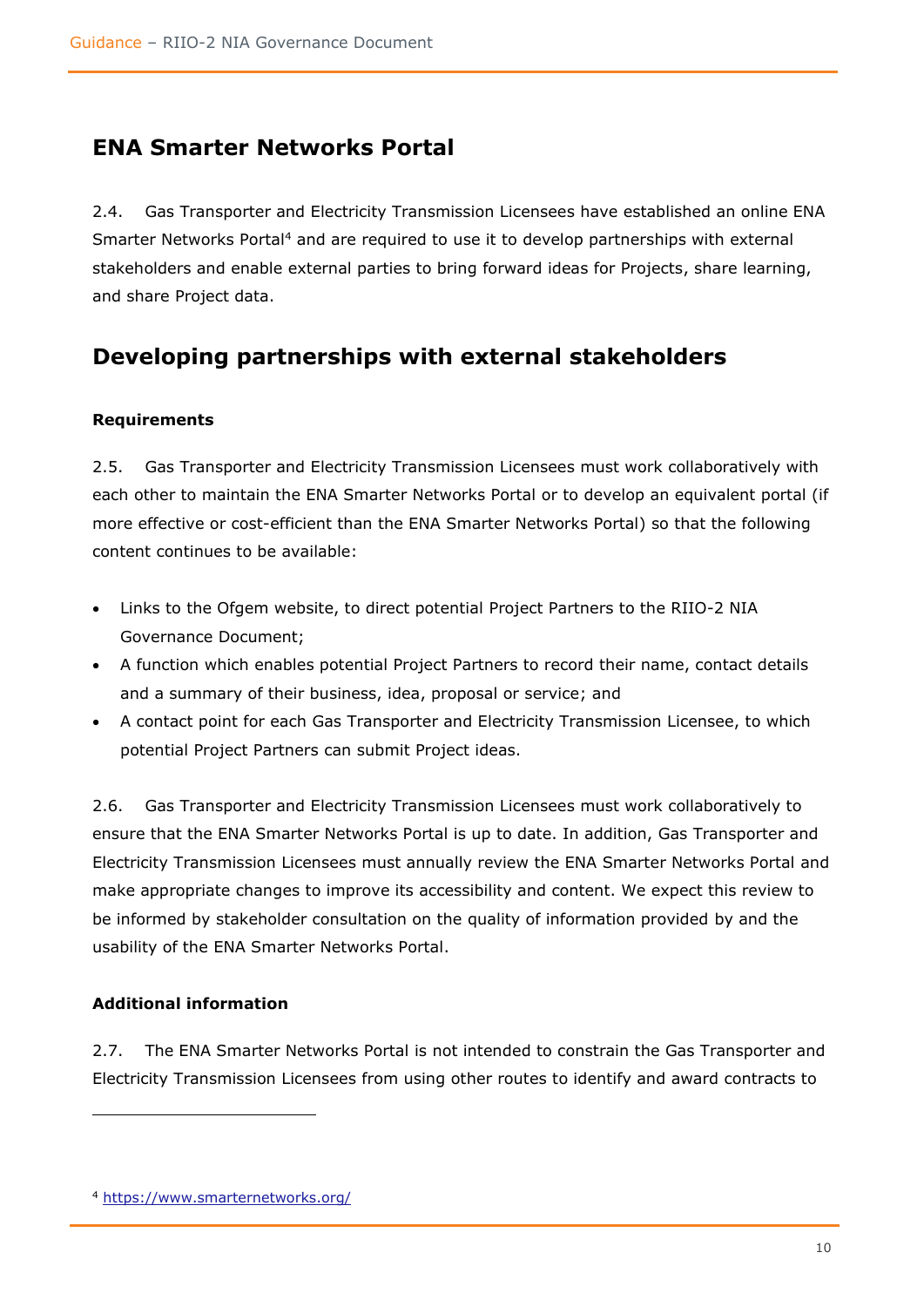Project Partners. Regardless of which route has been used, it is up to the Gas Transporter and Electricity Transmission Licensees to ensure applicable procurement rules have been followed.

# <span id="page-10-0"></span>**Sharing learning**

2.8. Facilitating knowledge transfer is one of the key principles of the RIIO-2 NIA. Ultimately, consumers are funding Projects and we want the learning generated to be disseminated as effectively as possible to ensure that all Gas Transporter and Electricity Transmission Licensees, and therefore all consumers, can benefit from Projects.

2.9. The ENA Smarter Networks Portal is used to share learning from Projects.

## <span id="page-10-1"></span>**Requirements**

2.10. We require Gas Transporter and Electricity Transmission Licensees to work collaboratively to maintain the ENA Smarter Networks Portal so that the following content is available, as a minimum:

- Project Registration Information for all RIIO-2 NIA Projects; and
- By 31 July in each Regulatory Year, Project Progress Information for each RIIO-2 NIA Project, including the final Project Progress Information which is reported by the Gas Transporter and Electricity Transmission Licensee following completion of the Project.

2.11. We require the Gas Transporter and Electricity Transmission Licensees to ensure that Project details published on the ENA Smarter Networks Portal are kept up to date.

## <span id="page-10-2"></span>**Additional information**

2.12. The provision of the ENA Smarter Networks Portal is not intended to constrain the Dissemination activities of the Gas Transporter and Electricity Transmission Licensees. The ENA Smarter Networks Portal should not be used as the sole means of disseminating learning as Gas Transporter and Electricity Transmission Licensees should, for example, be engaging in wider industry forums to disseminate learning from Projects.

# <span id="page-10-3"></span>**Sharing Project data**

2.13. Gas Transporter and Electricity Transmission Licensees must make it clear in Project Registration Information (as detailed in Table 3.1) and Project Progress Information (as detailed in Table 6.1) how any data gathered in the course of a Project (and de-sensitised, if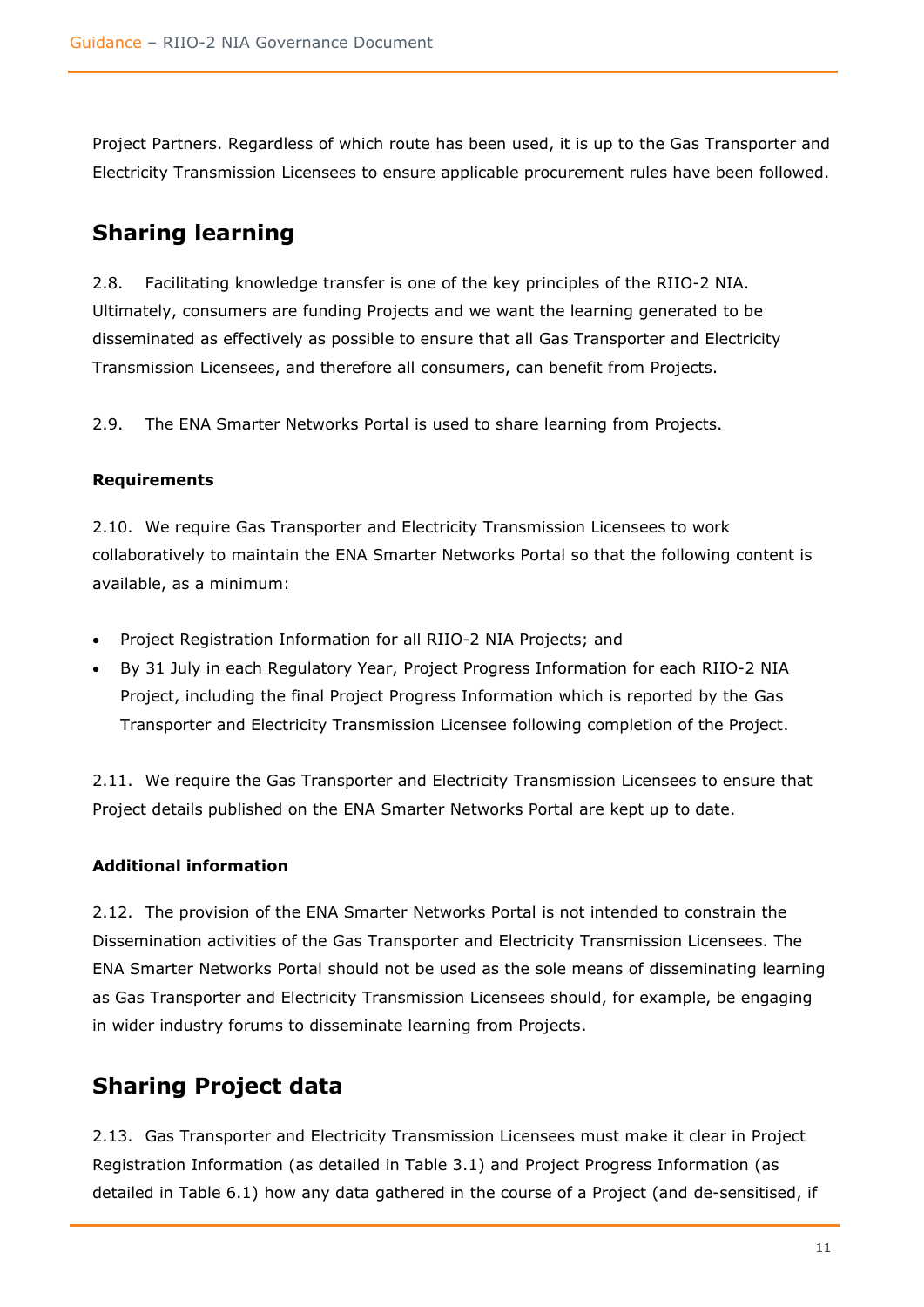necessary) can be requested by interested parties. We expect Gas Transporter and Electricity Transmission Licensees to document any reasons for de-sensitising data, such as commercial sensitivities or other regulatory restrictions.

2.14. We require Gas Transporter and Electricity Transmission Licensees to treat all data within RIIO-2 NIA Projects as open to all by default and so to share data with requesting parties, unless the Gas Transporter and Electricity Transmission Licensee can demonstrate it is not in consumers' interests to do so or that there are other regulatory or commercial reasons not to do so. Where data cannot be open, we require Gas Transporter and Electricity Transmission Licensees to provide the requesting parties with reasons why the requested data cannot be shared, and to identify and deliver a de-sensitised version incorporating the minimum number of changes.

2.15. When publishing information on the ENA Smarter Networks Portal, Gas Transporter and Electricity Transmission Licensees must use best endeavours to act in accordance with the Data Best Practice Guidance issued by Ofgem for all data within RIIO-2 NIA Projects.<sup>5</sup>

2.16. Additionally, Gas Transporter and Electricity Transmission Licensees must have a publicly available data policy setting out how the data used and generated by Projects will comply with Data Best Practice Guidance, including how data will be made available to stakeholders.

<sup>5</sup> The Data Best Practice Guidance will be published here on Ofgem's website: <https://www.ofgem.gov.uk/about-us/ofgem-data-and-cyber-security>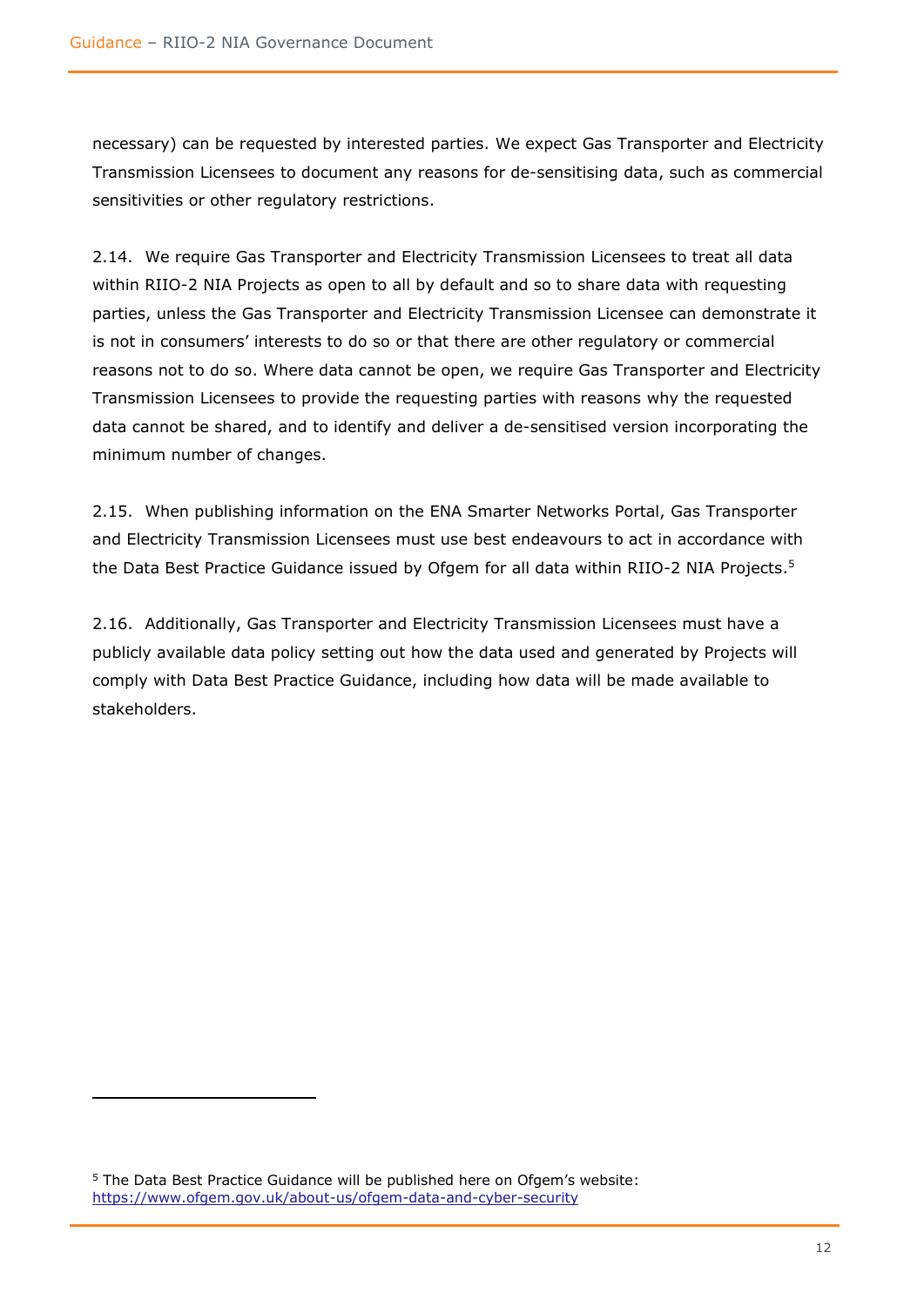# <span id="page-12-0"></span>**3. RIIO-2 NIA Projects**

### **Section summary**

This chapter sets out the requirements for a Project to qualify as a RIIO-2 NIA Project, how Projects should be documented and registered, and how Project changes are managed. It also includes the requirement to assess the impact of innovation upon consumers in vulnerable situations.

3.1. Subject to the constraints imposed by the amount of a Gas Transporter's or Electricity Transmission Licensee's RIIO-2 NIA and paragraph 3.4, there is no minimum or maximum size for a RIIO-2 NIA Project.

3.2. Gas Transporter and Electricity Transmission Licensees can only recover Total NIA Expenditure on RIIO-2 NIA Projects which are registered by midnight on 31 March 2026.

## <span id="page-12-1"></span>**Project portfolio**

3.3. We think that there is a need to explore a range of different Methods and Solutions to facilitate the energy system transition and/or address consumer vulnerability. This will help de-risk NIA spend and deliver benefits to consumers.

3.4. Therefore, we expect Gas Transporter or Electricity Transmission Licensees to maintain a balanced portfolio of Projects. This means that Gas Transporter or Electricity Transmission Licensees should not, for example, focus unduly on:

- one Method or Solution,
- specific equipment, technology or methodology;
- Projects at high TRL; or
- a select group of Project Partners.

## <span id="page-12-2"></span>**Eligibility and process Requirements**

3.5. The Gas Transporter and Electricity Licensee must, on request, be able to demonstrate to Ofgem that Projects meet the six sets of requirements set out below.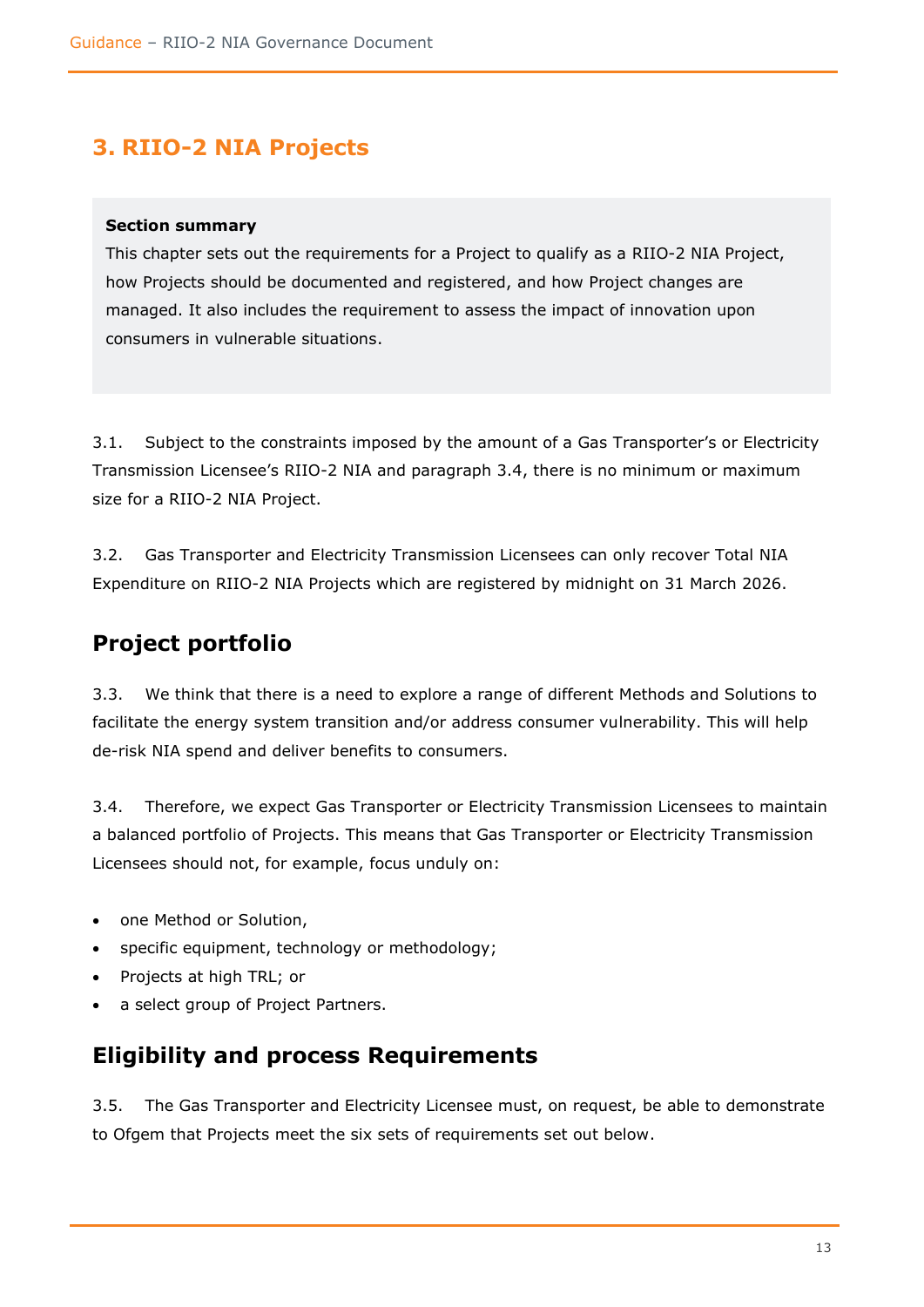## <span id="page-13-0"></span>**Requirement 1 – facilitate energy system transition and/or benefit consumers in vulnerable situations**

3.6. Eligibility requirement 1: A Project must have the potential to facilitate the energy system transition and/or benefit consumers in vulnerable situations.

3.7. Process requirement 1: To demonstrate that the Project meets eligibility requirement 1, the Gas Transporter or Electricity Transmission Licensee must explain clearly in its Project Eligibility Assessment (PEA), with reference to any supporting evidence that already exists, at least one of the following:

- How the Project has potential to facilitate the energy system transition; and/or
- How the Project has potential to benefit consumers in vulnerable situations.

### <span id="page-13-1"></span>**Requirement 2 – potential to deliver a net benefit to consumers**

3.8. Eligibility requirement 2: A Project must have the potential to deliver a Solution that provides a net benefit to consumers of the Gas Transporter and/or Electricity Transmission Licensee, as the context requires. This could include delivering a Solution at a lower cost than the most efficient Method currently in use on the GB Gas Transportation System, the Gas Transporter's and/or Electricity Transmission or Electricity Distribution Licensee's network, or wider benefits, such as social, environmental or wider energy supply resilience.

3.9. Process requirement 2: To demonstrate that the Project meets eligibility requirement 2, the Gas Transporter or Electricity Transmission Licensee must be able to set out in its PEA:

- A calculation of the estimated benefits of the Solution (not required for Projects conducting Research) and a description of the recipients of those benefits;
- An estimate of how replicable the Method is across GB in terms of the number of sites, the sort of site the Method could be applied to, or the percentage of the GB Gas Transportation System and/or electricity transmission or distribution system to which it could be rolled-out; and
- An outline of the costs of rolling out the Method across GB.

## <span id="page-13-2"></span>**Requirement 3 – involve Research, Development or Demonstration**

3.10. Eligibility requirement 3: A Project must involve the Research, Development or Demonstration of at least one of the following: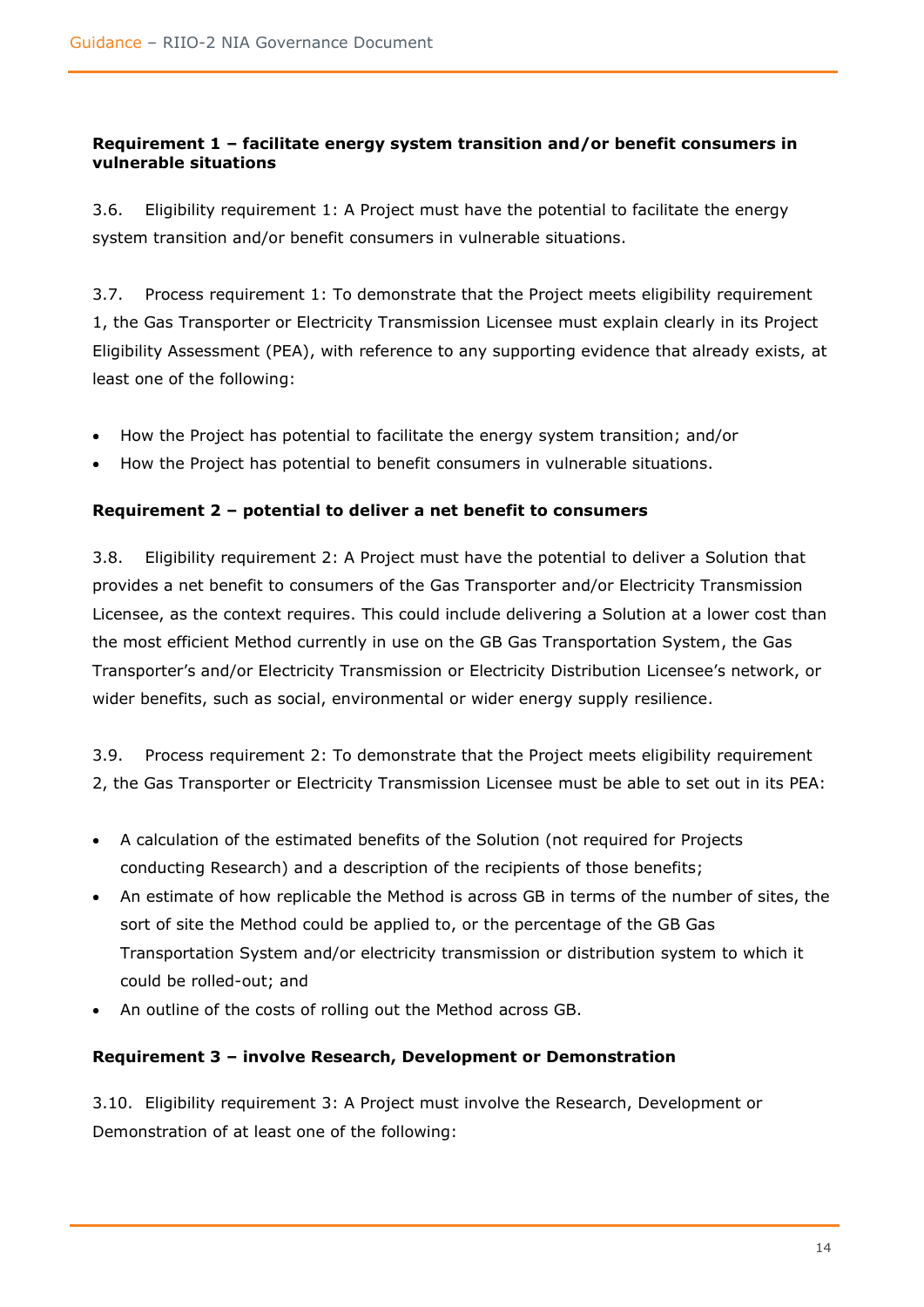- A specific piece of new equipment (including monitoring, control and communications systems and software);
- A specific piece of new technology (including analysis and modelling systems or software), in relation to which the Method is unproven;
- A new methodology (including the identification of specific new procedures or techniques used to identify, select, process, and analyse information);
- A specific novel arrangement or application of existing gas transportation, electricity transmission or electricity distribution equipment, technology or methodology;
- A specific novel operational practice directly related to the operation of the GB Gas Transportation System, electricity transmission or electricity distribution; or
- A specific novel commercial arrangement.

3.11. Process requirement 3: To demonstrate that the Project meets eligibility requirement 3, the Gas Transporter or Electricity Transmission Licensee must detail in its PEA what the Project involves and explain how the Project satisfies this requirement.

## <span id="page-14-0"></span>**Requirement 4 – develop new learning**

3.12. Eligibility requirement 4: A Project must develop new learning that can be applied by Gas Transporter and/or Electricity Transmission or Electricity Distribution Licensees.

3.13. Process requirement 4: To demonstrate that the Project meets eligibility requirement 4, the Gas Transporter or Electricity Transmission Licensee must be able to explain in its PEA how the learning that will be generated by the Project could be used by Gas Transporter and/or Electricity Transmission or Electricity Distribution Licensees.

## <span id="page-14-1"></span>**Requirement 5 – be innovative**

3.14. Eligibility requirement 5: A Project must be innovative (ie not a business as usual activity) and have an unproven business case entailing a degree of risk warranting a limited Research, Development or Demonstration Project to demonstrate its effectiveness. This could include Projects which are untested at scale, or in relation to which there are risks, which might prevent the widespread deployment of the equipment, technology or methodology.

3.15. Process requirement 5: To demonstrate that the Project meets eligibility requirement 5, the Gas Transporter or Electricity Transmission Licensee must explain the following in its PEA: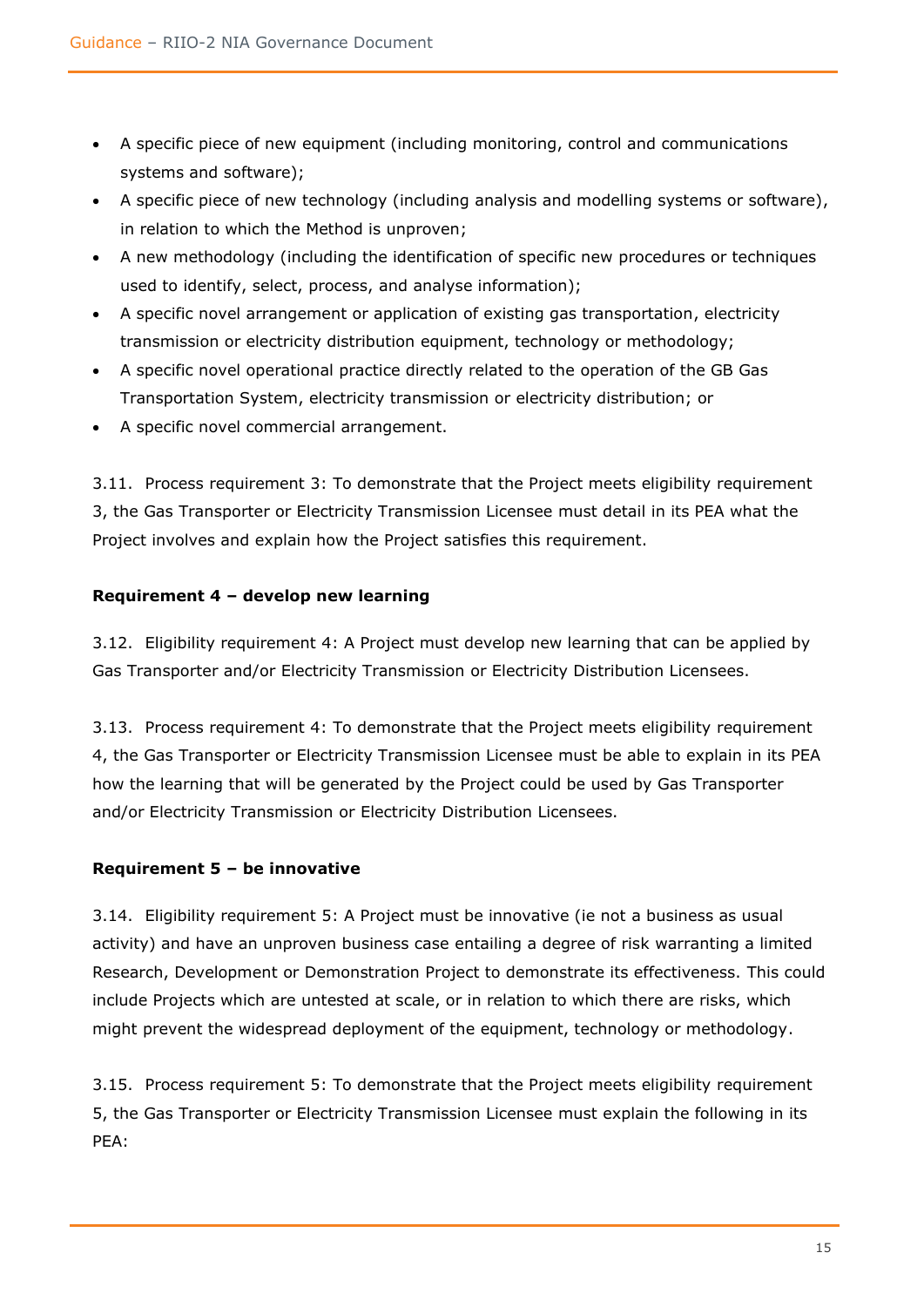- Why the Project is innovative;
- Why the Gas Transporter or Electricity Transmission Licensee cannot fund such a Project as part of its business as usual activities; and
- Why the Project can only be undertaken with the support of the NIA, including reference to the specific risks (eg commercial, technical, operational or regulatory) associated with the Project. Where the Solution is already in use outside GB and the Project seeks to explore its potential adoption in GB, the Gas Transporter or Electricity Transmission Licensee must explain what specific risks related to the Solution's use in GB justify the use of NIA funding.

## <span id="page-15-0"></span>**Requirement 6 – not lead to unnecessary duplication**

3.16. Eligibility requirement 6: A Project must not lead to unnecessary duplication of any other Project, including but not limited to IFI, LCNF, NIA, NIC or SIF projects already registered, being carried out or completed.

3.17. Process requirement 6: To demonstrate that the Project meets eligibility requirement 6, the Gas Transporter or Electricity Transmission Licensee must demonstrate in its PEA that no unnecessary duplication will occur as a result of the Project. If applicable, the Gas Transporter or Electricity Transmission Licensee must justify why they are undertaking a Project similar to other network innovation Projects ongoing or undertaken previously.

3.18. Unnecessary duplication is likely to occur if the Project is not expected to lead to new learning, for example where a Project involving piece of equipment, technology or methodology has been undertaken in one location and is then repeated in another location. However, for the avoidance of doubt, the following are unlikely to considered unnecessary duplication:

- Projects that address the same Problem, but use a different Method; and
- Projects that use the same technology, equipment or methodology but will, upon Project completion, have reached different TRLs.

## <span id="page-15-1"></span>**Documentation requirements**

## <span id="page-15-2"></span>**Project Eligibility Assessment**

3.19. Before Registration of a Project, the Funding Licensee(s) must produce a PEA. In the PEA, the Gas Transporter or Electricity Transmission Licensee must demonstrate to Ofgem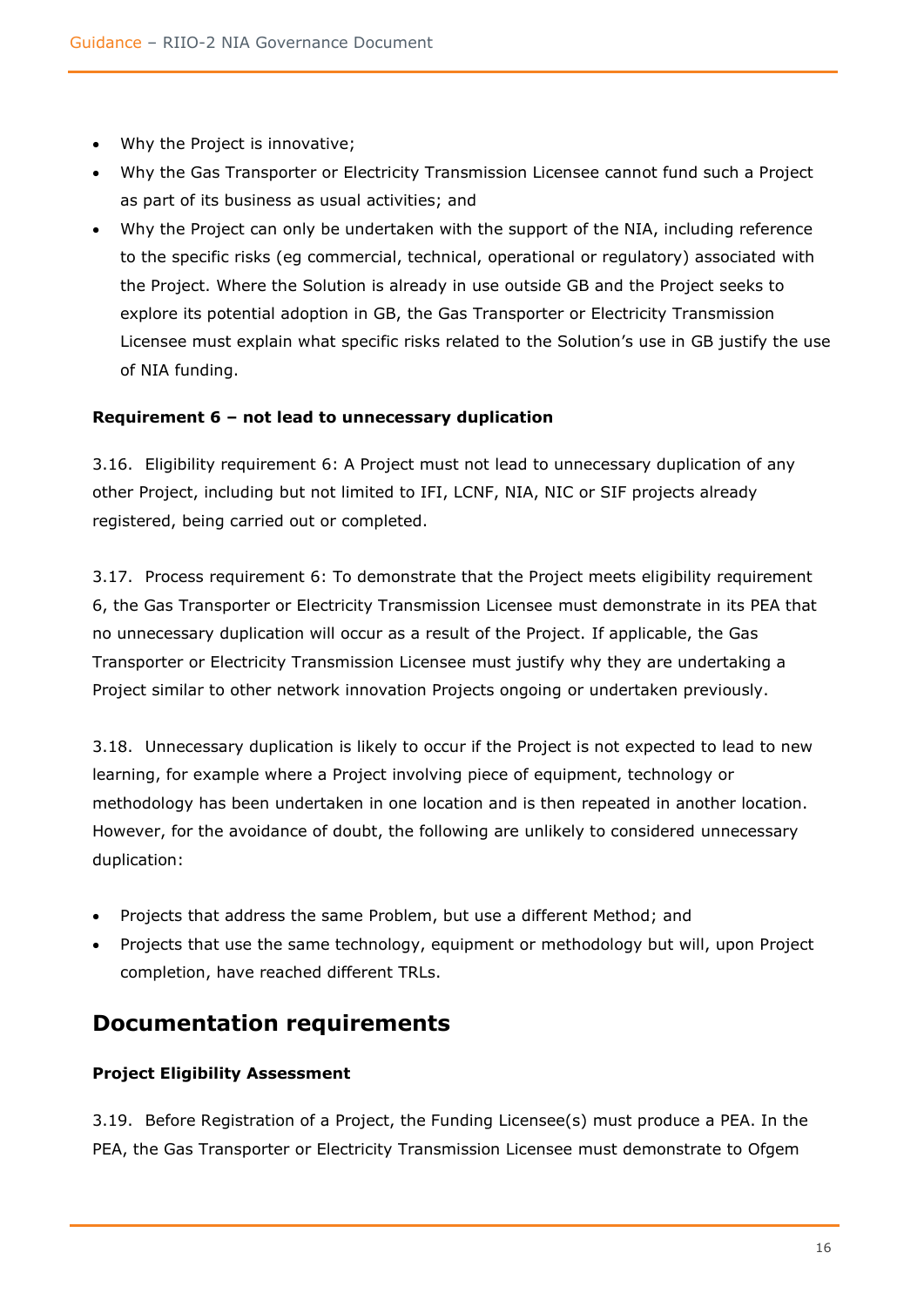that the Project meets the eligibility and process requirements set out in paragraphs 3.5- 3.18.

3.20. The PEA must be approved by a senior network manager responsible for implementing RIIO-2 NIA Projects and published on the Project Registration Page of the ENA Smarter Networks Portal.

## <span id="page-16-0"></span>**Maintaining a consistent methodology for calculating Project benefits**

3.21. To ensure a consistent approach in assessing the benefits of Projects, we require Gas Transporter and Electricity Transmission Licensees to work together to maintain a consistent methodology for calculating the net benefit of Projects.

3.22. The Gas Transporter or Electricity Transmission Licensee must use a methodology to estimate the net benefit of solution of the Problem. This estimate must be accompanied by a qualitative summary of the resources the Gas Transporter or Electricity Transmission Licensee currently uses to address the Problem.

3.23. In the case of a Project involving Development or Demonstration, the Gas Transporter or Electricity Transmission Licensee must be able to use the methodology to explain the net benefit of the Project including:

- Estimating the costs of delivering the Solution (at the scale being tested within the Project) through the most efficient Method currently in use on the GB Transmission System - the Base Case Cost; and
- Estimating the costs of replicating the Method, at the scale being tested in the Project, once it has been proven successful - the Method Cost.

3.24. The difference between the Base Case Cost and the Method Cost for a Development or a Demonstration is the financial benefit of the Project. Where a Gas Transporter or Electricity Transmission Licensee wants to test more than one Method it must outline the financial benefit of each separate Method.

3.25. The types of benefit included in 'net benefit' are not restricted to financial benefits. Benefits may also include non-financial benefits (such as environmental benefits, social benefits, or carbon cost) that can have a financial value assigned that is calculated under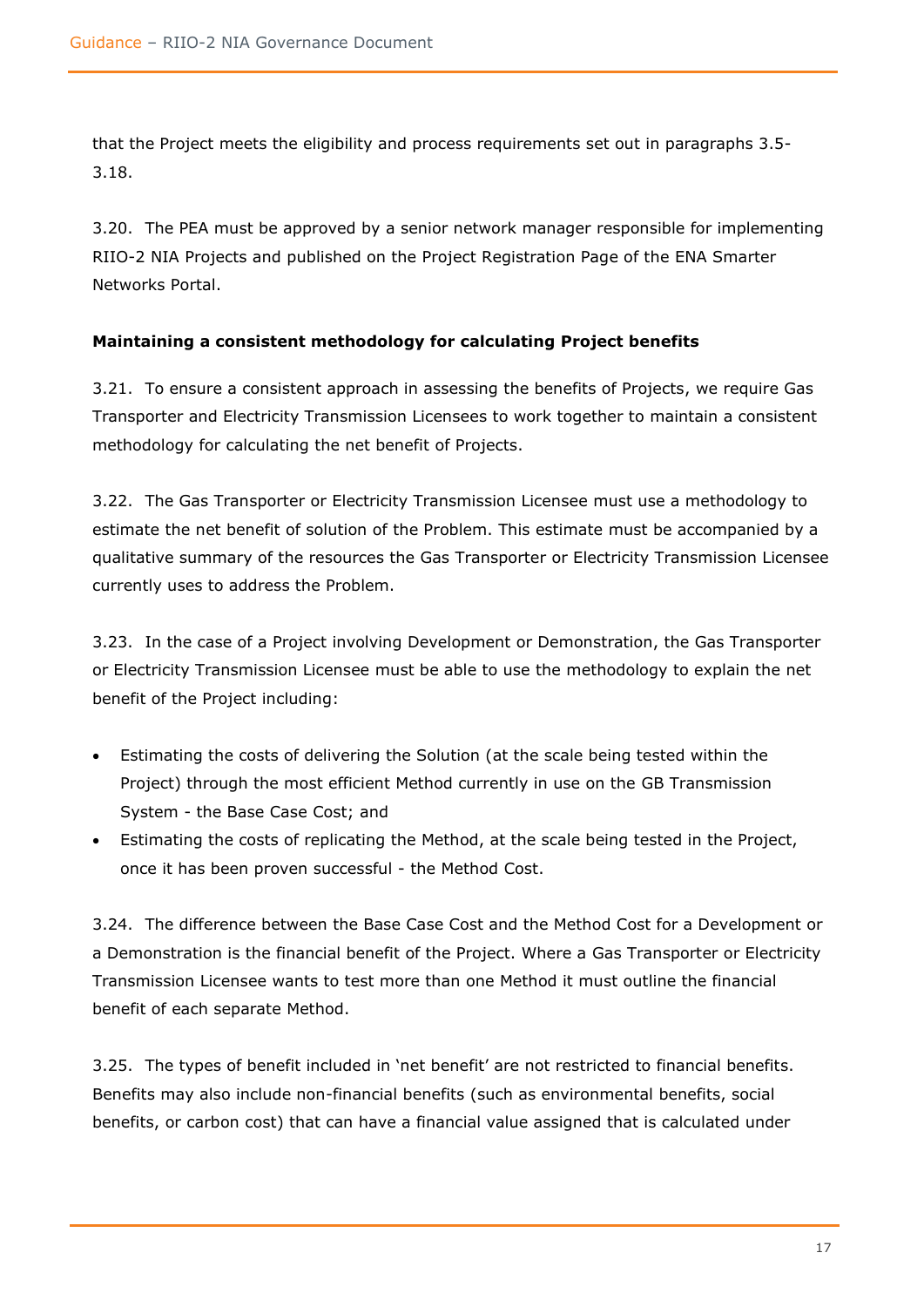approved methodologies, such as the RIIO-2 cost benefit analysis model, $6$  green book guidance,<sup>7</sup> or the whole system cost benefit analysis model developed by the ENA.<sup>8</sup>

## <span id="page-17-0"></span>**Registration process requirements**

3.26. Projects must be registered on the ENA Smarter Networks Portal. For the avoidance of doubt, there must only be one Project Registration Page for each Project, even where there are multiple Funding Licensees. This means that, when a Project involves more than one Funding Licensee, they must nominate one Funding Licensee to undertake the Registration. However, all Funding Licensees are responsible for ensuring that they comply with this RIIO-2 NIA Governance Document.

3.27. The Registration process does not generally involve Ofgem approving Projects. However, there are three circumstances in which a Gas Transporter or Electricity Transmission Licensee must seek approval from Ofgem before the Registration of a Project. Such requests for approval should be sent to [networks.innovation@ofgem.gov.uk.](mailto:networks.innovation@ofgem.gov.uk) These are where the Gas Transporter or Electricity Transmission Licensee :

- Is requesting an exemption from the default conditions for intellectual property rights (IPR) set out in chapter 7;
- Intends to make payments to itself or to Related Undertakings as set out in chapter 4; or
- Asks to deviate from the Energy Networks Innovation Process on a Project as set out in chapter 5.

3.28. Where the Gas Transporter or Electricity Transmission Licensee wishes to register a Project in one of the circumstances described in paragraph 3.27, it must make a written submission to Ofgem prior to Registration. Ofgem will review the submission and will only approve the Registration of the Project where it considers that a satisfactory justification has been supplied. Ofgem will undertake this review and respond to the request within 20 Working Days of receipt of the submission. If, during the 20 Working Day evaluation period

<sup>6</sup> The RIIO-2 cost benefit analysis model can be found here: [https://www.ofgem.gov.uk/publications](https://www.ofgem.gov.uk/publications-and-updates/riio-2-final-data-templates-and-associated-instructions-and-guidance)[and-updates/riio-2-final-data-templates-and-associated-instructions-and-guidance](https://www.ofgem.gov.uk/publications-and-updates/riio-2-final-data-templates-and-associated-instructions-and-guidance) <sup>7</sup> [https://www.gov.uk/government/collections/the-green-book-and-accompanying-guidance-and](https://www.gov.uk/government/collections/the-green-book-and-accompanying-guidance-and-documents)[documents](https://www.gov.uk/government/collections/the-green-book-and-accompanying-guidance-and-documents)

<sup>8</sup> The whole system cost benefit analysis model developed by the ENA will evolve with use – the latest version can be found by searching the resource library on the ENA's website: <https://www.energynetworks.org/>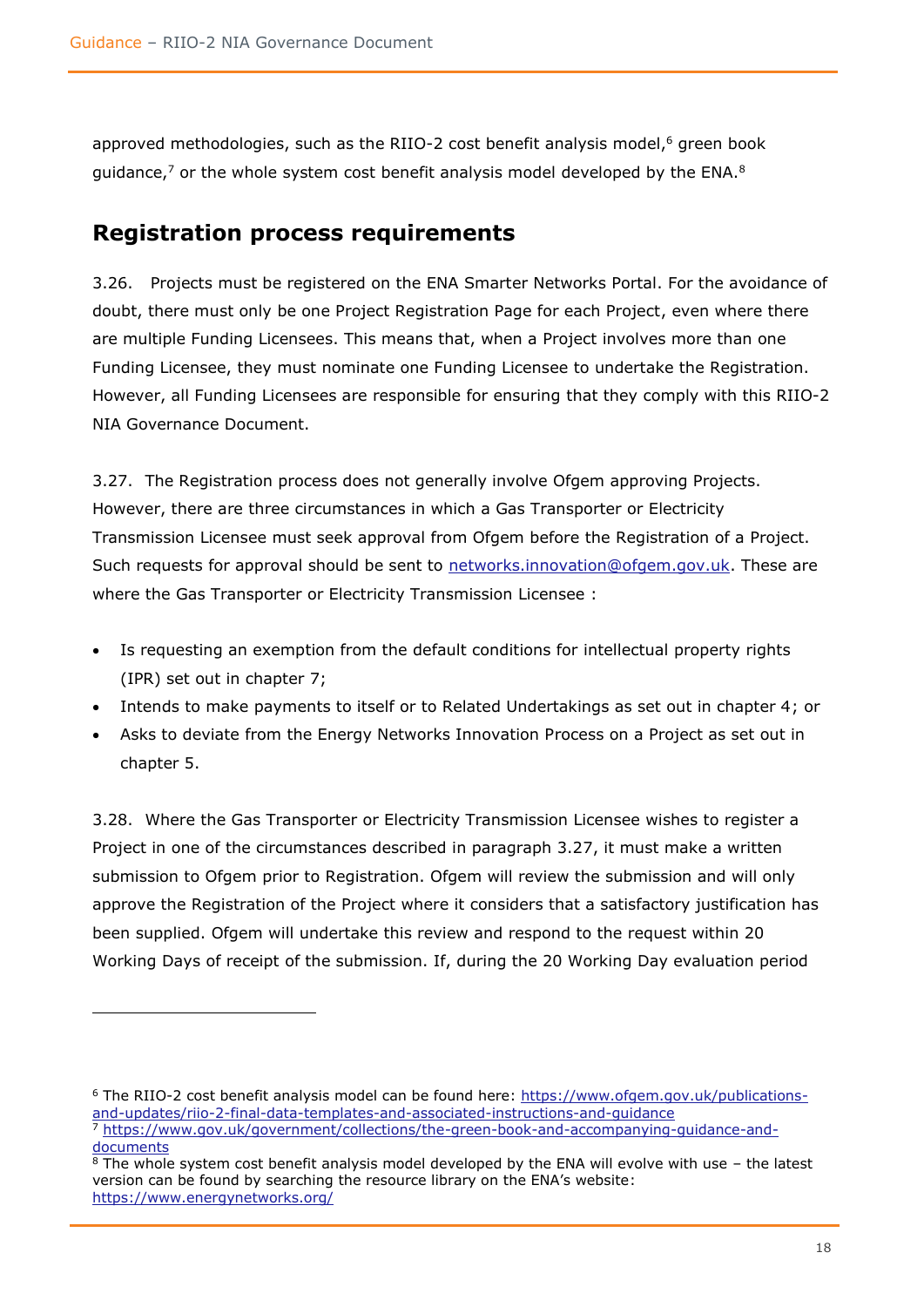following the submission of the request Ofgem considers that additional information will be needed to assess whether the Registration of the Project should be approved, Ofgem may extend the deadline for its decision by up to 20 Working Days, from the day when that additional information is provided.

3.29. Ofgem's past approval during RIIO-1 of the Registration of a Project in one of the circumstances detailed in paragraph 3.27 will continue to have effect during RIIO-2, provided that there are no material changes in circumstances following such approval that might have led Ofgem to reach a different conclusion had they been known to Ofgem at the time of such approval. If there are any such material changes in circumstances, the Gas Transporter or Electricity Transmission Licensee must submit a new request for approval.

3.30. Where a Gas Transporter or Electricity Transmission Licensee has explained in its PEA why it (or its Project Partners) will face commercial harm as a result of the disclosure of any of the information required in Table 3.1 below and has informed Ofgem when registering the Project, then it is not required to publish this information. However, if information subsequently comes to Ofgem's attention which might reasonably have had a bearing on our initial assessment of commercial harm then, depending on the facts, either all or some of Total NIA Expenditure on the Project may be declared Unrecoverable NIA Expenditure.

3.31. Where multiple Gas Transporter and Electricity Transmission Licensees wish to recover Total NIA Expenditure for the purposes of a collaborative Project, then Funding Licensees must be named on the Project Registration Page. Where there are multiple Funding Licensees, it must be made clear at the time of Registration what contribution each Funding Licensee will be making.

3.32. If the Gas Transporter or Electricity Transmission Licensee is not seeking approval to register a Project for one of the reasons identified in paragraph 3.27, the Project will be registered when the Gas Transporter or Electricity Transmission Licensee publishes the information required for the Registration on the ENA Smarter Networks Portal.

3.33. A Project can be registered at any time during the Regulatory Year.

3.34. Projects must not be started until Registration has taken place. Where the Gas Transporter or Electricity Transmission Licensee has sought Ofgem's approval to register a Project, it cannot be started until such approval has been given.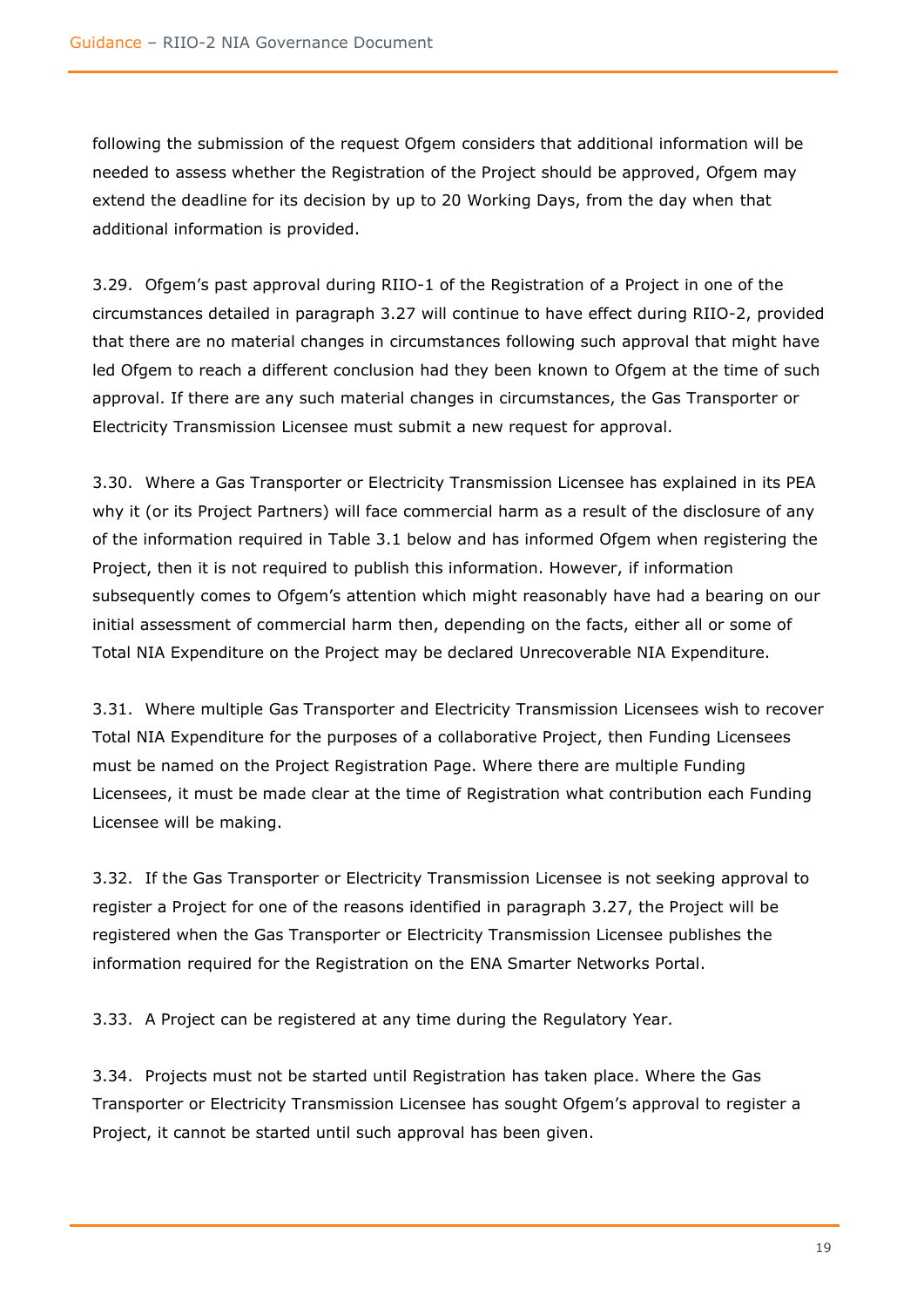3.35. A Gas Transporter or Electricity Transmission Licensee can still register a Project, even if it does not expect to incur any Total NIA Expenditure (for example, because a Project is funded by a third party). In that way, subject to paragraph 3.39, if Total NIA Expenditure is unexpectedly incurred by the Gas Transporter or Electricity Transmission Licensee, it will be eligible to recover Total NIA Expenditure incurred.

3.36. The Funding Licensee(s) will provide the following information in Table 3.1 on the Project Registration Page.

| <b>Information required</b> | <b>Description</b>                                  |
|-----------------------------|-----------------------------------------------------|
| Project title               |                                                     |
| Funding Licensee(s)         | The Gas Transporter and Electricity Transmission    |
|                             | Licensee(s) which register(s) the Project and       |
|                             | recover(s) the Total NIA Expenditure from           |
|                             | consumers.                                          |
| Eligibility                 | This section should explain why the Project         |
|                             | satisfies the eligibility and process requirements  |
|                             | specified in paragraphs 3.5-3.18.                   |
| Problem(s)                  | This should outline the Problem(s) which is/are     |
|                             | being addressed by the Project.                     |
| Method(s)                   | This section should set out the Method or           |
|                             | Methods that will be used in order to understand    |
|                             | or provide a Solution to the Problem. The type of   |
|                             | Method should be identified, where possible, eg     |
|                             | technical or commercial.                            |
|                             | Apart from projects involving specific novel        |
|                             | commercial arrangement(s), this section should      |
|                             | also include a Measurement Quality Statement        |
|                             | and Data Quality Statement.                         |
| Scope and objectives        | The scope and objectives of the Project should be   |
|                             | clearly defined including the net benefit for       |
|                             | consumers (eg financial, environmental). This       |
|                             | section should also estimate the financial benefits |
|                             | which would directly accrue to the GB Gas           |
|                             | Transportation System and/or electricity            |
|                             | transmission and/or distribution.                   |

**Table 3.1: Information required for the Registration of RIIO-2 NIA Projects**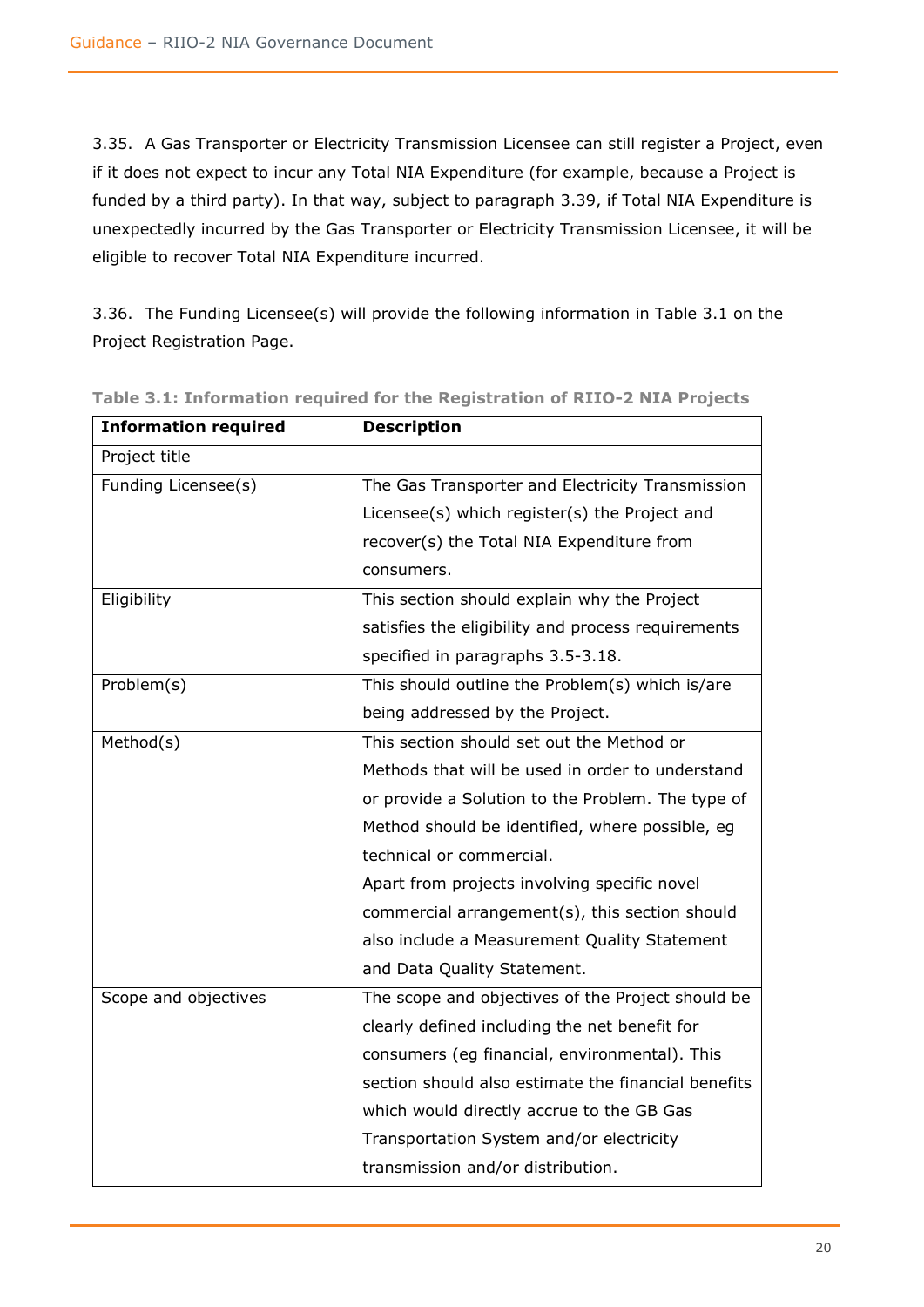| <b>Information required</b>   | <b>Description</b>                                   |
|-------------------------------|------------------------------------------------------|
| Consumer vulnerability impact | Details of the expected effects of the Method(s)     |
| assessment                    | and Solution(s) upon consumers in vulnerable         |
|                               | situations.                                          |
| Success criteria              | Details of how the Funding Licensee will evaluate    |
|                               | whether the Project has been successful.             |
| Project Partners and external | Details of actual or potential Project Partners,     |
| funding                       | their respective roles, and external funding         |
|                               | support as appropriate.                              |
| Potential for new learning    | Details of what the parties expect to learn and      |
|                               | how the learning will be disseminated.               |
| Scale of Project              | The Funding Licensee should justify the scale of     |
|                               | the Project - including the scale of the             |
|                               | investment relative to the potential benefits. In    |
|                               | particular, it should explain why there would be     |
|                               | less potential for new learning if the Project were  |
|                               | of a smaller scale.                                  |
| Geographical area             | Details of where the Project will take place. If the |
|                               | Project is a collaboration, the Funding Licensee     |
|                               | area(s) in which the Project will take place should  |
|                               | be identified.                                       |
| Relevant Foreground IPR       | Details of expected Relevant Foreground IPR          |
|                               | which will be generated in the Project. If           |
|                               | applicable, this must also explain if Background     |
|                               | IPR will be required to use the Relevant             |
|                               | Foreground IPR.                                      |
| Data access details           | A description of how any data (de-sensitised         |
|                               | where necessary) that are expected to be             |
|                               | gathered in the course of the Project can be         |
|                               | requested by interested parties, and, if             |
|                               | applicable, reasons why such data cannot be          |
|                               | released to interested parties.                      |
|                               | This requirement may be met by including a link      |
|                               | to the publicly available data sharing policy,       |
|                               | which is required by virtue of paragraphs 2.13-      |
|                               | 2.16.                                                |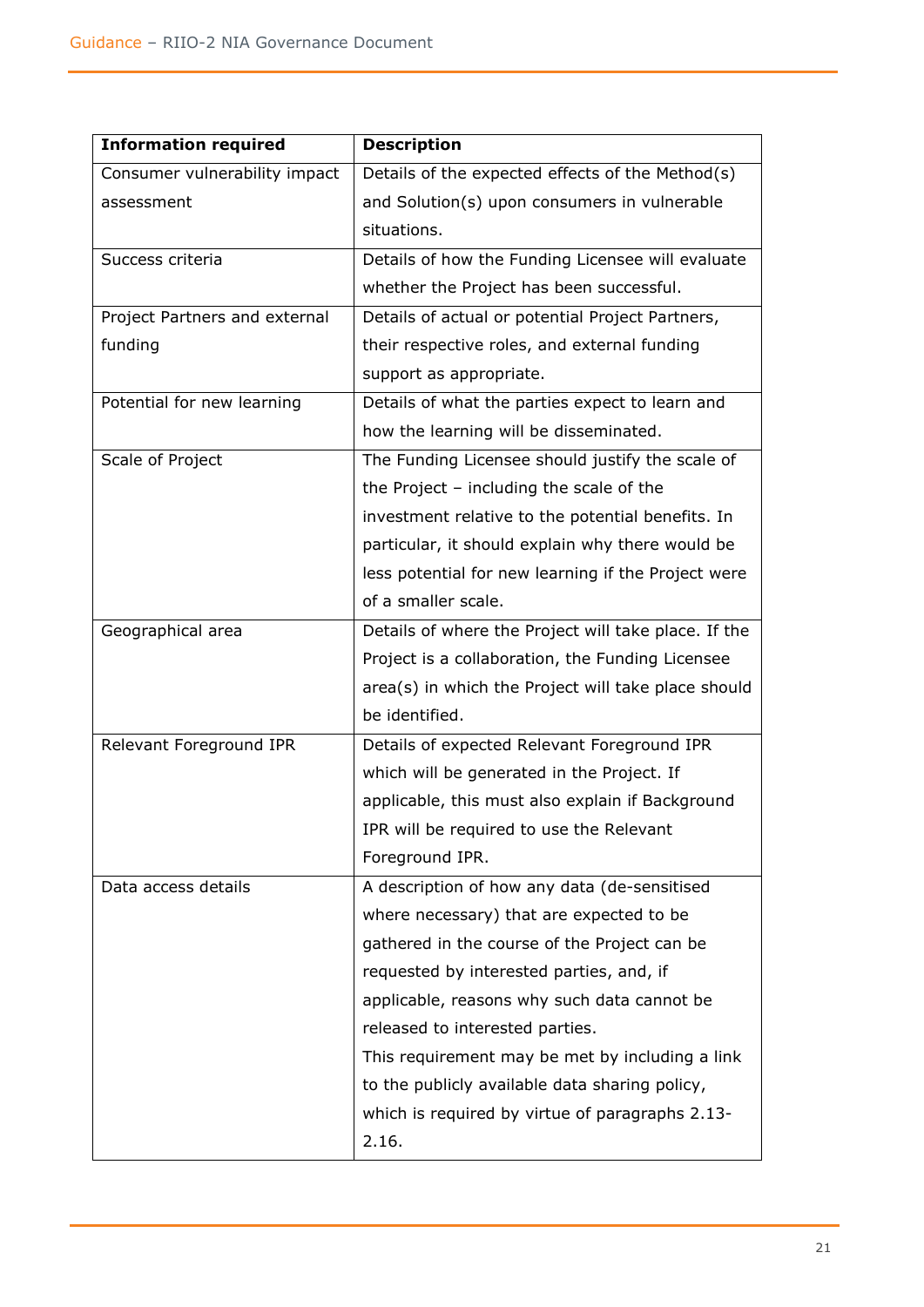| <b>Information required</b> | <b>Description</b>                                             |
|-----------------------------|----------------------------------------------------------------|
| Revenue allowed for in the  | An indication of the funding provided to the Gas               |
| RIIO-2 settlement           | Transporter and Electricity Transmission Licensee              |
|                             | within the RIIO-2 settlement <sup>9</sup> that is likely to be |
|                             | surplus to requirements as a result of the                     |
|                             | Project. Where there is more than one Funding                  |
|                             | Licensee, this should also be broken down by                   |
|                             | Funding Licensee.                                              |
| Indicative Total NIA        | An indication of the Total NIA Expenditure that                |
| Expenditure on Project      | the Funding Licensee expects to reclaim for the                |
|                             | whole of the Project. Where there is more than                 |
|                             | one Funding Licensee, this should also be broken               |
|                             | down by Funding Licensee.                                      |

## <span id="page-21-0"></span>**Assessing the impact of innovation upon consumers in vulnerable situations**

3.37. As per Table 3.1 above, Gas Transporter and Electricity Transmission Licensees must assess the expected effects of the Method(s) and Solution(s) upon consumers in vulnerable situations.<sup>10</sup> This assessment forms part of the PEA and must include an assessment of distributional impacts (technical, financial and wellbeing-related) on consumers in vulnerable situations. 11

# <span id="page-21-1"></span>**Project change requirements**

3.38. Once a Project has been registered, the Funding Licensee will not be able to change the following aspects of the Project:

<sup>9</sup> This is funding related to expenditure included in the Gas Transporter and Electricity Transmission Licensees' settlement for RIIO-2, as detailed in the RIIO-2 Final Determination available here: [https://www.ofgem.gov.uk/publications-and-updates/riio-2-final-determinations-transmission-and-gas](https://www.ofgem.gov.uk/publications-and-updates/riio-2-final-determinations-transmission-and-gas-distribution-network-companies-and-electricity-system-operator)[distribution-network-companies-and-electricity-system-operator](https://www.ofgem.gov.uk/publications-and-updates/riio-2-final-determinations-transmission-and-gas-distribution-network-companies-and-electricity-system-operator)

 $10$  Full details on Ofgem's approach to identifying and defining consumers in vulnerable situations can be found in our Consumer Vulnerability Strategy 2025: [https://www.ofgem.gov.uk/publications-and](https://www.ofgem.gov.uk/publications-and-updates/consumer-vulnerability-strategy-2025)[updates/consumer-vulnerability-strategy-2025](https://www.ofgem.gov.uk/publications-and-updates/consumer-vulnerability-strategy-2025) 

 $11$  Ofgem has separately produced quidance on assessing the distributional impacts of economic regulation and consumer archetypes:

[https://www.ofgem.gov.uk/system/files/docs/2020/05/assessing\\_the\\_distributional\\_impacts\\_of\\_econo](https://www.ofgem.gov.uk/system/files/docs/2020/05/assessing_the_distributional_impacts_of_economic_regulation_1.pdf) [mic\\_regulation\\_1.pdf](https://www.ofgem.gov.uk/system/files/docs/2020/05/assessing_the_distributional_impacts_of_economic_regulation_1.pdf) (May 2020)

[https://www.ofgem.gov.uk/system/files/docs/2020/05/ofgem\\_energy\\_consumer\\_archetypes\\_](https://www.ofgem.gov.uk/system/files/docs/2020/05/ofgem_energy_consumer_archetypes_-_final_report_0.pdf) final\_report\_0.pdf (March 2020)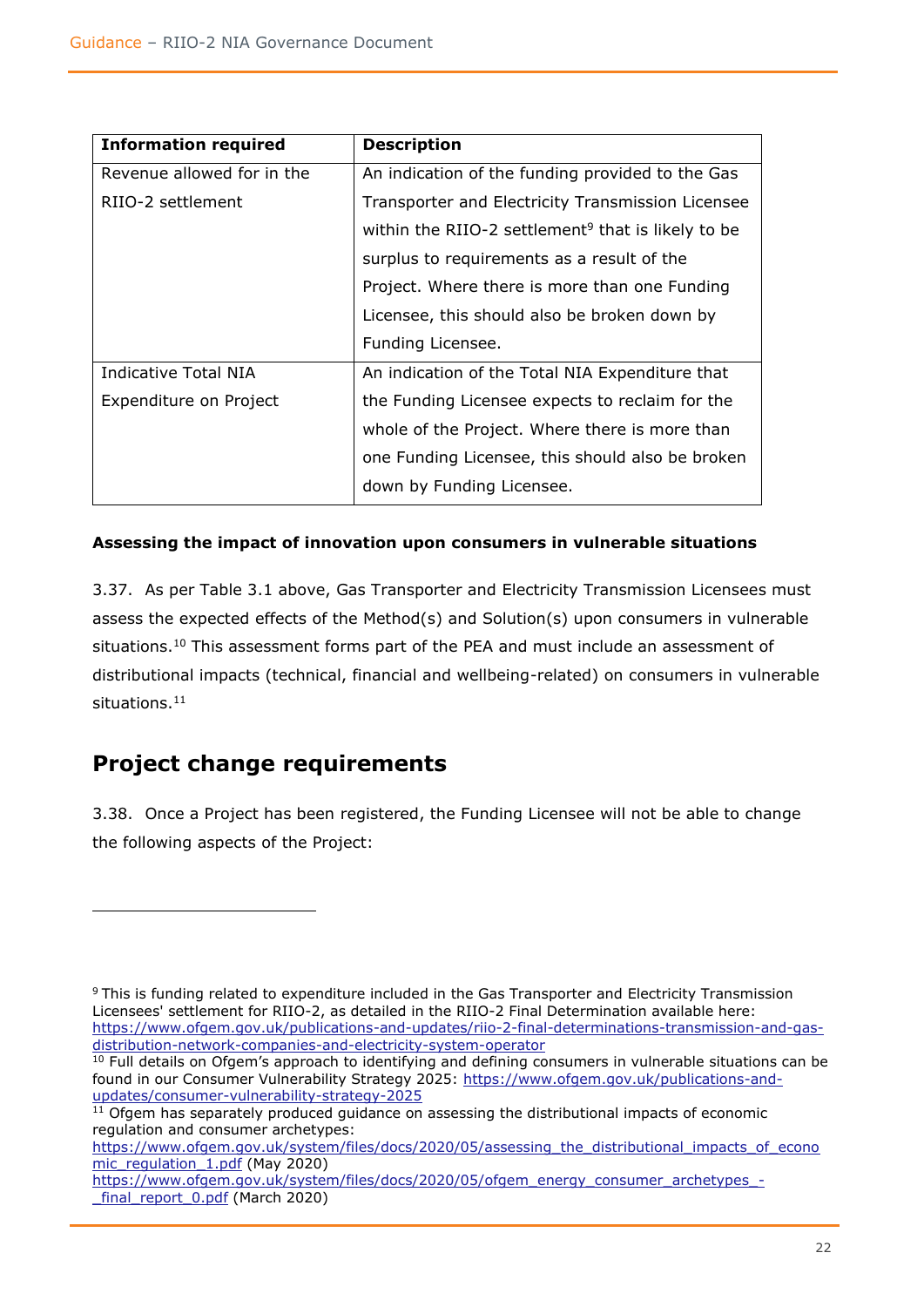- Project title;
- Problem;
- Objectives;
- Success criteria; and
- The IPR arrangements.

3.39. Further, although the Funding Licensee can reduce the level of payment that was registered to be made to a Related Undertaking, it cannot either increase the payment or make a payment to an additional Related Undertaking without receiving approval from Ofgem.

3.40. If the Funding Licensee can demonstrate that there will be a benefit to changing aspects of the Project not listed in paragraph 3.38, based on learning after the Project has been started, it may do so. The Gas Transporter or Electricity Transmission Licensee must update the information on the Project Registration Page (including an explanation of why the change has been made). For the avoidance of doubt, this change could include early termination of the Project.

# <span id="page-22-0"></span>**Additional requirements**

3.41. The Gas Transporter or Electricity Transmission Licensee, its contractors and its Project Partners must:

- Not visit the premises of any consumer for sales or marketing activities in connection with or otherwise in the context of the Project; and
- Have regard to the implementation of the smart meter roll-out in the geographical area relevant to the Project to ensure that the Project does not impede the implementation of the roll-out in any way.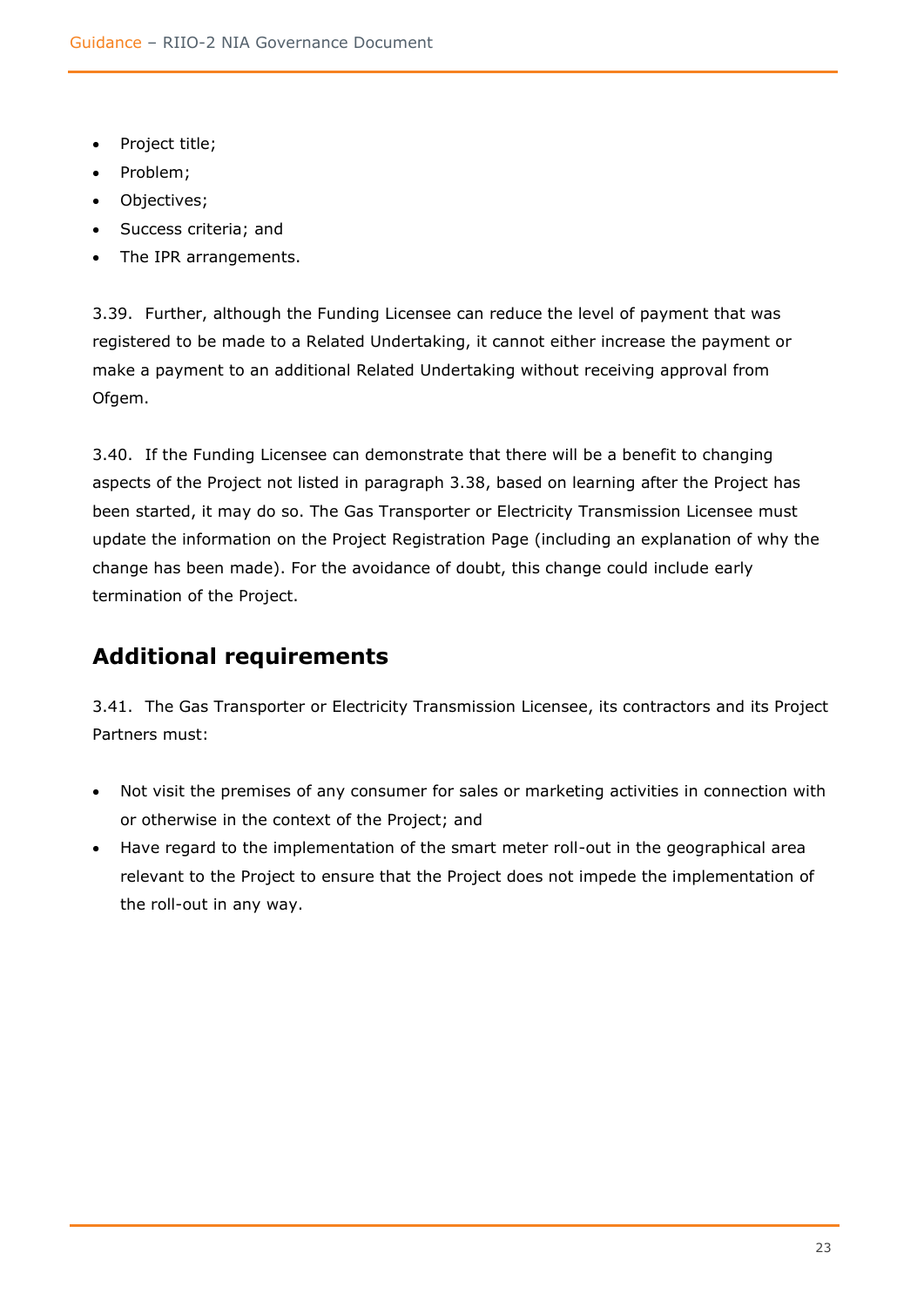# <span id="page-23-0"></span>**4. Recovering Total NIA Expenditure**

## **Section summary**

This chapter details what Gas Transporter and Electricity Transmission Licensees can and cannot recover as Total NIA Expenditure, including expenditure relating to equipment, internal resources, payments to Network Users and additional costs such as those of maintaining the ENA Smarter Networks Portal.

This chapter should be read in conjunction with the RIIO-2 NIA Licence Condition. In the event of conflict, the licence takes precedence.

4.1. We specify the level of NIA funding available to each Gas Transporter or Electricity Transmission Licensee in its RIIO-2 NIA Licence Condition.

## <span id="page-23-1"></span>**Compulsory contribution**

4.2. The Gas Transporter or Electricity Transmission Licensee can recover 90% of its Total NIA Expenditure. The remaining 10% of Total NIA Expenditure must come from sources other than the RIIO-2 NIA, such as the Gas Transporter or Electricity Transmission Licensee's totex, shareholder funds or other external sources. For the avoidance of doubt, if there is more than one Funding Licensee on a Project, then each Funding Licensee can only recover 90% of its expenditure on the Project from its Total NIA Expenditure.

## <span id="page-23-2"></span>**Total NIA Expenditure relating to equipment**

4.3. If Total NIA Expenditure relates to equipment (including control and/or communications systems and/or software) then:

- It must be incurred with the objective of facilitating the energy system transition and/or addressing consumer vulnerability;
- It must be incurred in relation to the research, development, procurement, installation, operation, maintenance or decommissioning of equipment which will have a Direct Impact on the Gas Transporter or Electricity Transmission Licensee's network;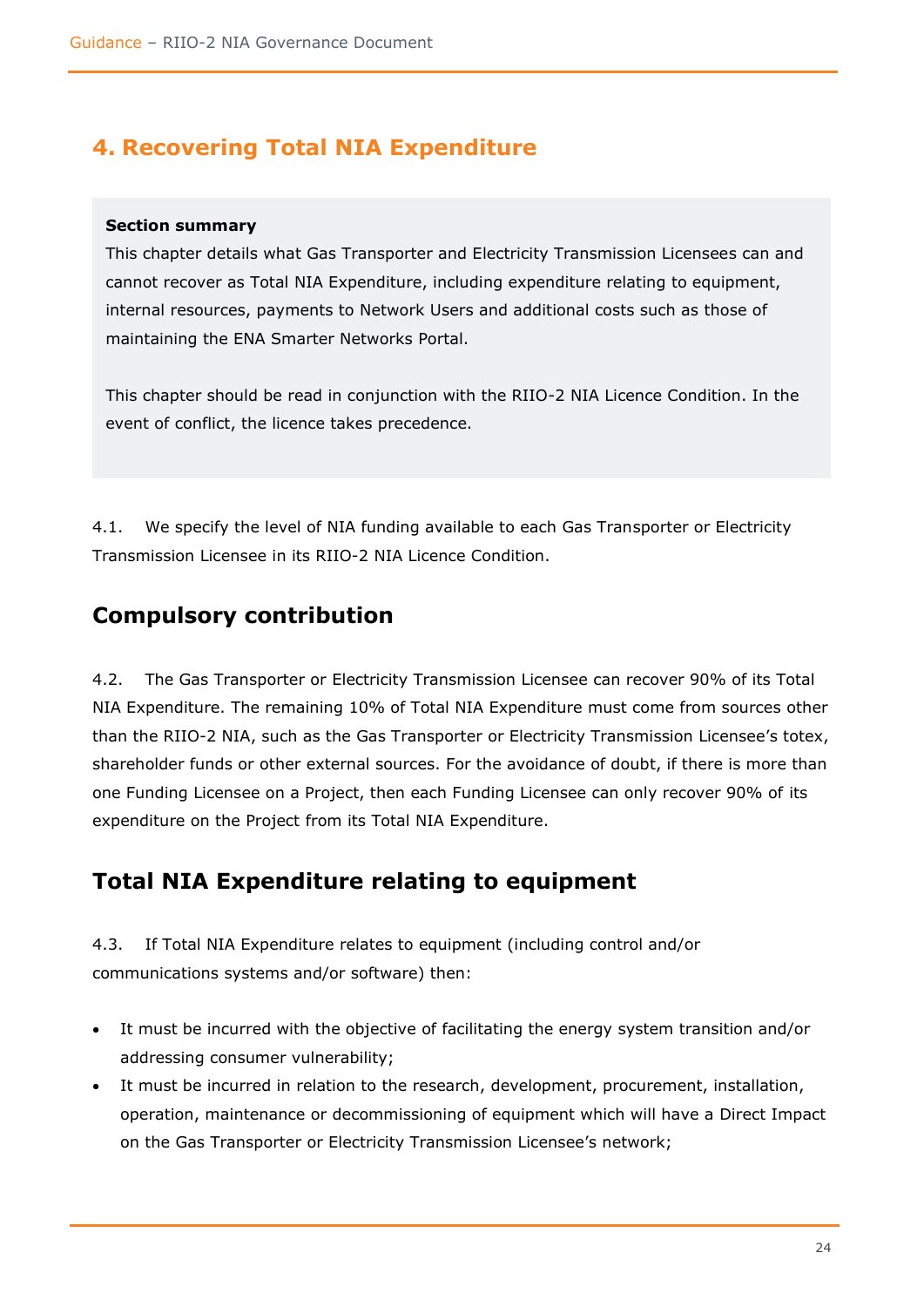- It must not be related to the procurement, installation, operation or decommissioning of any device on any consumer's premises that measures the consumption of energy and provides such measurement data to an Energy Supplier; and
- It will be deemed to be connected to and form part of the Gas Transporter or Electricity Transmission Licensee's network if it is being used to test the impact of electricity and/or gas demand of commercial or domestic consumers on the Gas Transporter or Electricity Transmission Licensee's network for the purposes mentioned in the first bullet.

# <span id="page-24-0"></span>**Payments to Network Users**

4.4. If Total NIA Expenditure involves payments to a Related Undertaking to remunerate a Network User for the actions it takes as part of the Project then:

- All payments that are proposed to be made to any Related Undertaking must be declared before Registration and will require approval from Ofgem before the Project can be registered;
- The Gas Transporter or Electricity Transmission Licensee must simultaneously offer the same terms to similar Network Users on the part of the network that is within the Project boundary and must have used reasonable endeavours to identify similar Network Users; and
- The payment cannot be made to affiliated Gas Transporter and Electricity Transmission Licensees undertaking the RIIO-2 NIA Project, which are Related Undertakings, except to cover the marginal operating costs of running existing Gas Transporter and Electricity Transmission Licensee owned generation or storage plants that are solely necessary for the purposes of the Project. Such marginal operating costs must be declared at the time of Registration and will require approval from Ofgem before the Project can be registered.

## <span id="page-24-1"></span>**Unrecoverable NIA Expenditure**

4.5. Gas Transporter and Electricity Transmission Licensees cannot recover any expenditure as part of Total NIA Expenditure which does not satisfy the requirements of this RIIO-2 NIA Governance Document; this is deemed to be Unrecoverable NIA Expenditure.

## <span id="page-24-2"></span>**Derogations from technical requirements and standards of performance**

4.6. Meeting the eligibility and process requirements for Projects detailed in paragraphs 3.5-3.18 does not exempt the Gas Transporter or Electricity Transmission Licensee from complying with its licence obligations to conform to all technical requirements, standards of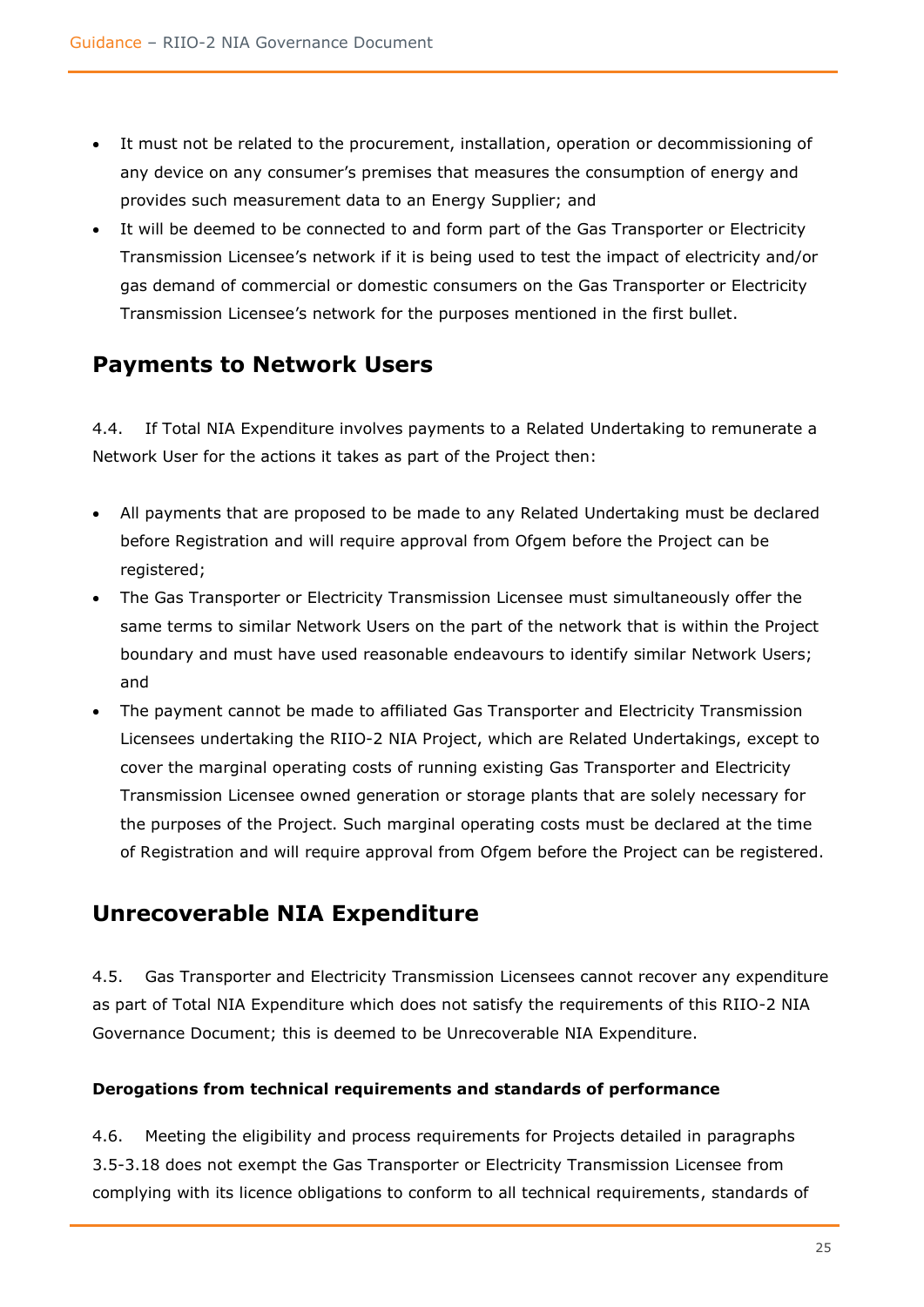performance, or other legislative requirements. If the Gas Transporter or Electricity Transmission Licensee wishes to seek a derogation from any technical requirements or from the requirements of any incentive scheme, it must do so through the relevant bodies and/or existing mechanisms (if any). Without a valid derogation, any increase in payments associated with failure to comply with the technical requirement or incentive scheme that occurs through undertaking a RIIO-2 NIA Project is deemed Unrecoverable NIA Expenditure.

# <span id="page-25-0"></span>**Deducting Direct Benefits from Total NIA Expenditure**

4.7. Where the Gas Transporter or Electricity Transmission Licensee receives a Direct Benefit as a result of undertaking the Project, the estimated value of the Direct Benefit must be used to cover the expenditure incurred on the Project and so must be deducted from Total NIA Expenditure.

# <span id="page-25-1"></span>**Recovery of additional costs**

4.8. The proportion of Total NIA Expenditure that the Gas Transporter or Electricity Transmission Licensee can spend on its own internal resources over the course of RIIO-2 is set out in the RIIO-2 NIA Licence Condition. Only that proportion of Total NIA Expenditure can be spent internally, eg on salaries.

4.9. Although the Gas Transporter or Electricity Transmission Licensee's membership of an external body cannot, on its own, be registered as a Project, where there are costs attributable to membership of external bodies in the context of a Project, the Gas Transporter or Electricity Transmission Licensee may put their membership costs into the internal cost category on a Project. For the avoidance of doubt, any external memberships that are necessary for Project Partners to undertake a Project can be recovered as external expenditure.

4.10. Efficiently incurred costs associated with implementing and maintaining the ENA Smarter Networks Portal (detailed in chapter 2) and the Energy Networks Innovation Process document (detailed in chapter 5) can be recovered within Total NIA Expenditure. Additionally, efficiently incurred costs associated with organising the annual conference (detailed in chapter 6) can be recovered within Total NIA Expenditure.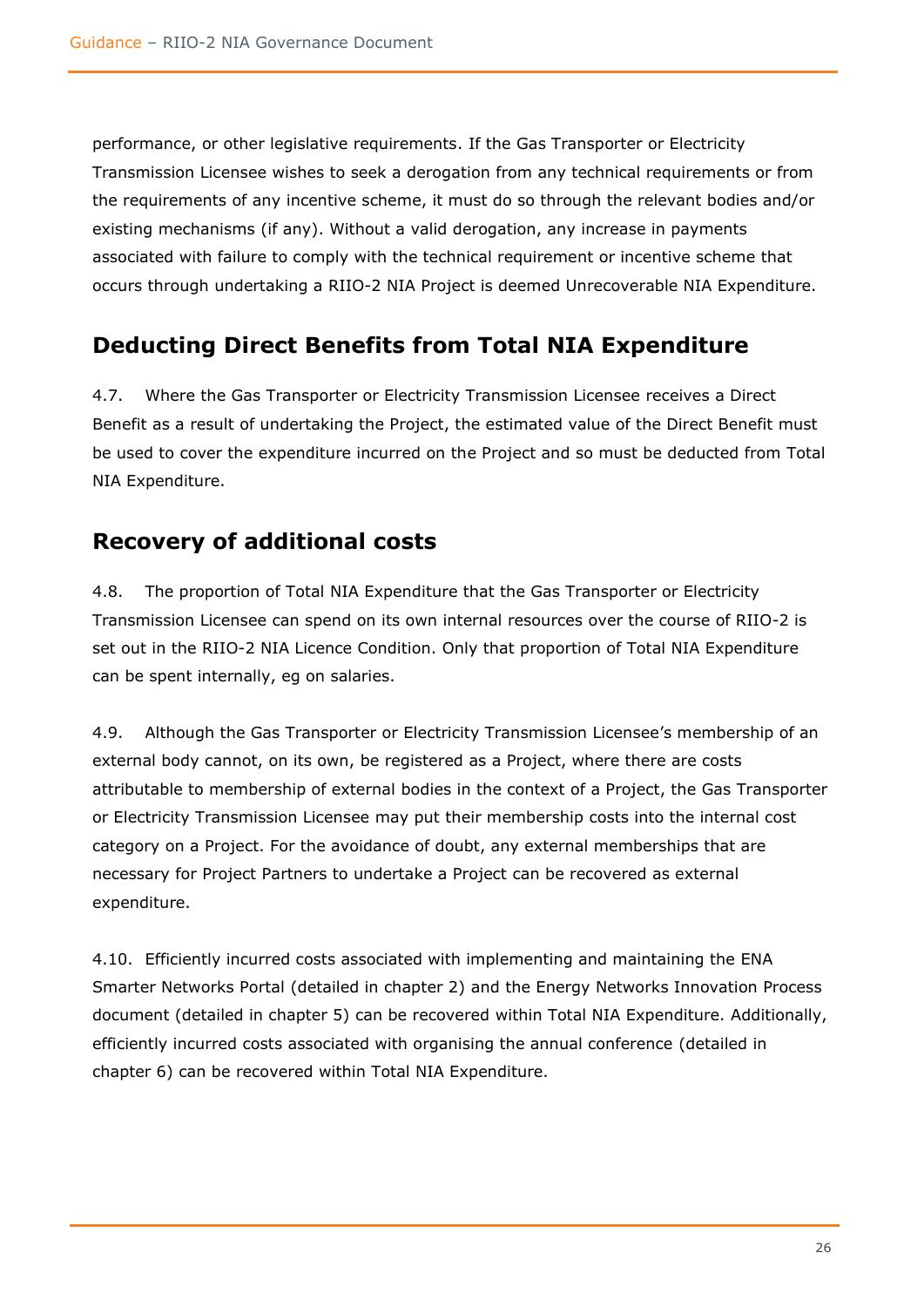# <span id="page-26-0"></span>**5. Regulatory reporting for RIIO-2 NIA Projects**

## **Section summary**

This chapter describes the reporting requirements that Gas Transporter and Electricity Transmission Licensees must satisfy. It includes requirements to publish annual summaries of NIA activities and to adhere to the Energy Networks Innovation Process.

5.1. The Gas Transporter or Electricity Transmission Licensee must report to Ofgem the required details of its Total NIA Expenditure as set out in:

- Standard Special Condition A40 (Regulatory Instructions and Guidance) of the Gas Transporter Licence, or
- Standard Licence Condition B15 (Regulatory Instructions and Guidance) of the Electricity Transmission Licence.

## <span id="page-26-1"></span>**Publishing annual summaries of NIA activities**

5.2. To provide transparency to Ofgem and other stakeholders concerning the portfolio of activities that have been undertaken and the benefits that have been derived from NIA funds, we require Gas Transporter or Electricity Transmission Licensees to publish annual summaries of NIA activities.

## <span id="page-26-2"></span>**Individual summary reports**

5.3. By 31 July each year, Gas Transporter or Electricity Transmission Licensees must each publish an annual summary of NIA activity. <sup>12</sup> This must:

• Summarise the progress of the Gas Transporter or Electricity Transmission Licensee's NIA activities over the past Regulatory Year;

 $12$  For the avoidance of doubt, if multiple licences are held by one corporate group, this report can be published at corporate group level.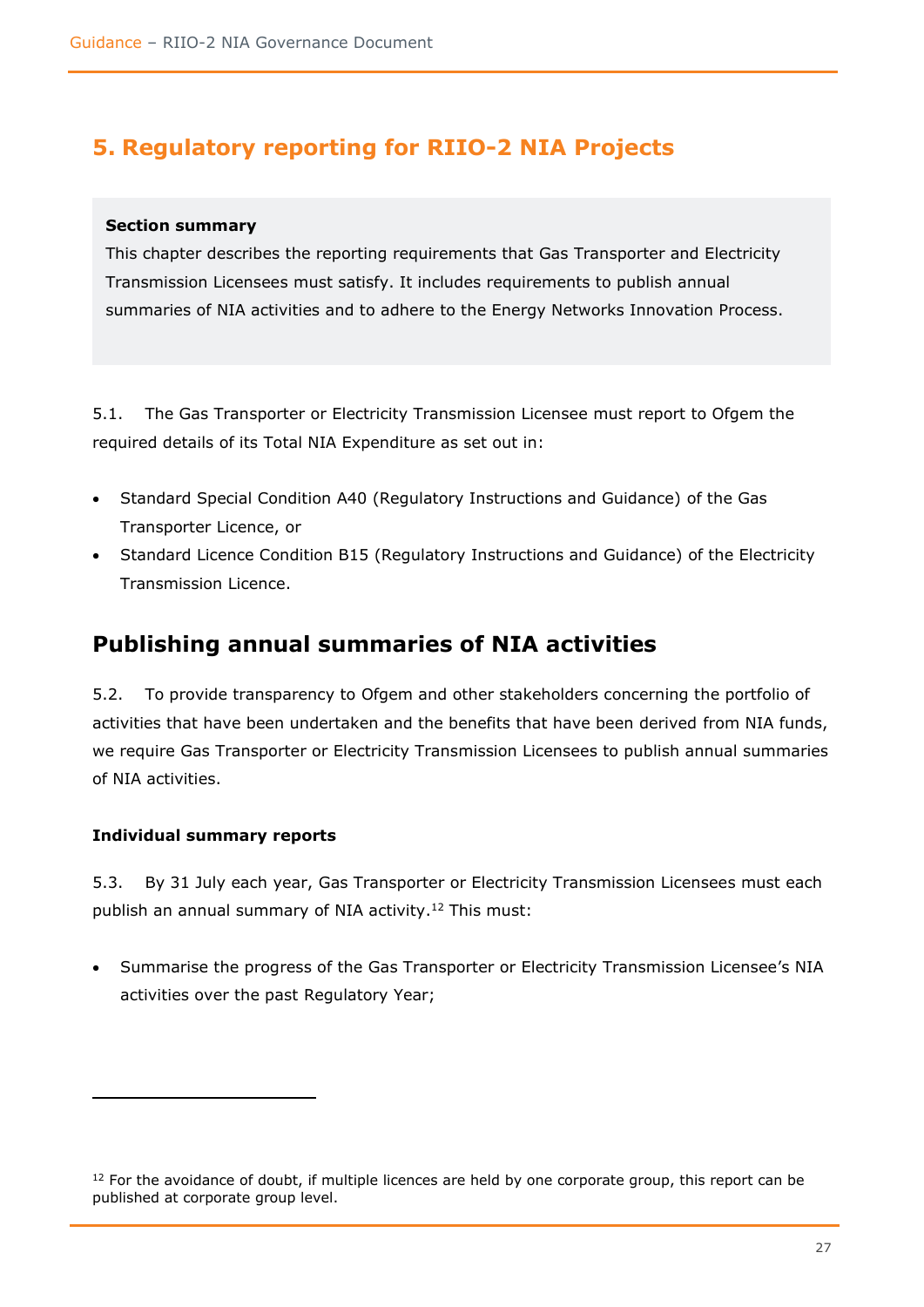- Summarise how the NIA activities relate to the Electricity Network Innovation Strategy or Gas Network Innovation Strategy, as those strategies pertain to the energy system transition and/or consumers in vulnerable situations;
- Summarise the Gas Transporter or Electricity Transmission Licensee's collaboration with external Project Partners over the past Regulatory Year;
- Demonstrate that the Gas Transporter or Electricity Transmission Licensee has a balanced RIIO-2 NIA Project portfolio;
- Highlight areas of significant new learning;
- Summarise all ongoing or planned Projects for future Regulatory Years; and
- Be approved by the senior network manager responsible for implementing RIIO-2 NIA Projects.

5.4. We expect the annual summary to refer to the ENA Smarter Networks Portal, where further detail on Projects can be found. The Gas Transporter or Electricity Transmission Licensee must publish this summary on its website and add a link to the summary on the ENA Smarter Networks Portal.

5.5. Gas Transporter and Electricity Transmission Licensees can combine the requirement detailed in paragraph 5.3 with other reporting requirements, such as reporting required on IFI, LCNF, NIA, NIC or SIF projects being carried out or completed.

## <span id="page-27-0"></span>**Collective industry-wide summary report**

5.6. By 31 October each year, Gas Transporter and Electricity Transmission Licensees must develop and publish a collective summary report of NIA activities. The report must:

- aggregate individual summary reports produced by Gas Transporter and Electricity Transmission Licensees, enabling readers to understand the RIIO-2 NIA Projects undertaken by Gas Transporter and Electricity Transmission Licensees and the interlinkages between those Projects;
- include an aggregated benefits table;
- include a log detailing the implementation of RIIO-2 NIA Projects, which contains individual Project Registration Information and details from Project Progress Information reports; and
- include a log with details of all ongoing or planned Projects for future Regulatory Years.

5.7. The report must be published on the ENA Smarter Networks Portal, and Gas Transporter or Electricity Transmission Licensees must link to it from their websites. Gas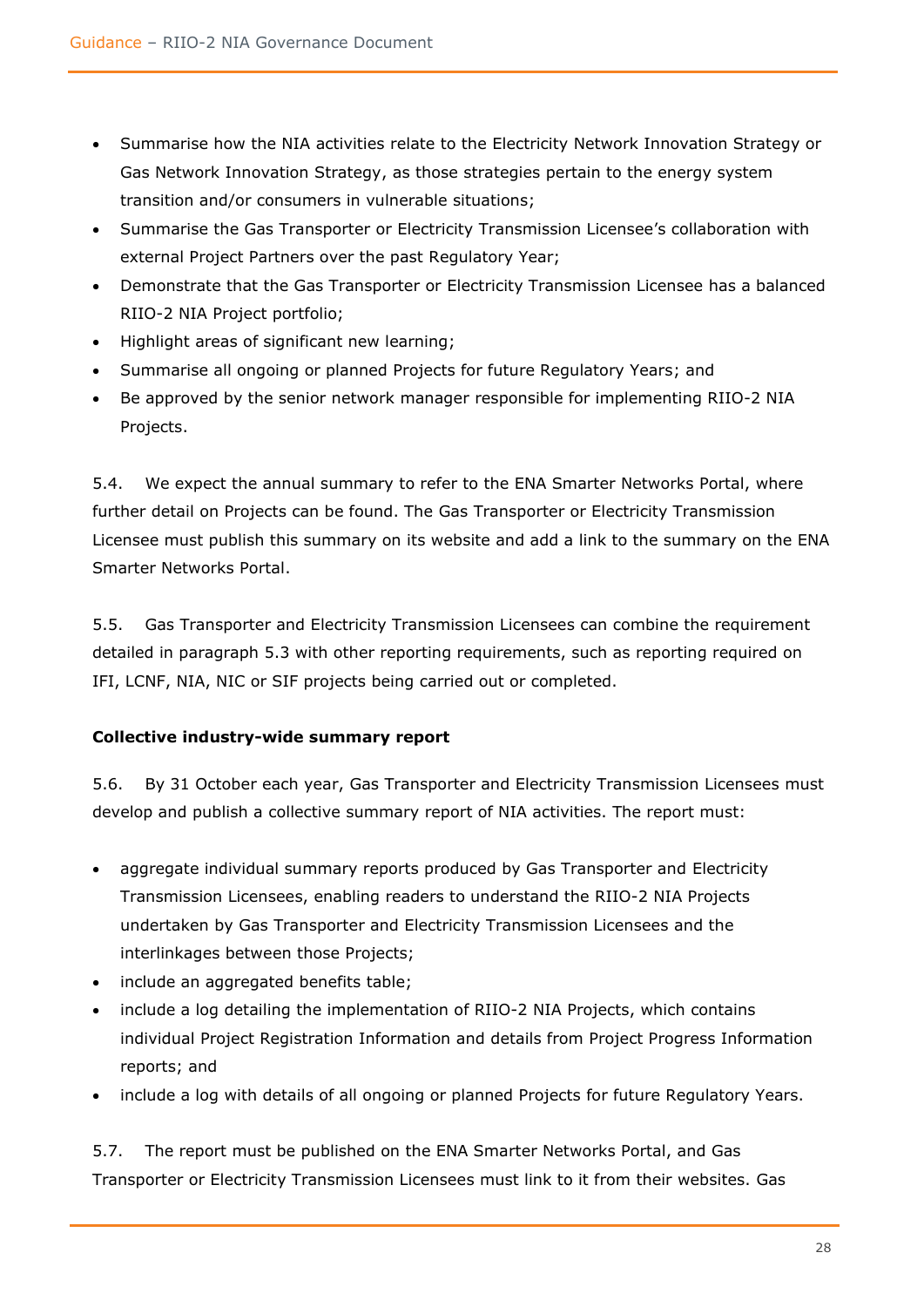Transporter and Electricity Transmission Licensees can combine the requirements detailed in paragraph 5.6 with other reporting requirements, such as reporting required on IFI, LCNF, NIA, NIC or SIF projects being carried out or completed.

## <span id="page-28-0"></span>**Publishing the Energy Networks Innovation Process**

5.8. To provide transparency to third parties and consolidate the outputs produced by Gas Transporter and Electricity Transmission Licensees to fulfil the requirements of this RIIO-2 NIA Governance Document, Gas Transporter and Electricity Transmission Licensees must work together to develop, maintain and publish the Energy Networks Innovation Process on the ENA Smarter Networks Portal.

5.9. The Energy Networks Innovation Process must be first published on 1 April 2021.

5.10. Gas Transporter and Electricity Transmission Licensees must thereafter review the Energy Networks Innovation Process at least every two years and make appropriate changes to update and improve its accessibility and content.<sup>13</sup> We expect this review to be informed by stakeholder consultation on the quality of information provided by and the usability of the ENA Smarter Networks Portal.

5.11. Gas Transporter and Electricity Transmission Licensees must demonstrate how they have complied with the Energy Networks Innovation Process on all Projects. Where the Gas Transporter or Electricity Transmission Licensee wishes to deviate from the Energy Networks Innovation Process on a Project, it must notify other Gas Transporter and Electricity Transmission Licensees and seek approval from Ofgem before registering the RIIO-2 NIA Project.

5.12. The Energy Networks Innovation Process must be consistent with the requirements of this RIIO-2 NIA Governance Document and must include details on:

- How third parties can submit innovation ideas and how these will be reviewed;
- The use of NIA funding together with other sources of funding;
- The calculation of net benefit to consumers;

<sup>&</sup>lt;sup>13</sup> ie the Energy Networks Innovation Process must be reviewed again by 1 April 2023 and every two years after that.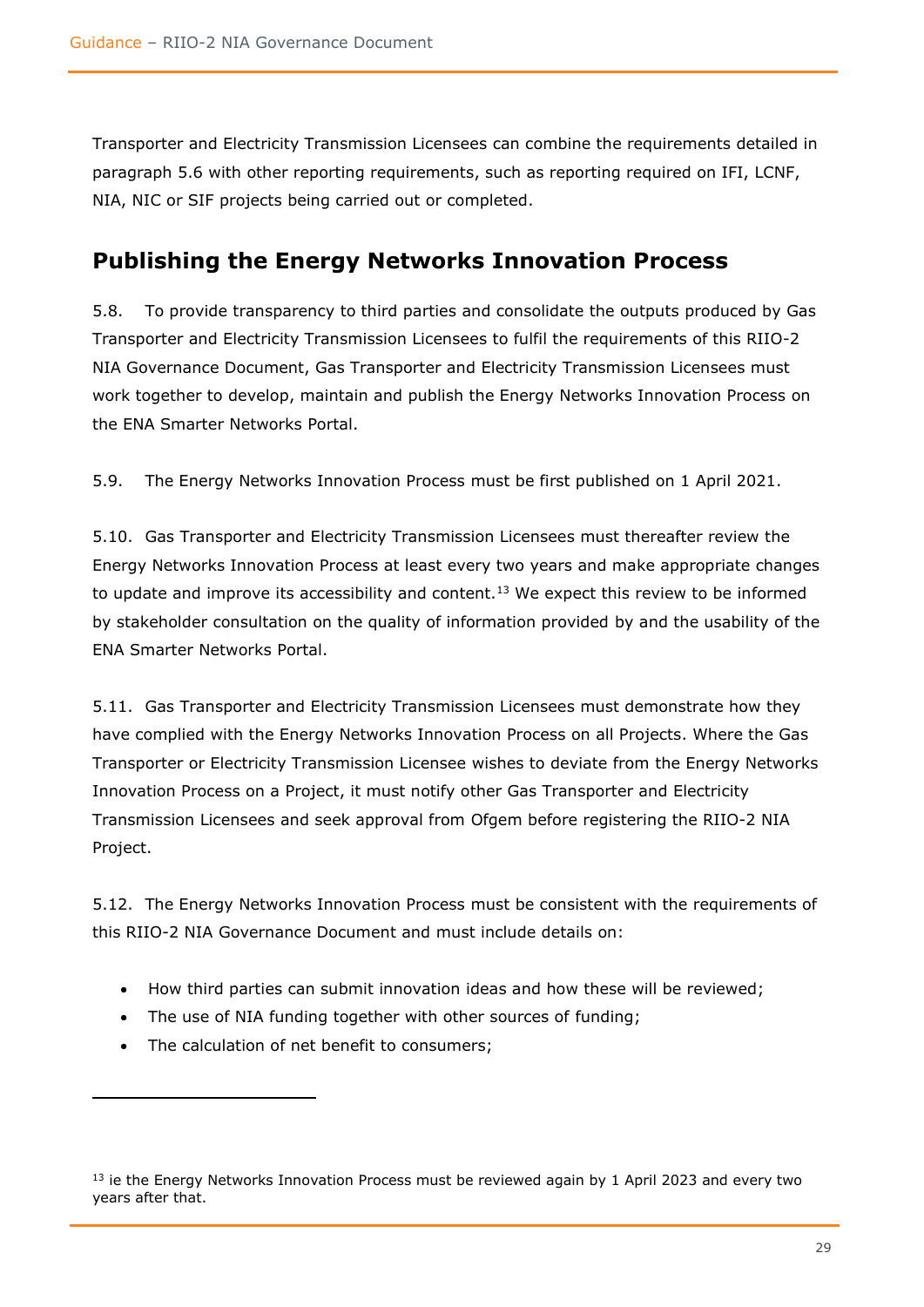- The treatment of IPRs;
- The consumer vulnerability impact assessment and how this is undertaken;
- The end to end project process for RIIO-2 NIA Projects;
- The RIIO-2 NIA Project data which will be ordinarily be shared with requesting parties and how it can be requested;
- Developing Measurement Quality Statements;
- Developing Data Quality Statements;
- Quality assurance best practice;
- Project reporting and Dissemination;
- Supporting data table formats, and the requirement for the data in these tables to be shared with Ofgem and other Gas Transporter and Electricity Transmission Licensees;
- The methodology for reporting Solutions deployed into business as usual activities; and
- Templates for Registration and Project Progress Information reports.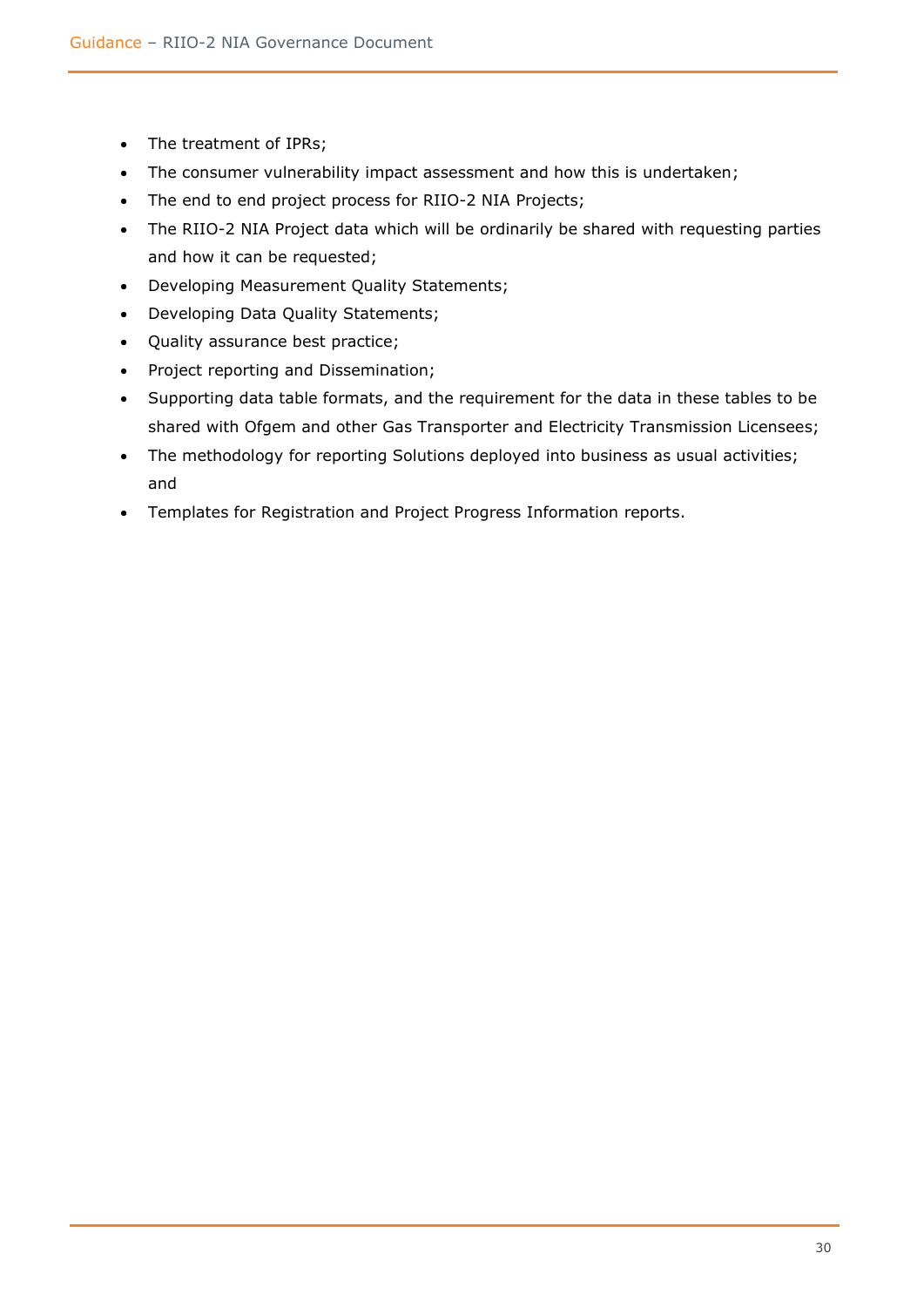# <span id="page-30-0"></span>**6. Knowledge transfer**

## **Section summary**

This chapter sets out the knowledge transfer requirements of the NIA. It includes requirements concerning the contents of Project Progress Information reports and the requirement to hold an annual conference to disseminate knowledge.

6.1. The following requirements relating to knowledge transfer are set out in this RIIO-2 NIA Governance Document:

- Sharing learning (chapter 2);
- Sharing Project data (chapter 2);
- Annual summaries of NIA activity (chapter 5);
- the Project Progress Information (this chapter 6);
- an annual conference (this chapter 6); and
- the treatment of IPR (chapter 7).

6.2. The Gas Transporter or Electricity Transmission Licensee should also seek to identify other mechanisms to ensure the effective Dissemination of learning, both during and after the completion of Projects.

## <span id="page-30-1"></span>**Publishing Project Progress Information**

6.3. The Gas Transporter or Electricity Transmission Licensee must publish the Project Progress Information on the ENA Smarter Networks Portal by 31 July each year. If a Project is halted, then Project Progress Information must be published as soon as possible, but at the latest by 31 July following the halting of the Project.

6.4. The Gas Transporter or Electricity Transmission Licensee must publish the Project Progress Information for each Project that has developed new learning in the preceding Regulatory Year on the ENA Smarter Networks Portal. This publication should provide sufficient information for third parties to understand what has been learned from the Project and should be sufficient to allow other Gas Transporter and Electricity Transmission Licensees to replicate the Project and minimise the likelihood that other Gas Transporter and Electricity Transmission Licensees will unnecessarily duplicate the Project using their NIA in future. If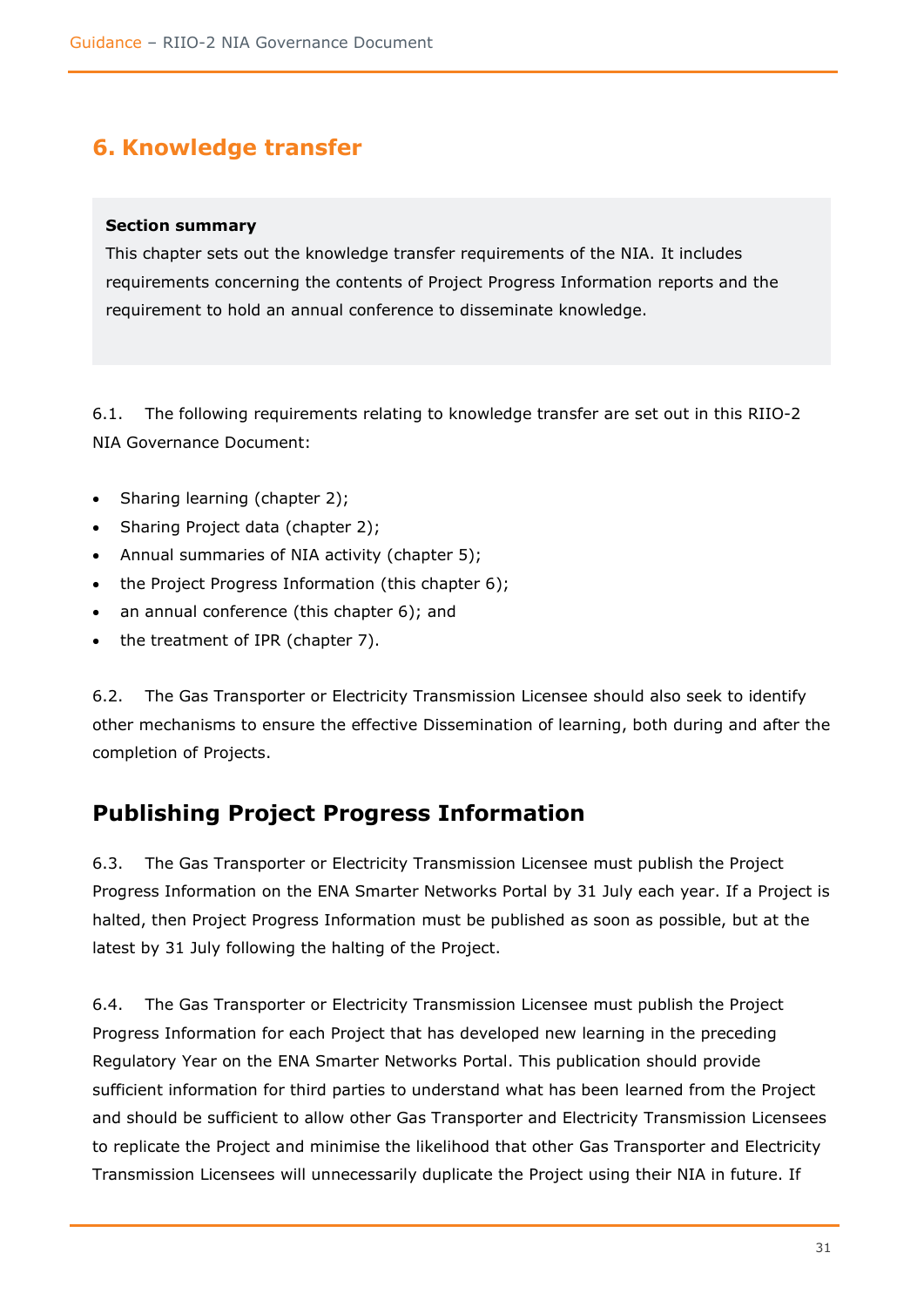the RIIO-2 NIA Project generates IPR that Ofgem has agreed prior to Registration does not need to be shared, the Project Progress Information must provide sufficient information for other Gas Transporter and Electricity Transmission Licensees to determine whether the IPR would be of value.

6.5. Where the Gas Transporter or Electricity Transmission Licensee has explained in its PEA and informed Ofgem prior to Registration why it (or its Project Partners) will is not able to disclose any of the information required in Table 6.1, then it is not required to publish this information in the Project Progress Information. If the Authority later considers that information has been unreasonably withheld by the Gas Transporter or Electricity Transmission Licensee, then, depending on the facts, all or some of the Total NIA Expenditure on the Project in question may be declared Unrecoverable NIA Expenditure.

6.6. The Project Progress Information must include the following sections in the order that they appear below.

| <b>Section</b>                  | <b>Description</b>                                |
|---------------------------------|---------------------------------------------------|
| Project title                   | As at Registration                                |
| Scope and objectives            | As at Registration                                |
| Success criteria                | As at Registration                                |
| Performance compared to the     | Details of how the Project is                     |
| original Project aims,          | investigating/solving the Problem described in    |
| objectives and success criteria | Project Registration Information.                 |
|                                 | Details of how the Project is performing/has      |
|                                 | performed relative to its aims, objectives and    |
|                                 | success criteria.                                 |
| Required modifications to the   | The Gas Transporter or Electricity Transmission   |
| planned approach during the     | Licensee should state any changes to its planned  |
| course of the Project           | methodology and describe why the planned          |
|                                 | approach proved to be inappropriate.              |
| Lessons learned for future      | Recommendations on how the learning from the      |
| Projects                        | Project could be exploited further.               |
|                                 | This may include recommendations on what          |
|                                 | form of trial will be required to move the Method |
|                                 | to the next TRL.                                  |

**Table 6.1: Required Project Progress Information.**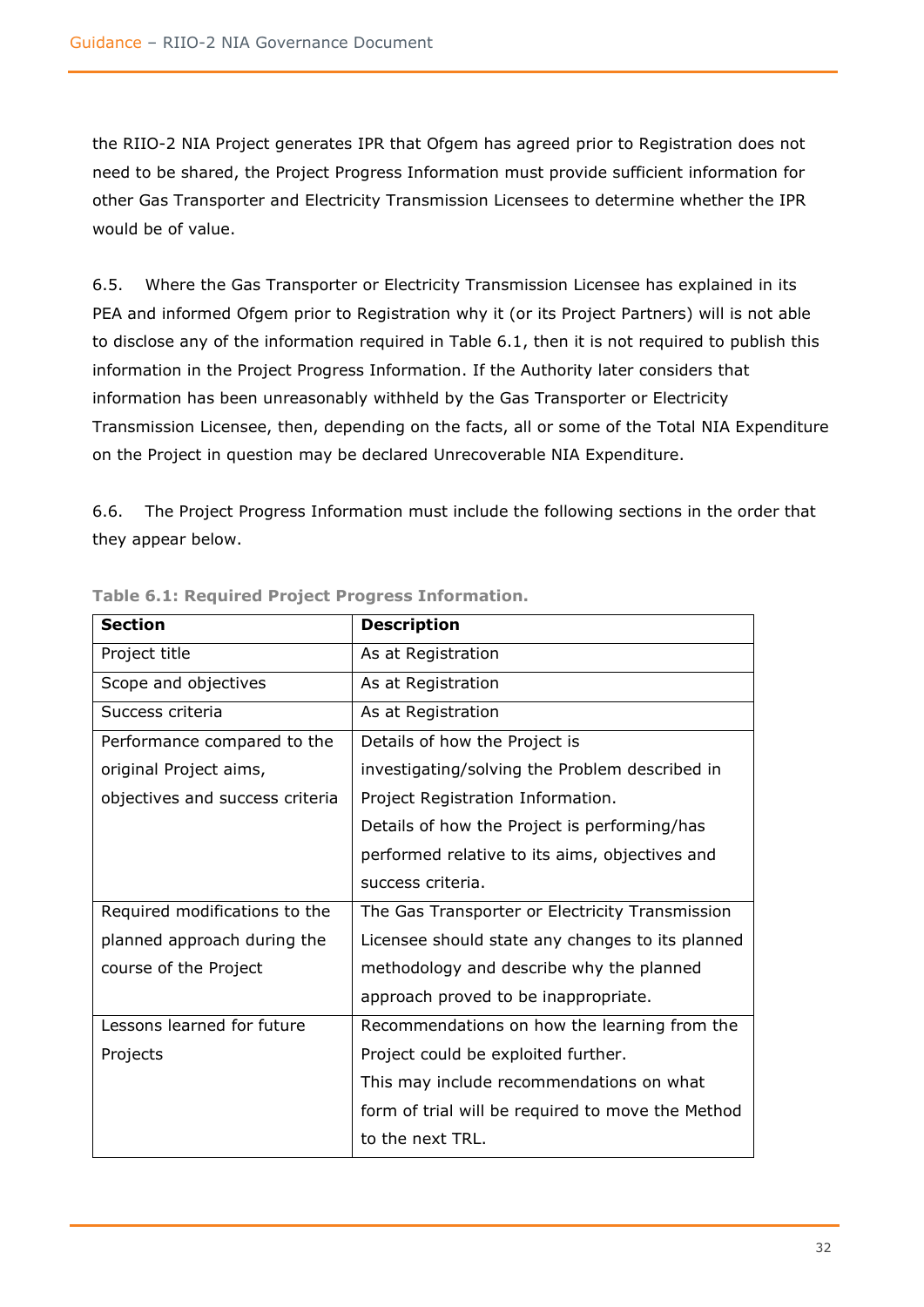| <b>Section</b>              | <b>Description</b>                                                            |
|-----------------------------|-------------------------------------------------------------------------------|
|                             | The Gas Transporter or Electricity Transmission                               |
|                             | Licensee should also state if the Project                                     |
|                             | discovered significant problems with the trialled                             |
|                             | Methods.                                                                      |
|                             | The Gas Transporter or Electricity Transmission                               |
|                             | Licensee should comment on the likelihood that                                |
|                             | the Method will be deployed on a large scale in                               |
|                             | future.                                                                       |
|                             | The Gas Transporter or Electricity Transmission                               |
|                             | Licensee should discuss the effectiveness of any                              |
|                             | Research, Development or Demonstration                                        |
|                             | undertaken.                                                                   |
| Data access details         | A description of how any data (de-sensitised                                  |
|                             | where necessary) gathered in the course of the                                |
|                             | Project can be requested by interested parties,                               |
|                             | and, if applicable, reasons why such data cannot                              |
|                             | be released to interested parties.                                            |
|                             | This requirement may be met by including a link                               |
|                             | to the publicly available data sharing policy,                                |
|                             | which is required by virtue of paragraph 2.13-                                |
|                             | 2.16.                                                                         |
| Foreground IPR              | A description of any Foreground IPR that has                                  |
|                             | been developed by the Project and how this will                               |
|                             | be owned.                                                                     |
|                             | The following sections are only required once the Project has been completed. |
| The outcomes of the Project | Unless there are regulatory, contractual or                                   |
|                             | commercial reasons not to do so, comprehensive                                |
|                             | details of the Project's outcomes are to be                                   |
|                             | reported. Where quantitative data is available to                             |
|                             | describe these outcomes it should be included in                              |
|                             | the Project Progress Information. Wherever                                    |
|                             | possible, the performance improvement                                         |
|                             | attributable to the Project should be described.                              |
|                             | If the TRL of the Method has changed as a result                              |
|                             | of the Project this should be reported.                                       |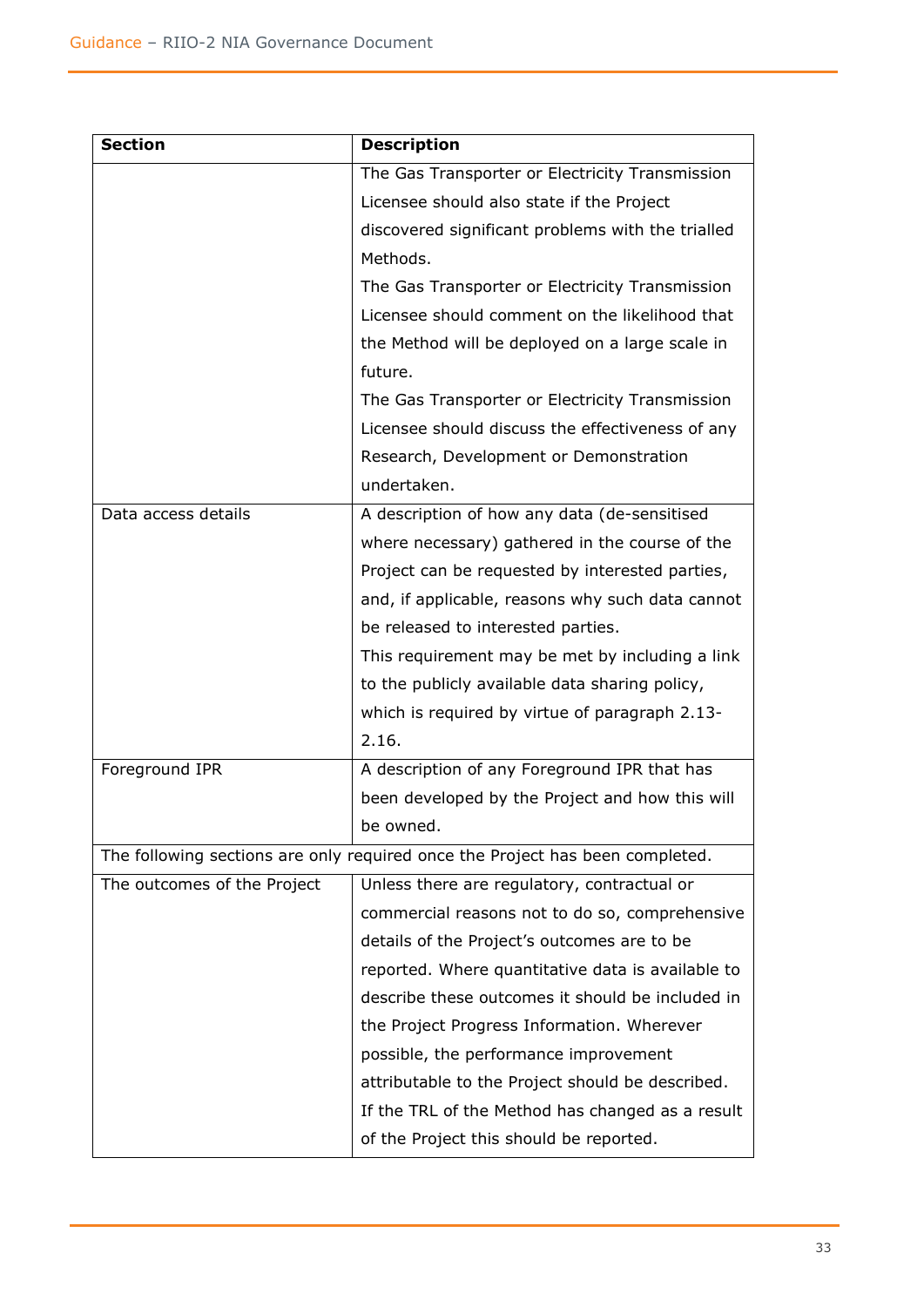| <b>Section</b>         | <b>Description</b>                               |
|------------------------|--------------------------------------------------|
|                        | The Gas Transporter or Electricity Transmission  |
|                        | Licensee should highlight any opportunities for  |
|                        | future Projects to develop learning further.     |
|                        | Where further detail is required, a learning     |
|                        | report may be attached to Project Progress       |
|                        | Information.                                     |
| Planned implementation | Details on whether and how the Gas Transporter   |
|                        | or Electricity Transmission Licensee plans to    |
|                        | modify its operations based on learning from the |
|                        | Project.                                         |
|                        | If the Solution is not ready to be used or       |
|                        | implemented, the Gas Transporter or Electricity  |
|                        | Transmission Licensee should explain what        |
|                        | needs to happen before the Solution can be       |
|                        | implemented. The Gas Transporter or Electricity  |
|                        | Transmission Licensee can break down the         |
|                        | implementation requirements into actions         |
|                        | required to be taken by the Gas Transporter or   |
|                        | Electricity Transmission Licensees and actions   |
|                        | required to be taken by any other persons. This  |
|                        | information should be consistent with logs       |
|                        | maintained by Gas Transporter and Electricity    |
|                        | Transmission Licensees tracking the              |
|                        | implementation of Projects.                      |
| Other comments         | Any additional content as required.              |

## <span id="page-33-0"></span>**Annual conference requirements**

6.7. Gas Transporter and Electricity Transmission Licensees must collectively organise an annual conference. The annual conference will be held every Regulatory Year for Gas Transporter and Electricity Transmission Licensees, Project Partners and for interested third parties. Gas Transporter and Electricity Transmission Licensees must (subject to any confidentiality or IPR arrangements approved before Registration) highlight the key learning that has been developed since the previous annual conference.

6.8. This conference may be combined with, or form part of another conference, and may be held as an online forum if appropriate. Attendees may be charged a nominal sum for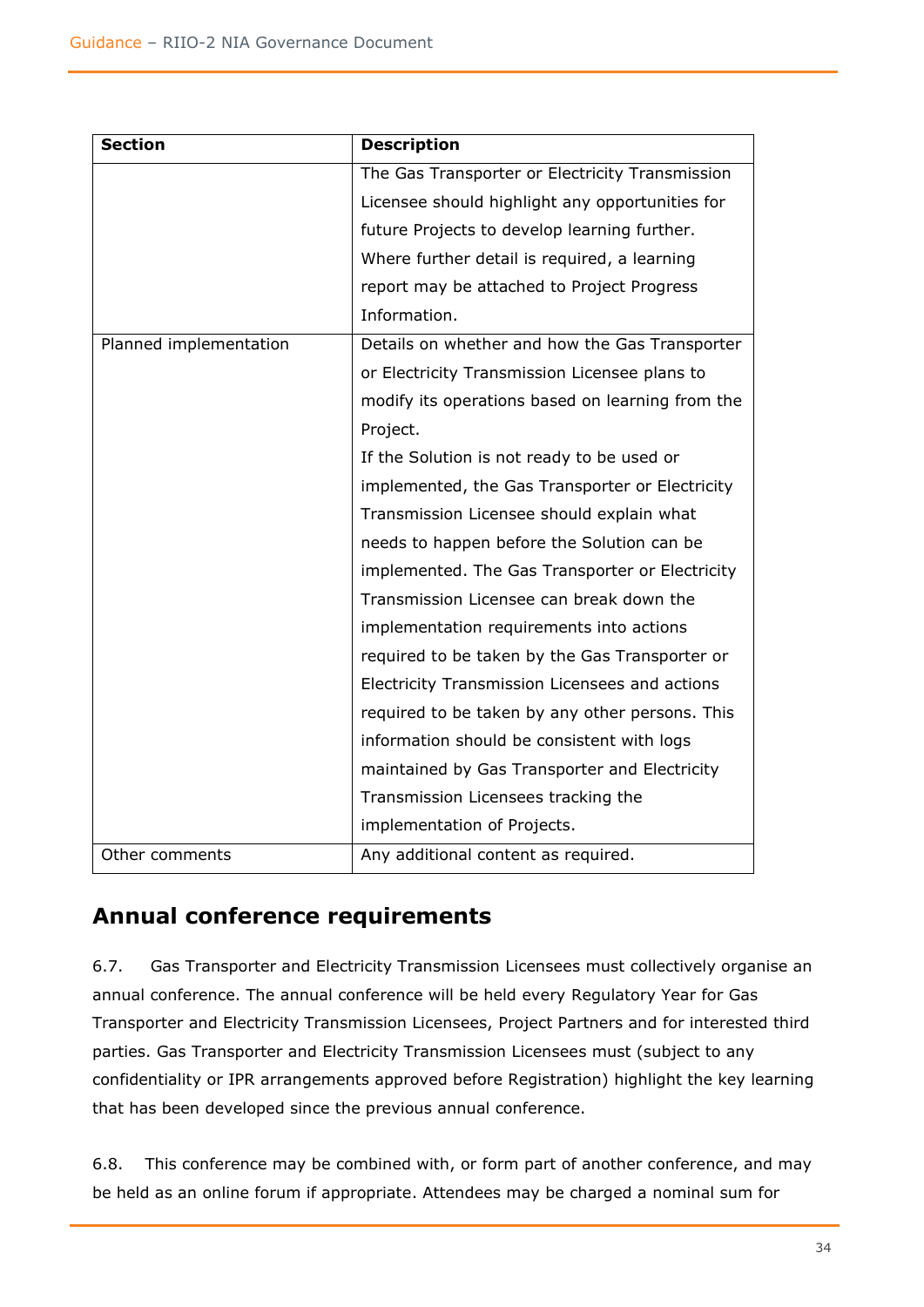attending the conference. Income from charges is not to exceed the efficient cost to the Gas Transporter and Electricity Transmission Licensees of organising the conference.

6.9. The annual conference may be a single event for gas and electricity or multiple events. We expect Gas Transporter and Electricity Transmission Licensees to agree the format of the annual conference.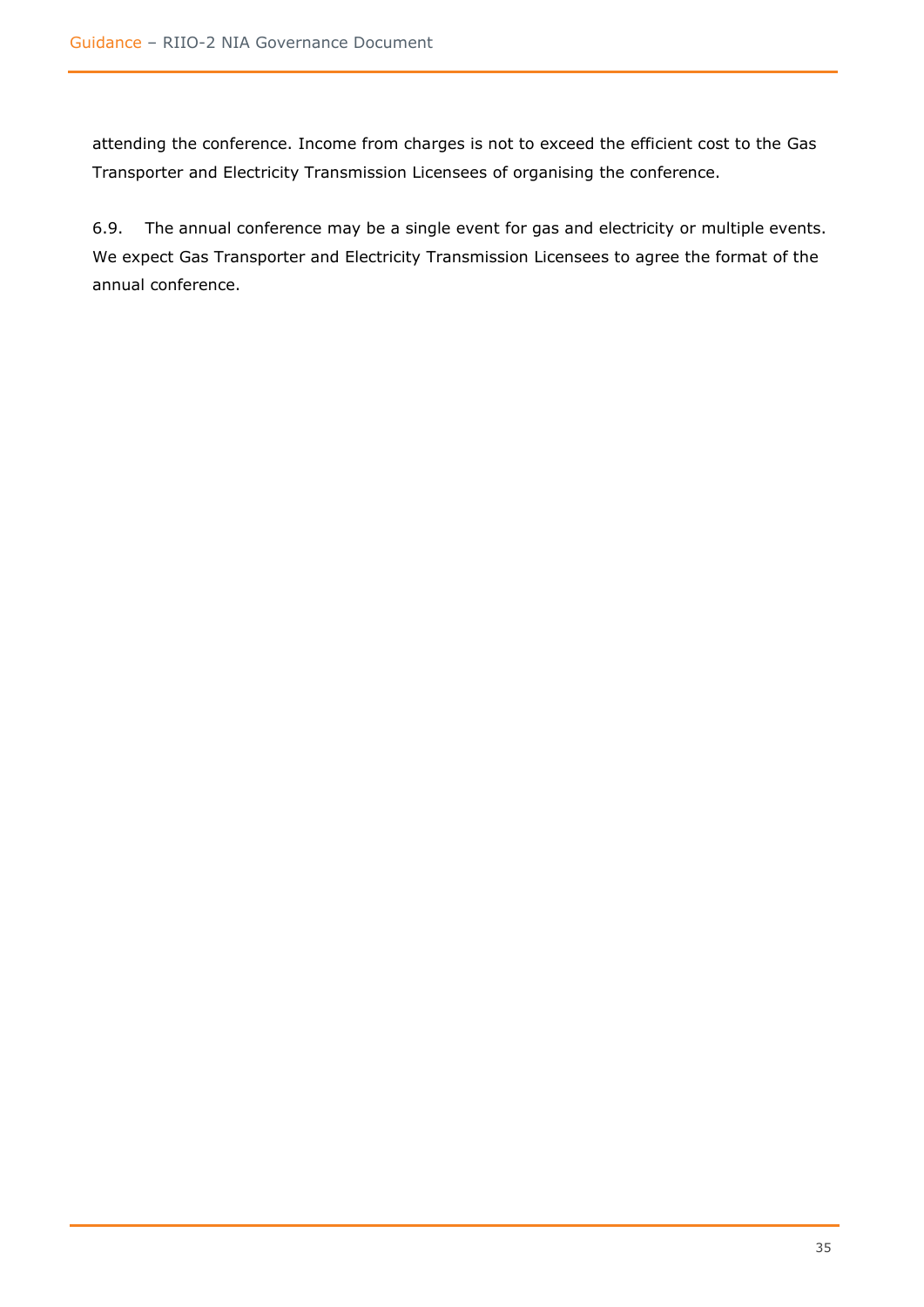# <span id="page-35-0"></span>**7. Intellectual Property Rights**

#### **Section summary**

To facilitate knowledge transfer we have created default arrangements for IPRs. This chapter sets out these default arrangements.

7.1. Projects financed by the NIA may create IPR either for the Funding Licensee or for any Project Partners (whether for one, both or jointly). However, Gas Transporter or Electricity Transmission Licensees must ensure the Dissemination of knowledge and protect consumers from excessive payments.

7.2. The Gas Transporter or Electricity Transmission Licensee is required to enter into contractual arrangements with Project Partners which reflect the arrangements described in this chapter. The purpose of these arrangements is to:

- Ensure the Dissemination of knowledge generated by each Project; and
- Protect consumers against paying excessively for products or approaches (in relation to which they have contributed to the cost of development by providing NIA funding).

7.3. Given the light touch nature of these arrangements we expect the vast majority of Projects to be able to comply with the requirements of this condition. However, if a potential Project Partner is not prepared to enter into contractual arrangements on this basis, we are willing to consider alternative arrangements on a case by case basis where all Project Partners have agreed to the proposed alternative. In any event, all alternative IPR arrangements must comply with eligibility requirement 4 as set out in paragraph 3.12.

## <span id="page-35-1"></span>**Knowledge Dissemination**

7.4. Gas Transporter and Electricity Transmission Licensees must ensure that their IPR arrangements allow for the Dissemination of knowledge in respect of a Project. This knowledge includes the knowledge necessary to reproduce or simulate the outcome of a Project. It also includes the knowledge necessary to avoid a negative outcome. Where the deployment of IPR materially reduces the cost, difficulty or time associated with reproducing the outcome of a Project, this would also constitute IPR which is material to the Dissemination of knowledge.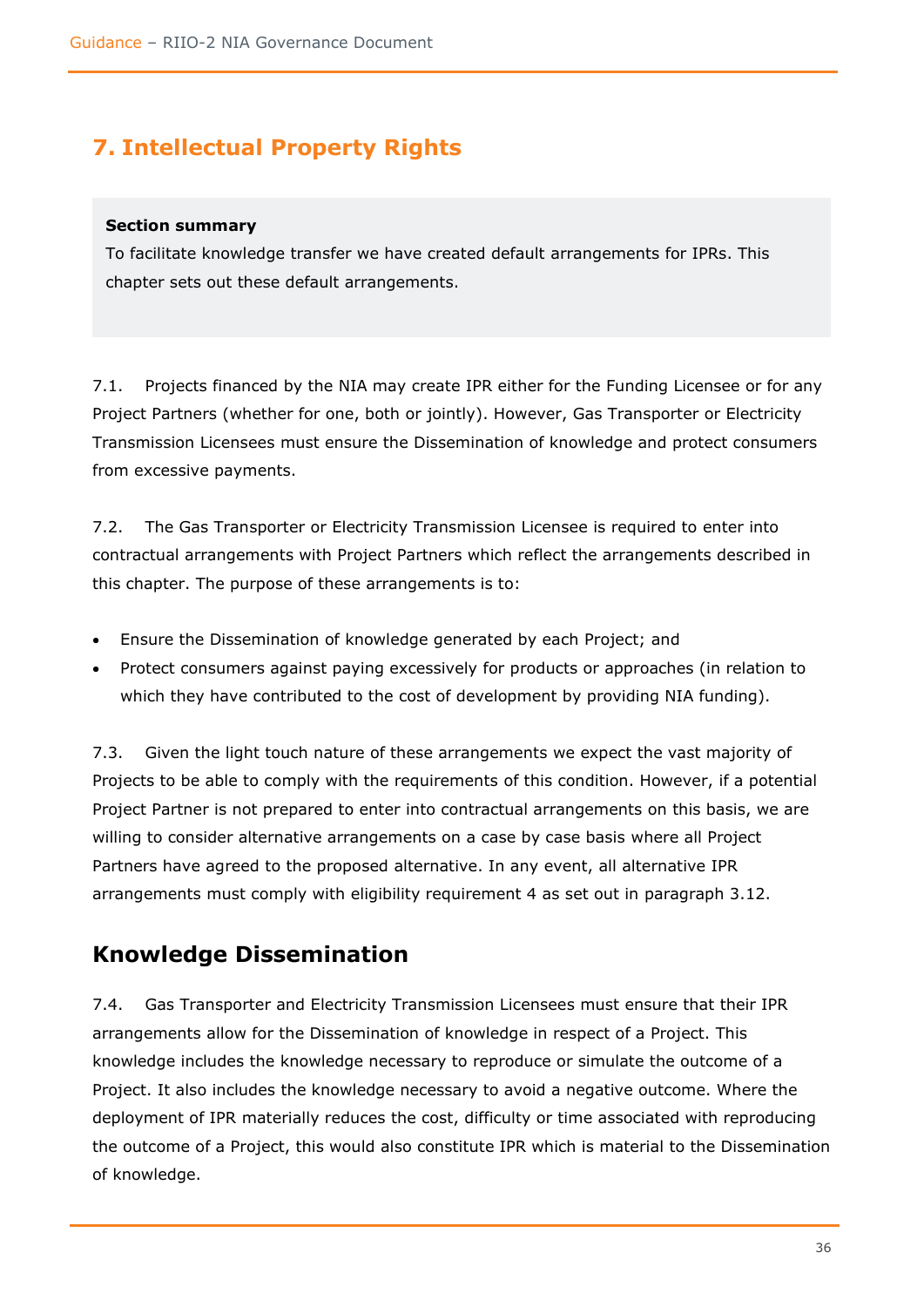7.5. Relevant Foreground IPR is Foreground IPR that other Gas Transporter and Electricity Transmission Licensees will need to utilise in order to implement the Method(s) being Developed or Demonstrated in the Project. As per Table 3.1, in the Project Registration Information, Gas Transporter and Electricity Transmission Licensees must describe their expectation of the Relevant Foreground IPR which will be generated in the Project. As per Table 6.1, in the Project Progress Information, Gas Transporter and Electricity Transmission Licensees must also identify the Foreground IPR in sufficient detail to enable others to identify whether they need to use it. It is not expected that the confidential details of IPR would be disclosed in Project Progress Information, only sufficient information to enable others to identify whether the IPR is of use to them.<sup>14</sup> Where Background IPR is required to use the Relevant Foreground IPR, this must also be clearly stated in the Project Registration Information (Table 3.1).

7.6. Foreground IPR within Commercial Products is not Relevant Foreground IPR. However, these Commercial Products must be made available for purchase by Gas Transporter and Electricity Transmission Licensees after the Project and in line with paragraphs 7.8 to 7.11 below.

7.7. In all Projects, unless approval has been granted to deviate from default IPR rules, all Gas Transporter and Electricity Transmission Licensees will have the automatic right to use Relevant Foreground IPR within their network system, royalty free. The Gas Transporter and Electricity Transmission Licensee will ensure that arrangements are in place to allow such access.

## <span id="page-36-0"></span>**Ensuring value**

7.8. For the avoidance of doubt, each Participant in the Project shall retain all rights in and to its Background IPR.

7.9. Each Participant shall own all Foreground IPR that it independently creates as part of the Project. Where Foreground IPR is created jointly, it may be owned in shares that are in

 $14$  This includes cases where Ofgem has agreed prior to Registration that certain IPR generated by a Project does not need to be shared.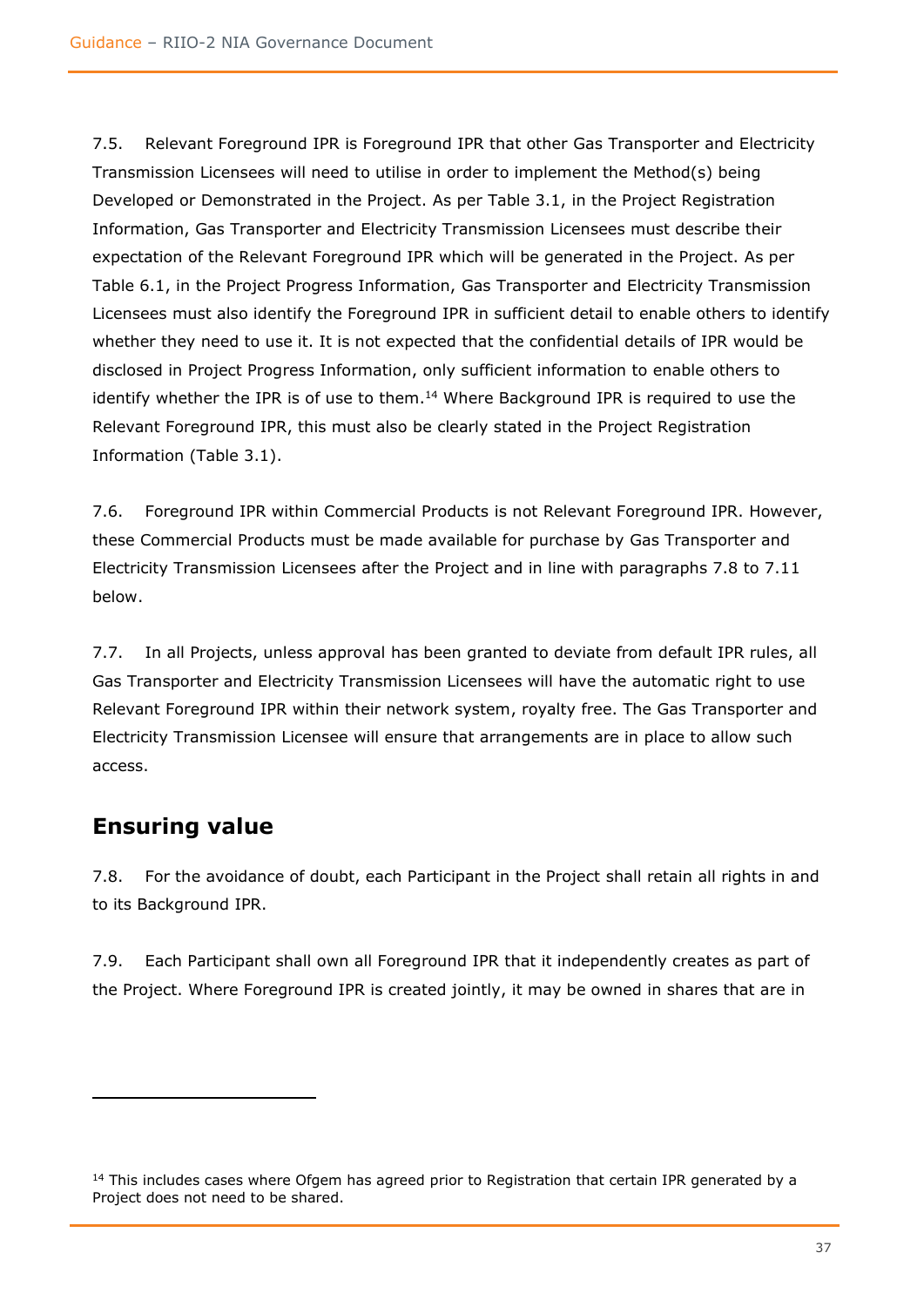proportion to the funding contributed and work done by the relevant Project Partner in its creation.

7.10. Alternatively, the following arrangements would also be considered acceptable:

- the Gas Transporter or Electricity Transmission Licensee jointly owns all the Foreground IPR generated by the Project; and
- the Gas Transporter or Electricity Transmission Licensee complies with paragraph 7.7.

7.11. The Gas Transporter or Electricity Transmission Licensee is required to consider and enter into contractual arrangements that have the potential to provide best long-term value to all consumers during and following the completion of the Project.

7.12. The Gas Transporter or Electricity Transmission Licensee must, where appropriate, record the Background IPR, Foreground IPR and Relevant Foreground IPR within contractual agreements with Project Partners, and finalise the Background IPR, Foreground IPR and Relevant Foreground IPR in the Project Progress Information report published after project closedown.

## <span id="page-37-0"></span>**Guidance for third parties on the treatment of IPR**

7.13. As per paragraphs 5.8-5.12, the Gas Transporter and Electricity Transmission Licensees must develop and maintain collective guidance on the treatment of IPRs in RIIO-2 NIA Projects. Each Gas Transporter or Electricity Transmission Licensee must apply the collective guidance to their contractual arrangements with Project Partners.

## <span id="page-37-1"></span>**Deviating from default IPR rules**

7.14. Where a Gas Transporter or Electricity Transmission Licensee wishes to deviate from the default requirements for IPR set out in this chapter, it must:

- Demonstrate how the learning from the Project can be successfully disseminated to Gas Transporter and Electricity Transmission Licensees and other interested parties;
- Take into account any potential constraints or costs caused, or resulting from, the proposed IPR arrangements; and
- Justify why the proposed IPR arrangements provide value for money for consumers.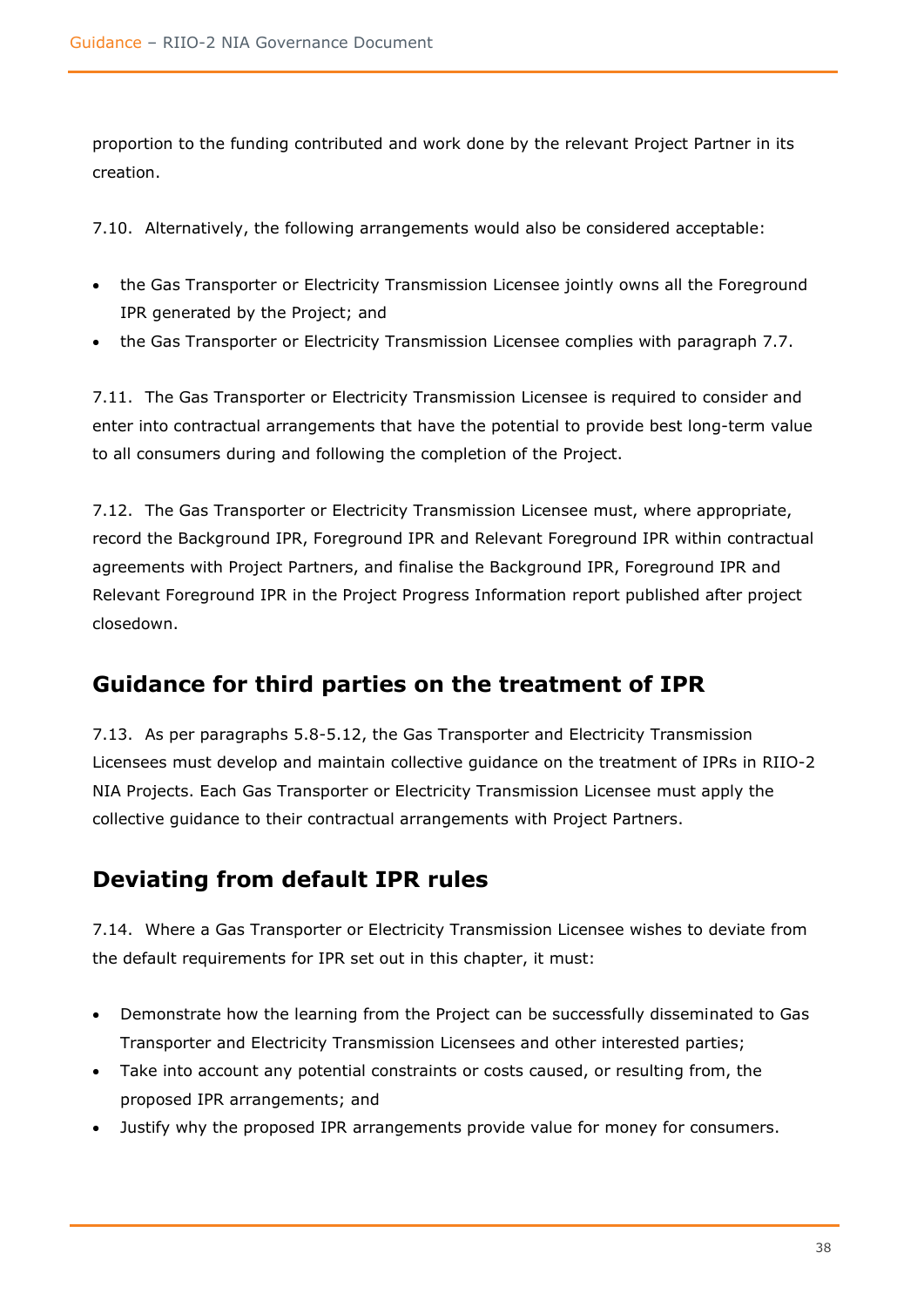# <span id="page-38-0"></span>**8. Definitions**

### **Section summary**

This chapter contains definitions of terms used within this document.

In the event of conflict with terms defined within licences, definitions contained in the licence take precedence.

### Authority

The Gas and Electricity Markets Authority established under section 1 of the Utilities Act 2000.

## Background IPR

All the intellectual property owned or licensed to a Participant at the start of a Project.

#### Base Case Cost

The lowest cost method of delivering the Solution (on the scale outlined as part of the Project) which has been proven on the GB Gas Transportation System and/or electricity transmission or distribution system.

## Commercial Product

Products which have Background IPR identified prior to the commencement of the Project.

## Data Best Practice Guidance

Means the guidance document issued by the Authority in accordance with:

- Special Condition 9.5 (Digitalisation) of the National Transmission System Gas Transporter Licence
- Special Condition 9.5 (Digitalisation) of the Gas Transporter Licence held by the gas distribution companies
- Special Condition 9.5 (Digitalisation) of the Electricity Transmission Licence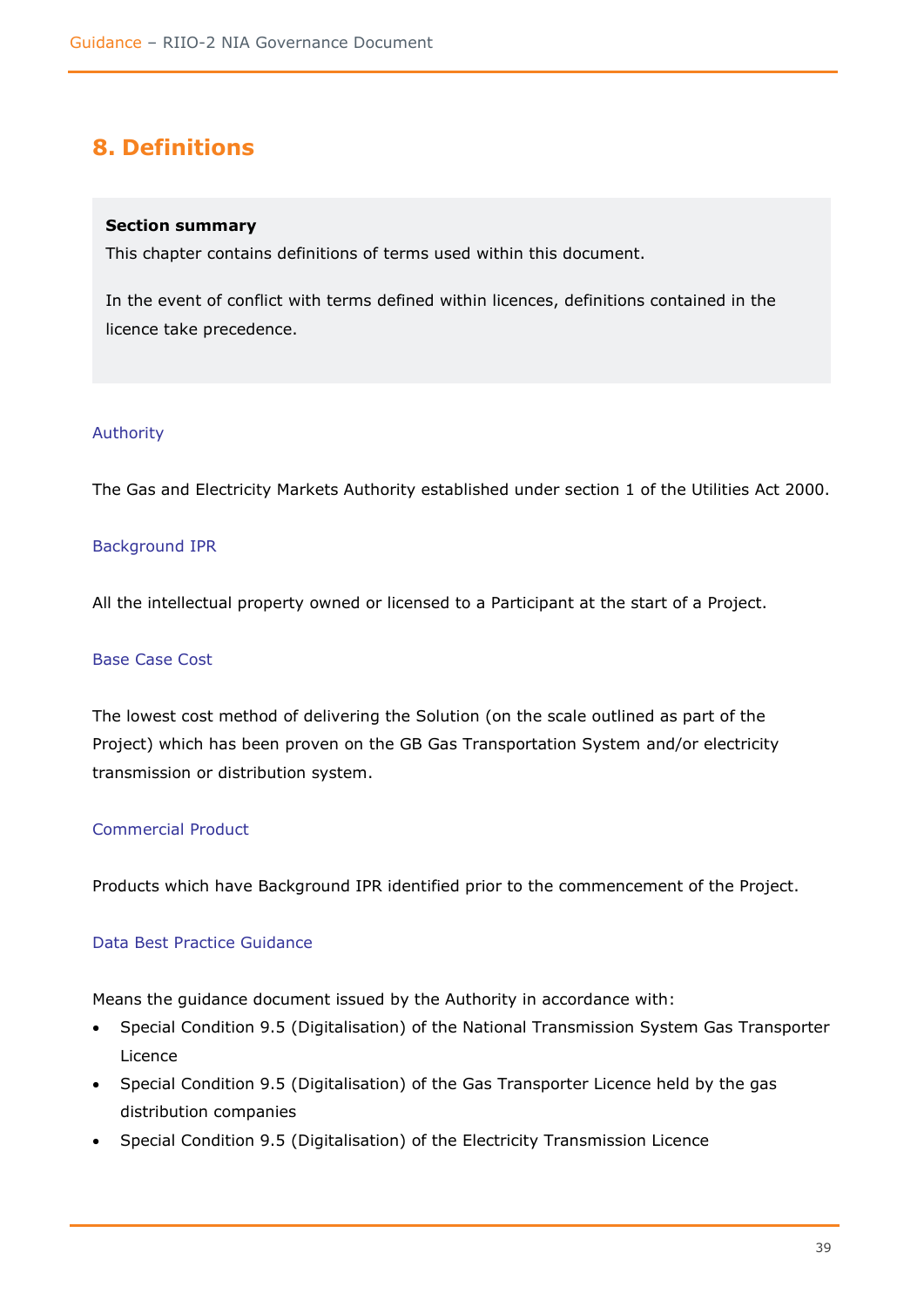• Special Condition 2.11 (Digitalisation) of the National Grid Electricity System Operator Licence

### Data Quality Statement

Sets out the provisions and approaches that will be applied during data collection and storage to ensure:

a) that the data and background information (metadata) are of sufficiently good quality that the data can be shown to be appropriate for the Project; and

b) that the data can be found, understood, and reused by stakeholders in the future.

#### Development

Activity between TRL 4-6 focussed on generating and testing Solutions to the Problem.

#### Demonstration

Activity between TRL 7-8 focussed on generating and testing Solutions on the network and take them to a stage where they represent a commercially viable option and/or can be transferred to business as usual.

#### Direct Benefits

Any benefits of the Project accruing to the Gas Transporter or Electricity Transmission Licensee during the Project implementation, including funding related to expenditure included in the Gas Transporter or Electricity Transmission Licensee's settlement for the RIIO-2 price control period that will be surplus to requirements as a result of undertaking the Project.

#### Direct Impact

Where the deployment or use of the Method will ( in the case of Research) lead to a directly related measurable change or (in the case of a Development or Demonstration) cause a directly related measurable change in the operation of the GB Distribution System/GB Transmission System in a controllable way. Where the Method involves measures that aim to reduce or shift the electrical and/or gas demand of commercial or domestic consumers, it is deemed to be controllable.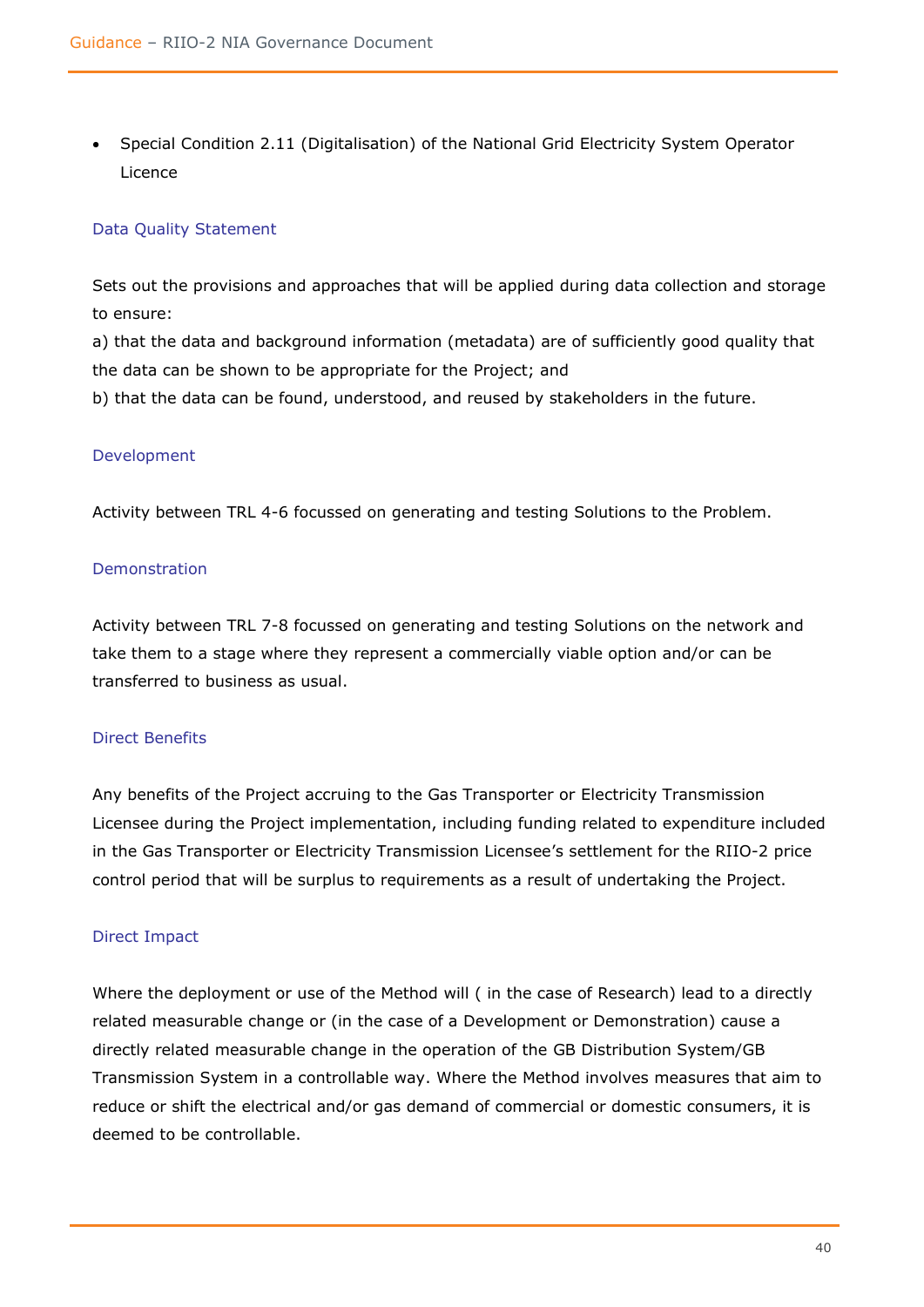#### Dissemination

Means the activity undertaken to share learning from a Project.

#### Electricity Distribution Licence

A licence granted under section 6(1)(c) of Electricity Act 1989.

Electricity Distribution Licensee

The holder of an Electricity Distribution Licence.

#### Electricity Network Innovation Strategy

Means a document, or suite of documents, published by Electricity Transmission Licensees that complies, or together comply, with the requirements of the Electricity Transmission SLC B16.9.

ENA Smarter Networks Portal

Means<https://www.smarternetworks.org/>

#### Energy Networks Association or ENA

ENA is the industry body funded by UK and Irish gas and electricity transmission and distribution and gas transporter licence holders.

#### Energy Networks Innovation Process

Collective guidance document produced by Gas Transporter and Electricity Transmission Licensees to provide transparency to third parties and a consistent approach in managing the delivery, assessing and reporting the benefits of RIIO-2 NIA Projects.

### Energy Supplier

The holder of a Gas Supplier Licence or Electricity Supply Licence.

Electricity Transmission Licence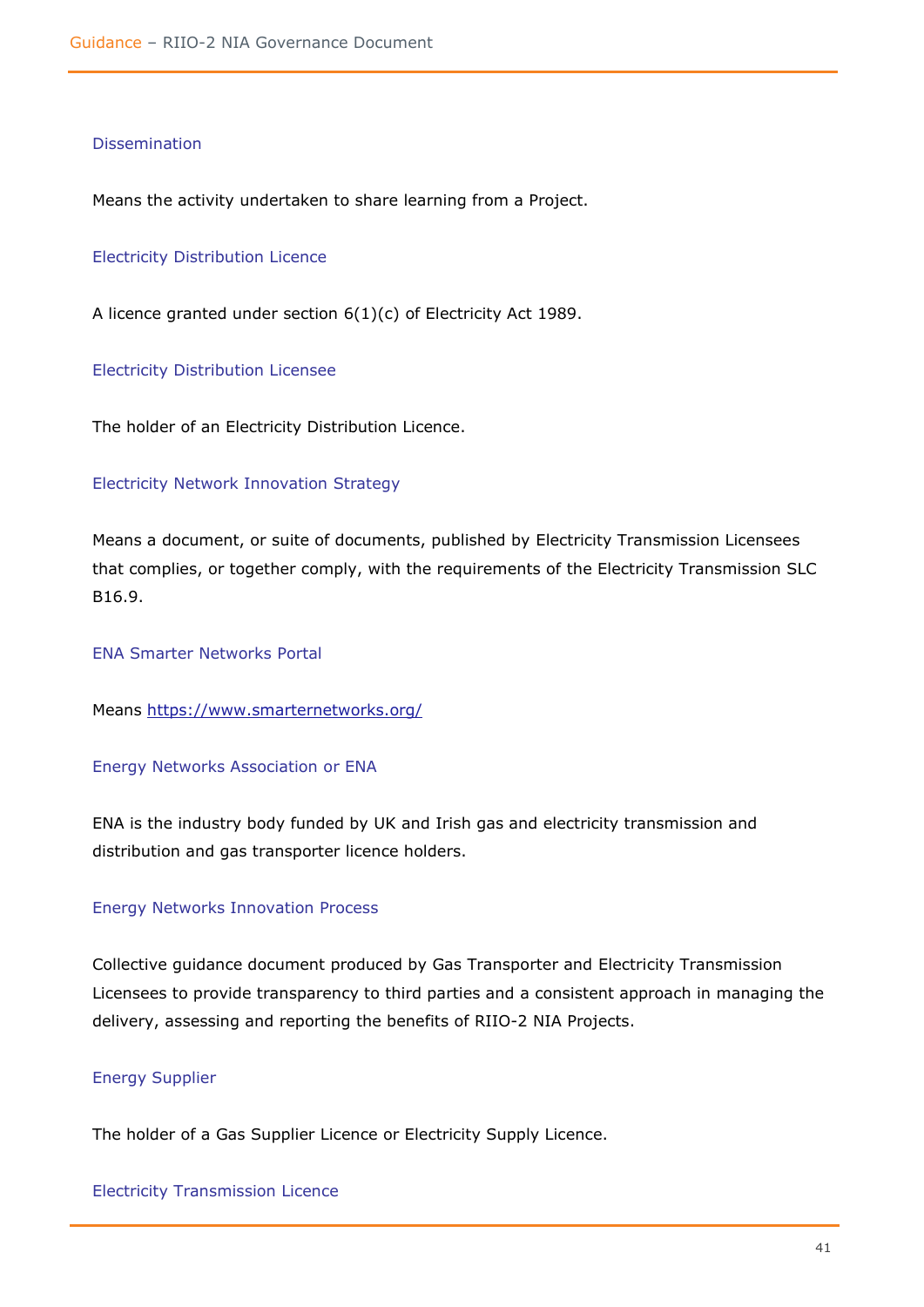A licence granted under section 6(1)(b) of the Electricity Act 1989.

#### Electricity Transmission Licensee

The holder of an Electricity Transmission Licence.

#### External Funder

An entity (that is not a Gas Transporter or Electricity Transmission Licensee) that provides funding for the Project without requiring a return on their investment.

#### Foreground IPR

All intellectual property created by or on behalf of the Participants, Gas Transporter and Electricity Transmission Licensees to whom they licence intellectual property, agents and subcontractors, as part of, or pursuant to the Project, including all that subsisting in the outputs of the Project.

#### Funding Licensee

The Gas Transporter and Electricity Transmission Licensee that registers a RIIO-2 NIA Project and uses their NIA to fund a Project.

#### Gas Network Innovation Strategy

Means a document, or suite of documents, published by Gas Transporter Licensees that complies, or together comply, with the requirements of the Gas Transporter licence SSC A28.

#### Gas Transporter Licence

A licence granted under section 7 of the Gas Act 1986.

#### Gas Transporter Licensee

The holder of a Gas Transporter Licence.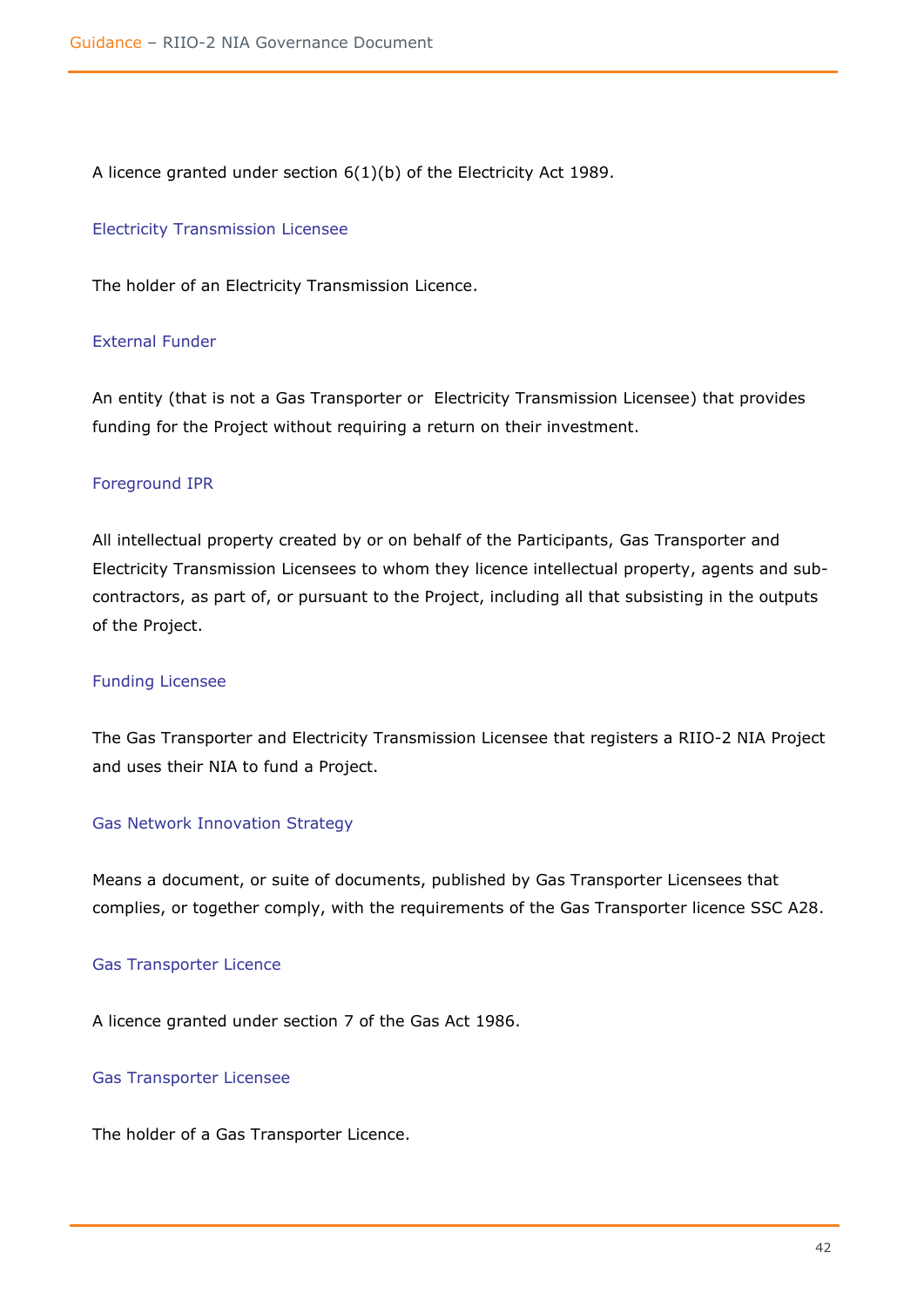GB

#### Means Great Britain

#### GB Distribution System

The system consisting (wholly or mainly) of electric lines owned or operated by licensed distributors that are used for the distribution of electricity from grid supply points or generation sets or other entry points to the points of delivery to consumers or authorised electricity operators or any transmission licensee in its capacity as operator of that licensee's transmission system or the GB Transmission System, and includes any remote transmission assets (owned by a Transmission Licensee within England and Wales) that are operated by that authorised distributor and any electrical plant, electricity meters, and metering equipment owned or operated by it in connection with the distribution of electricity, but does not include any part of the GB Transmission System.

#### GB Gas Transportation System

The combined Pipe Line Systems of the Gas Transporter Licensees who are subject to this RIIO-2 NIA Governance Document.

#### GB Transmission System

The system consisting (wholly or mainly) of high voltage electric lines owned or operated by transmission licensees within Great Britain and used for the transmission of electricity from one generating station to a sub-station or to another generating station or between substations or to or from any interconnector. This includes any electrical plant or meters owned or operated by any transmission licensee within Great Britain in connection with the transmission of electricity.

#### Innovation Funding Incentive or IFI

An innovation allowance provided to network companies in previous network price controls.

#### Low Carbon Networks Fund or LCNF

An innovation funding mechanism for Electricity Distribution Licensees in previous price controls.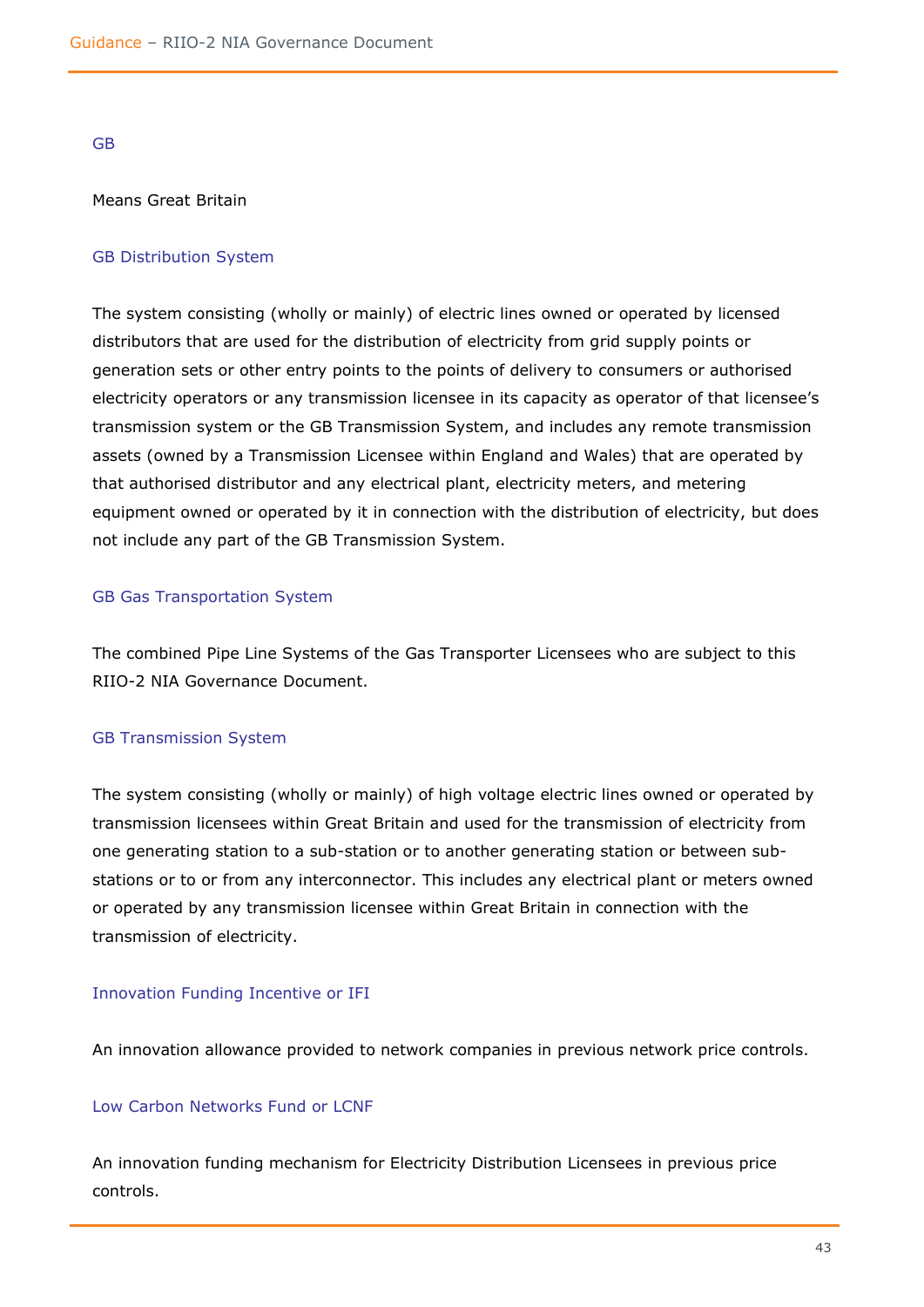#### Licensee Partner

A Gas Transporter and Electricity Transmission Licensee which is participating in a Project and which is not the Funding Licensee.

### Measurement Quality Statement

Defines the measurement requirements with associated data quality objectives, the measurement procedures and techniques to be used, and the mechanisms to ensure the traceability, reliability and comparability of the measurement results. The statement should follow best practice and guidance in its content and approach and ensure measurement data are associated and reported together with a measurement uncertainty. It should also include the approach used to assess the data against the data quality objectives.

#### Method

The proposed way of investigating or solving the Problem. This may be done by either:

- Research: which means activity undertaken to investigate the Problem based on observable facts;
- Development: which means activity focused on generating and testing Solutions to the Problem; or
- Demonstration: which means activity focused on demonstrating and testing technologies/practices on the network which address the Problem and take them to a stage where they can be transferred into business as usual.

## Method Cost

The costs of replicating the Method, at the scale being tested in the Project, once it has been proven successful.

## Network Innovation Competition or NIC

Innovation funding mechanism for high value innovation projects in the RIIO-1 price control.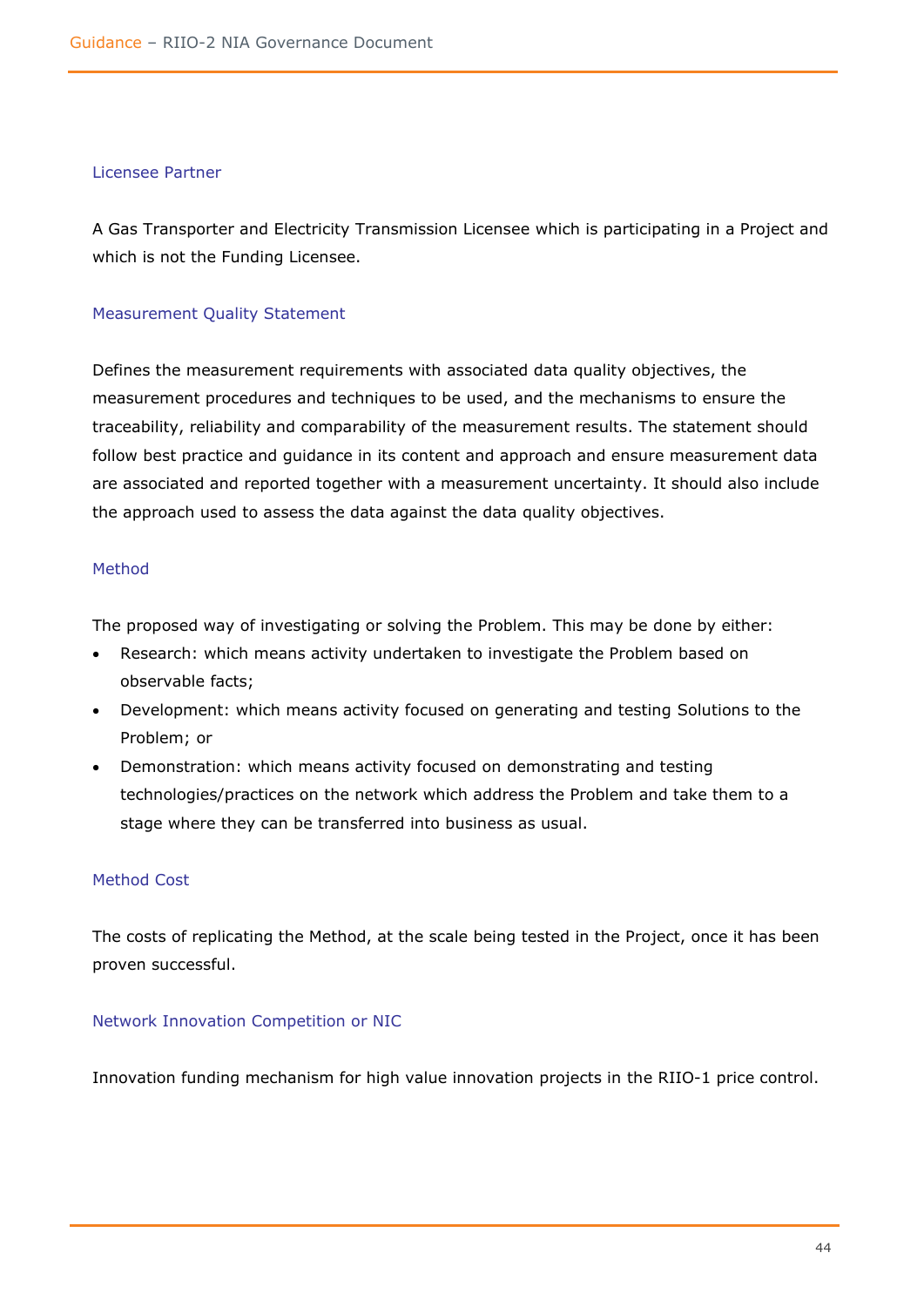#### Network User

A consumer, or the holder of a Gas Supply Licence, a Gas Shipper Licence, Gas Transporter Licence, Electricity Supply Licence, Electricity Distribution Licence, Electricity Transmission Licence or Electricity Generation Licence with whom the Gas Transporter and Electricity Transmission Licensee has a direct contractual relationship.

#### NIA

Means the network innovation allowance provided by the RIIO-2 NIA Licence Condition.

#### Participant

A party who is involved in a Project. A Participant will be one of the following: Gas Transporter Licensee, Electricity Transmission Licensee, Licensee Partner, Project Partner, External Funder, Project Supplier or Project Supporter.

### Problem

The issue that needs to be resolved or better understood.

#### Project

The Research, Development or Demonstration being proposed or undertaken.

#### Project Eligibility Assessment or PEA

Documentation prepared by the Gas Transporter and Electricity Transmission Licensee prior to initiation of a Project, demonstrating that the Project and funding comply with all criteria and conditions set out in this document.

#### Project Progress Information

A summary of Project progress which complies with the requirements set out in chapter 6 of this document.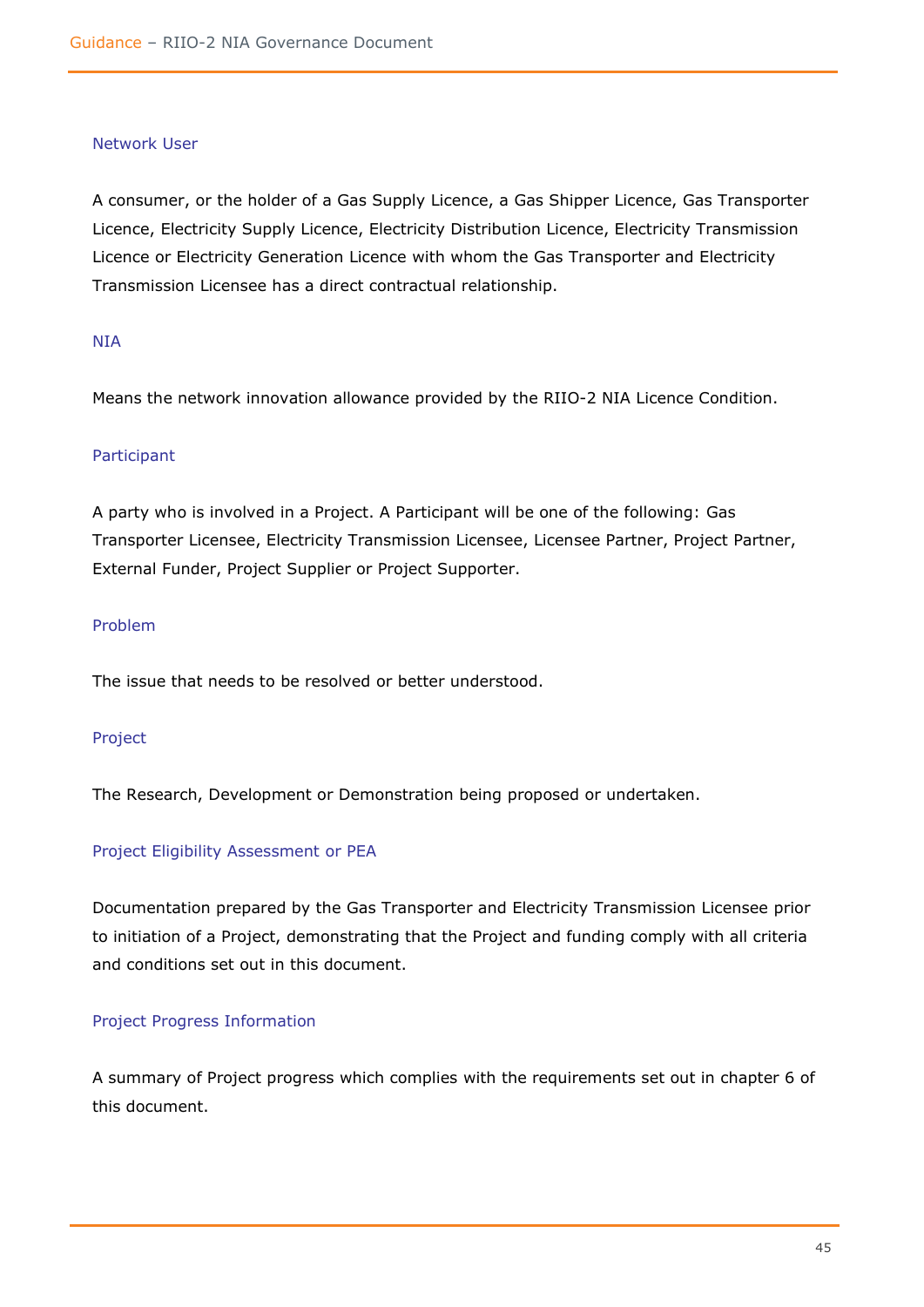#### Project Partner

A non-Gas Transporter and Electricity Transmission Licensee Participant that makes a contractual commitment to contribute equity to the Project (e.g. in the form of funding, personnel, equipment etc.) the return on which is related to the success of the Project.

#### Project Registration Page

The page on the shared portal where the Project Registration Information is published.

#### Project Registration Information

The information which Funding Licensees must publish on the ENA Smarter Networks Portal in order to use funding under the NIA.

#### Project Supplier

A party that makes a contractual commitment to supply a product or service to the Project according to standard commercial terms that are not related to the success of the Project.

#### Project Supporter

A party that makes no contractual or binding commitment to the Gas Transporter and Electricity Transmission Licensee or any other Participant in relation to the Project but who intends to endorse and provide support to the Project and agrees to be publicly named as a supporter of the Project.

#### Registration

Registration is the process by which a Project is registered on the Smarter Networks Portal before the Project can start.

#### Regulatory Year

means a period of twelve months commencing on 1 April at 05:00 and ending on the following 1 April immediately before 05:00. The first such Regulatory Year (t=1) commences on 1 April 2021 at 05:00 hours.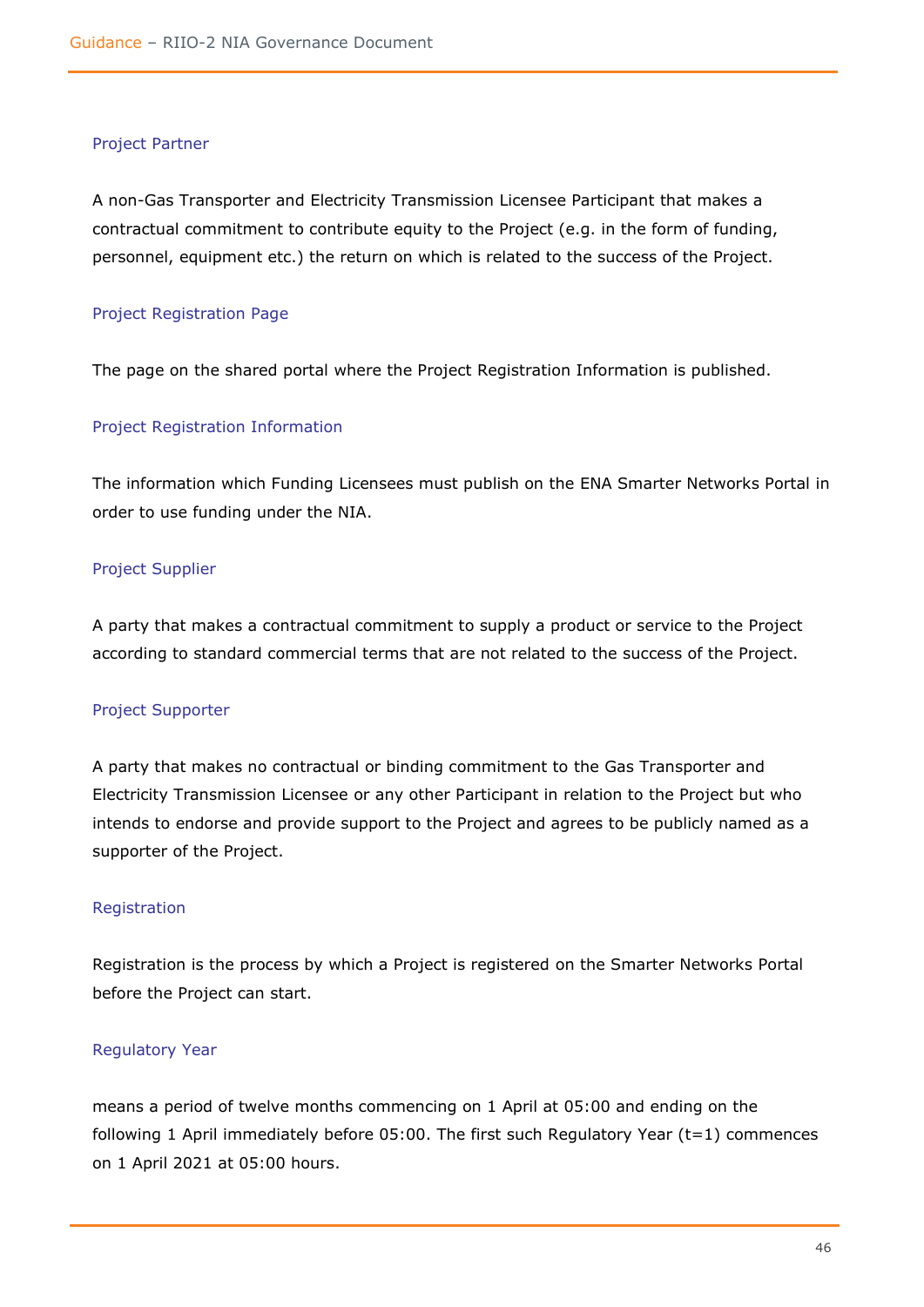#### Related Undertaking

In relation to the licensee, means any undertaking in which the licensee has a participating interest within the meaning of section 421A of the Financial Services and Markets Act 2000.

#### Relevant Foreground IPR

Any Foreground IPR that is required in order to undertake the Project.

#### Research

Activity between TRL 2-3 undertaken to investigate or gather evidence regarding the Problem based on observable facts.

### RIIO

RIIO stands for (Revenue = Incentives + Innovation + Outputs). It is Ofgem's framework, stemming from the conclusions of the RPI-X@20 project, implemented in network price controls.

## RIIO-1

The network price control which ran between 1 April 2013 and 31 March 2021 for Gas Transporter and Electricity Transmission Licensees.

## RIIO-1 NIA

NIA awarded to Gas Transporter and Electricity Transmission Licensees in RIIO-1.

## RIIO-1 NIA Governance Document

means the document issued by the Authority to set out arrangements for the governance and administration of the RIIO-1 NIA.

## RIIO-2

The network price control which runs between 1 April 2021 and 31 March 2026 for Gas Transporter and Electricity Transmission Licensees.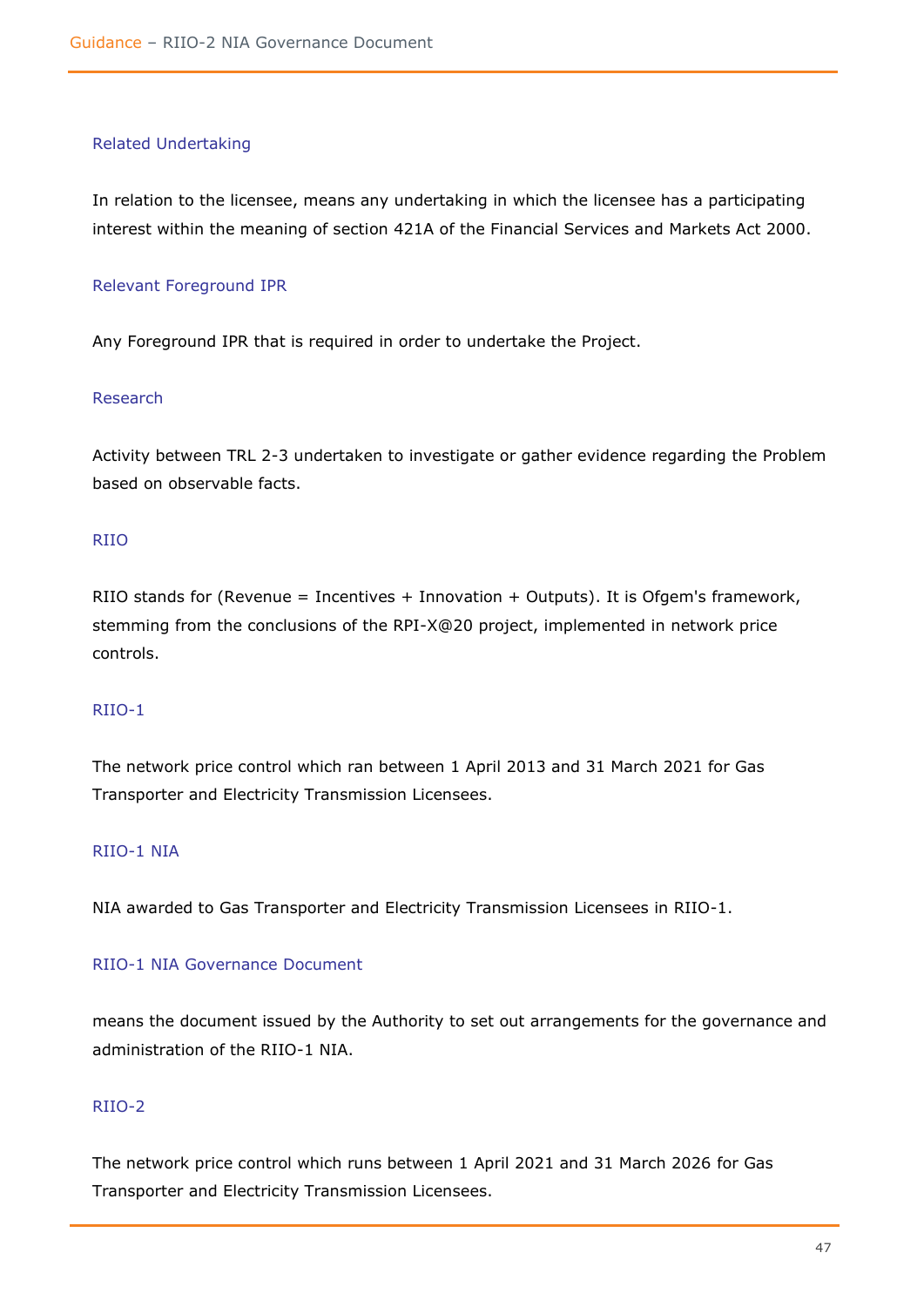#### RIIO-2 NIA

NIA awarded to Gas Transporter and Electricity Transmission Licensees in RIIO-2.

#### RIIO-2 NIA Licence Condition

Either:

- Special Condition 5.2 (The RIIO-2 network innovation allowance) of the Gas Transporter Licence held by National Grid Gas plc.
- Special Condition 5.2 (The RIIO-2 network innovation allowance) of the Gas Transporter Licence held by Cadent Gas Limited, Northern Gas Networks Limited, Scotland Gas Networks plc, Southern Gas Networks plc, and Wales and West Utilities Limited.
- Special Condition 5.2 (The RIIO-2 network innovation allowance) of the Electricity Transmission Licence held by National Grid Electricity Transmission Plc, SP Transmission Ltd and Scottish Hydro Electric Transmission Plc.
- Special Condition 4.6 (The RIIO-2 network innovation allowance) of the Electricity Transmission Licence held by National Grid Electricity System Operator Limited.

#### RIIO-2 NIA Project

means those projects undertaken by the licensee that appear to the Authority to satisfy such requirements of the RIIO-2 NIA Governance Document as are necessary to enable the projects to be funded under the provisions of RIIO-2 NIA Licence Condition.

#### RIIO-2 NIA Governance Document

means the document issued by the Authority under the RIIO-2 NIA Licence Condition.

#### Solution

The means of solving or investigating a Problem.

#### Strategic Innovation Fund or SIF

Innovation funding mechanism in the RIIO-2 price control for strategically important innovation projects.